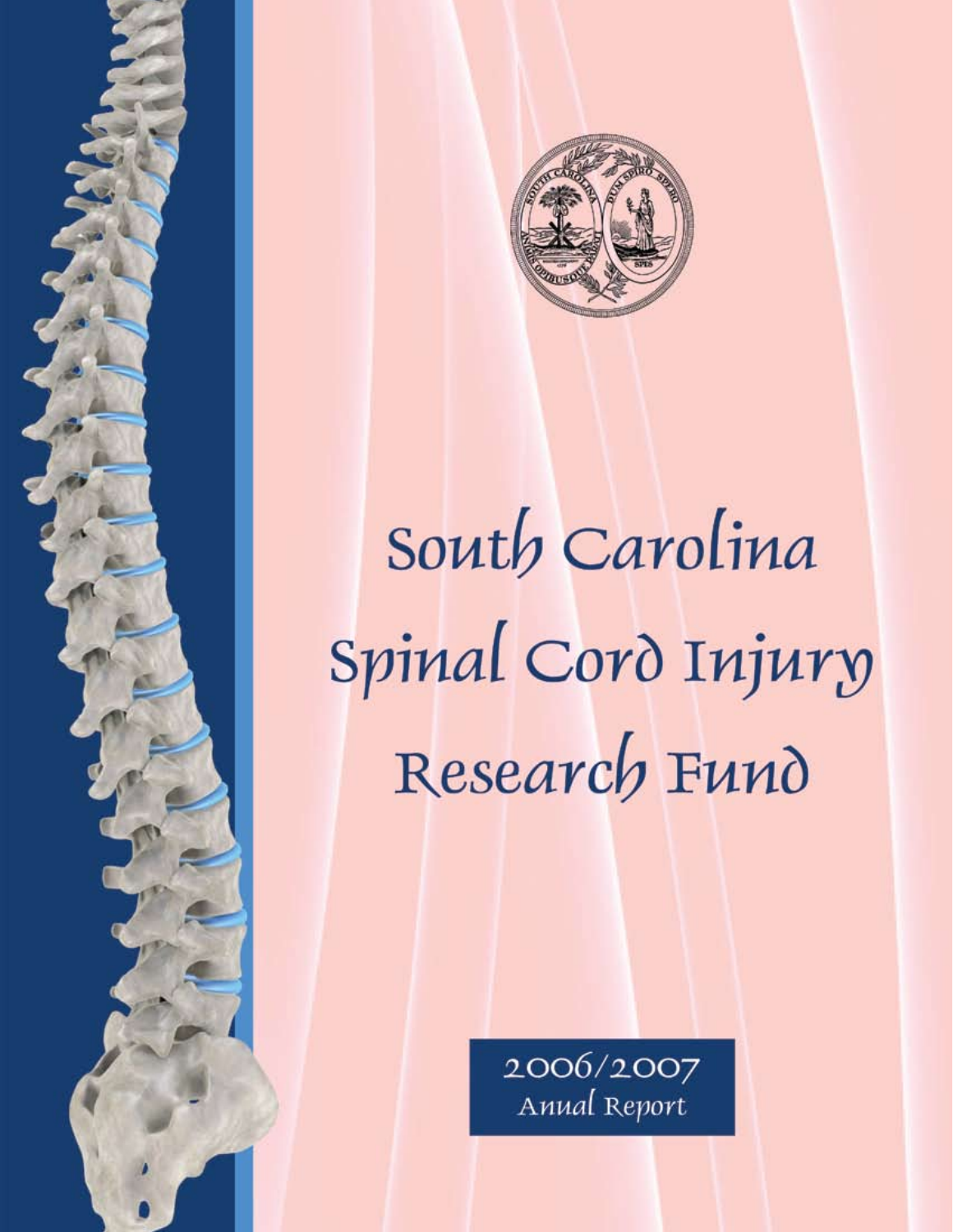# South Carolina Spinal Cord Injury Research Fund



# 2006/2007

# Annual Report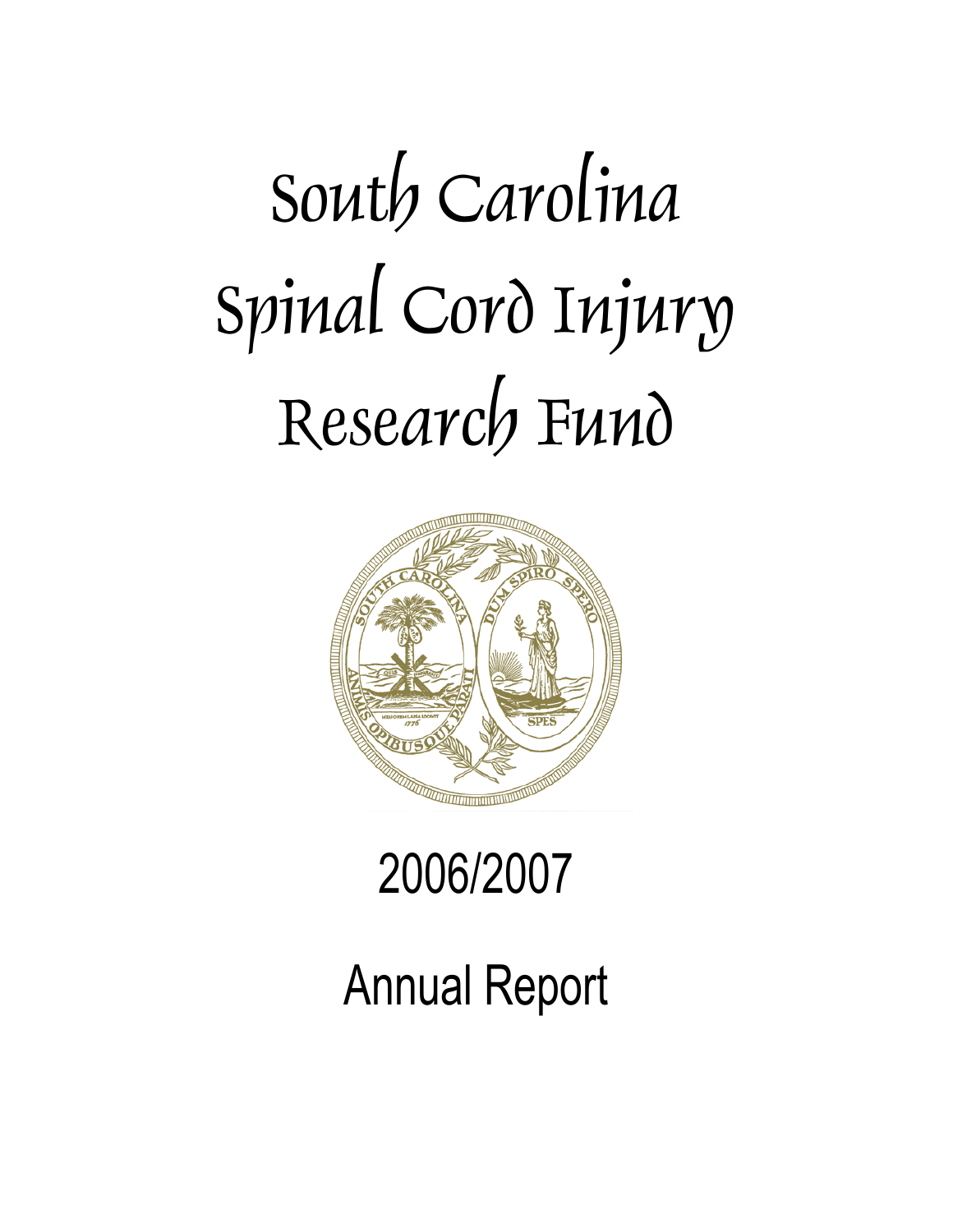# South Carolina Spinal Cord Injury Research Fund

# **Board of Directors**



**Brian G. Cuddy, M.D.**, Charleston, SC Board Certified Neurosurgeon in private practice, Clinical Associate Professor of Neurosurgery at MUSC, and directly involved in establishing the Spinal Cord Injury Research Fund. (Term: 2003 - 2007) Charleston Neurological Associates, L.L.C.

2145 Henry Tecklenbug Drive, Suite 220 Charleston , SC 29414 (843) 723-8823 FAX TO HOME: (843) 856-8829



**David Griesemer, M.D.**, Charleston, SC Board Certified in Neurology and serves as Chairman of the MUSC Department of Neurology and Associate Professor of Neurology and Pediatrics. (Term: 2003 - 2007) 1207 Southern Oak Way Mt. Pleasant, SC 29466

(843) 849-1474 Griesda@musc.edu



**Terry Peacock,** Columbia, SC Mother of a family member with spinal cord injury and staff member of the Office of Minority Affairs of the SC Department of Health and Environmental Control. (Term: 2005 - 2009) 2061 Kerry Creek Dr . Marietta , GA 30060

(770) 321-9692/Cell (678) 372-1778 terrypeacock@hotmail.com



**Phanor L. Perot, Jr, M.D., PhD.**, Charleston, SC. Board Certified in Neurological Surgery and Professor Emeritus of Neurosurgery at the Medical University of South Carolina and past Department Chairman. (Term: 2003 - 2007)

31 Wentworth Street, Charleston , SC 29401

(843) 577-5737 pperotjr@comcast.net FAX TO: (843) 534-0120



**David L. Shallcross, M.D.**, Greenville, SC Board Certified in Physical Medicine and Rehabilitation and conducts a private practice, Upstate Medical Rehabilitation, as well as serves as Medical Director of the inpatient rehabilitation unit at BonSecours St. Francis Health System in Greenville. (Term: 2005 - 2009)

1003 Grove Road , Suite E, Greenville , SC 29605 (864) 232-8417 ChinkapinSC@aol.com



**John H. Stevens, M.Ed.**, Columbia, SC. Former Division Administrator, SC Department of Disabilities and Special Needs, Division of Head and Spinal Cord Injury. (Term: 2005 - 2007) 1210 Gardendale Dr. Columbia, SC 29210 (803) 798-5246 jstevens82@sc.rr.com



**W. Daniel Westerkam, M. D.**, Columbia, SC. Specialist in Physical Medicine and Rehabilitation who is Director of Rehabilitative Services at Palmetto Richland Memorial Hospital as well as Associate Medical Director at HealthSouth Rehabilitation Hospital in Columbia. (Term: 2005 - 2009)

296 Sheringham Road, Columbia, SC 29212 (803) 401-1369/401-1404 office (803) 781-6988 home FAX TO: (803) 401-1178

# **Fund Administrator**



**J. Walker Coleman III, MBA** Fund Administrator Medical University of South Carolina 26 Bee Street P. O. Box 250001 Charleston, SC 29425 Office: 843-792-2211

Fax: 843-792-7209 Email: colemanw@musc.edu

# **Scientific Directors**



#### **James S. Krause, PhD.**

Associate Dean for Clinical Research College of Health Professions, MUSC PO Box 250700, Charleston, SC 29425 Office: 843-792-1337 Fax: 843-792-8060 Email: krause@musc.edu



**Naren Banik, PhD.**  Associate Director Professor, Department of Neurology and Neuroscience MUSC, PO Box 250606, Charleston, SC 29425 Office: 843-792-7594 Fax: 843-792-5137

Email: baniknl@musc.edu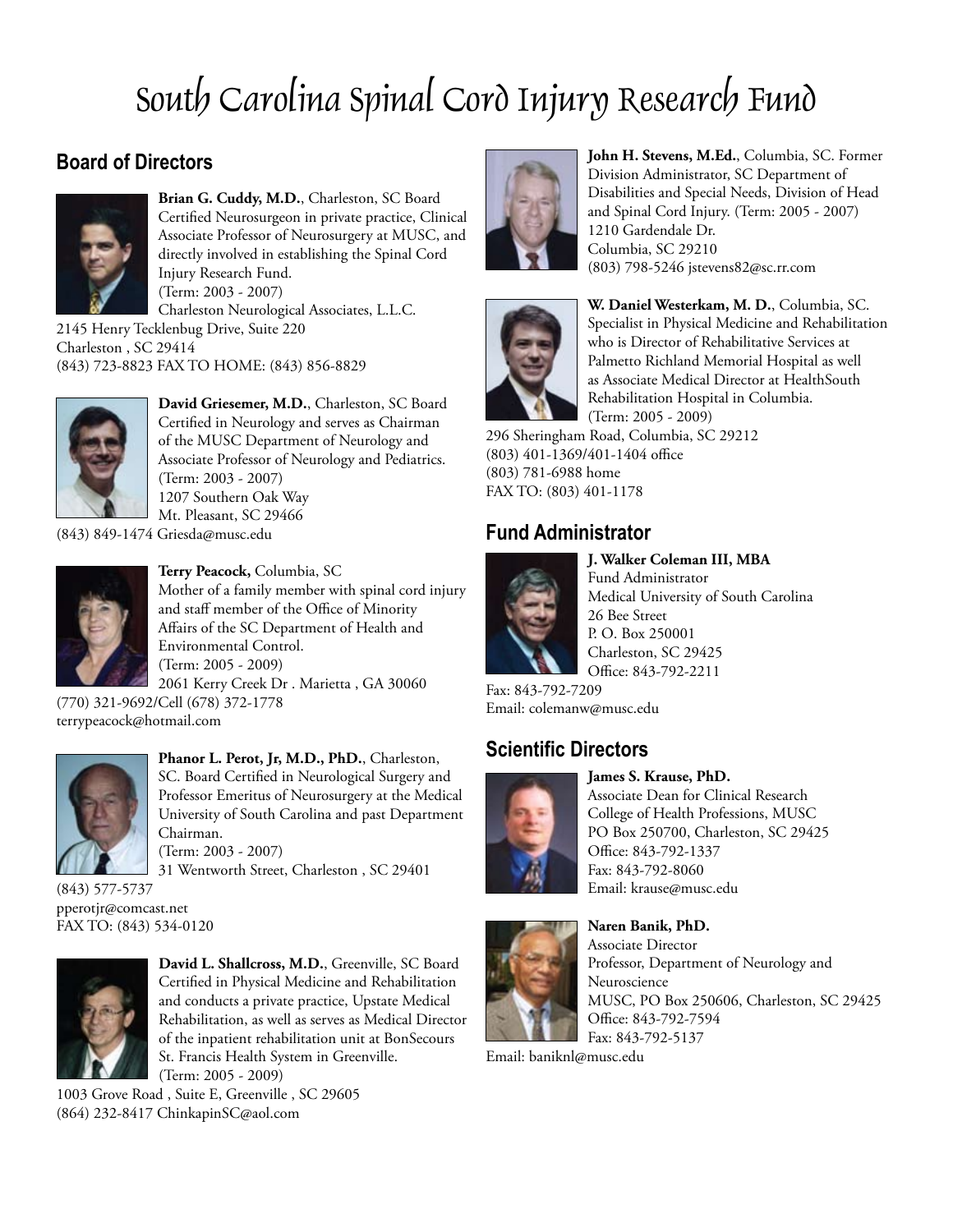# State of South Carolina Spinal Cord Injury Research Fund Board

**BOARD Brian G. Cuddy, MD** Chairman

**David A. Griesemer, MD Terry Peacock Phanor L. Perot, MD, PhD David L. Shallcross, MD John H. Stevens, MEd W. Daniel Westerkam, MD** **"Dum Spiro Spero - While I breathe I Hope"**



**STAFF J. Walker Coleman, III, MBA** Fund Administrator **James S. Krause, PhD** Scientific Director **Mark S. Kindy, PhD** Associate Scientific Director

Medical University of South Carolina Office of the President P.O. Box 250001 Charleston, SC 29425

December 2007

Dear Friends and Supporters;

On behalf of the Board and staff, it is my pleasure to present this Annual Report for Fiscal Year 06/07 which highlights a sixth year of steady progress and accomplishment in carrying out our mandate of promoting research to develop better understanding causes of, and effective treatment strategies for, spinal cord injuries.

As the year started, we implements a fifth round of research studies and initiatives as well as the special rehabilitation study that has been under discussion and refinement since the December 2003 meeting of state health care leaders to discuss the acute need for sufficient acute care rehabilitation facilities and services in South Carolina. The Board expanded scope of Fund focus and activity in several ways including special initiatives to organize and conduct a statewide interdisciplinary provider conference as well as incentives for the establishment and recruitment of an endowed chair (scientist and clinician-scientist) in the area of spinal cord injury. The latter will be instrumental in attracting and building a future core of expertise and service at levels needed for the people of South Carolina.

The year also witnessed special activity to directly report on progress as well as discuss our future directions with the State leaders who established and oversee the Fund. In the Fall, members of Board and staff met with Governor Mark Sanford who appoints all Board members based upon recommendations of the President of the Medical University of South Carolina. This was followed by a Winter visit to the South Carolina House of Representatives and subsequent meetings with several individual legislative leaders.

As the year ended, we completed our scientific review of a sixth round of projects; set the initial priorities and timeline for a seventh round; gave preliminary approval to an application for the endowed chair; and received findings of the special Rehabilitation Study. Follow-up on recommendations of this study will be a major priority over the upcoming year, and we have included a study summary in Part III of this Annual Report.

Our Board and staff look forward to an upcoming year of ongoing achievement including finalizing and awarding the endowed chair; awarding the Round 06 projects; conducting Round 07; holding a second Fund sponsored Scientific Conference; and establishing satellite centers as an outgrowth of the Center project funded during Round 04. Special thanks is due to all who have been so interested and supportive—particularly the South Carolina Legislature, the Governor, the Medical University of South Carolina, Clemson University, and the University of South Carolina.

Sincerely, Brian G. Cuddy, M.D., Board Chair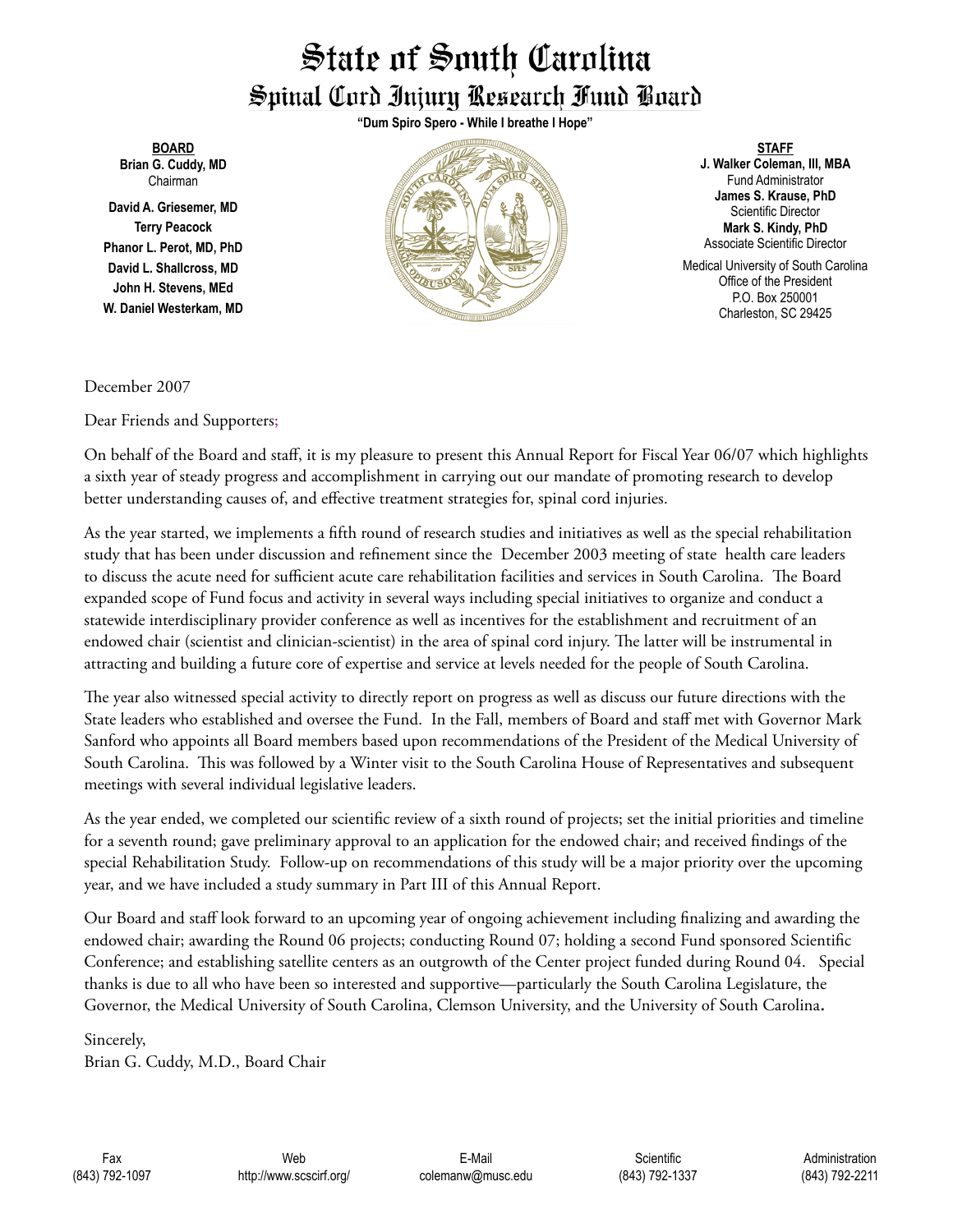

# South Carolina Spinal Cord Injury Research Fund Fy 06-07 Annual Report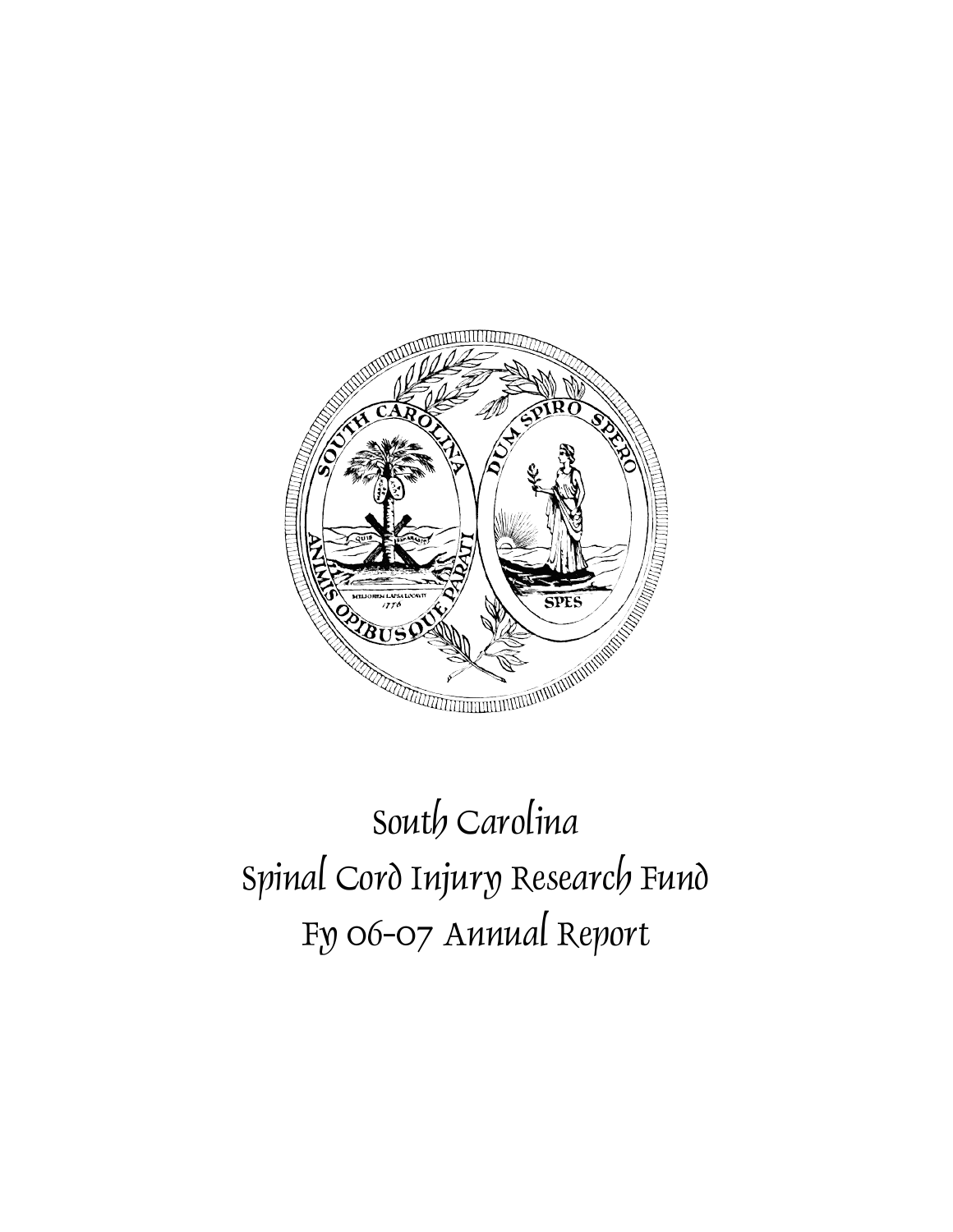# ~INDEX~

# **~LETTER FROM BOARD CHAIR ~PART I--OVERVERVIEW OF FUND (01/01/01—06/30/07)**

- • Purpose/Charge
- • Legislative Background
- • Governance
- Administration
- Amount Collected
- • Primary Objectives
- • Initial Funding Priorities
- Request For Proposals
- Round 01 Projects
- Round 02 Projects
- Round 03 Projects
- Round 02S & 04 Projects
- • Round 04 Off-Cycle Projects
- Round 02B & 05 Projects
- Round 03E & 06 & 06A Projects
- • Summary of Progress
- Future Goals

# **~PART II—PROGRAM/BUDGET HIGHLIGHTS**

- • Chronological Highlights
- • Budget Discussion

# **~PART III—RESEARCH HIGHLIGHTS**

- New Associate Scientific Director
- • Special Rehabilitation Study
- Endowed Chair
- • Scientific Accomplishments & Future Directions

# **~APPENDICES**

- • Detailed Board Member Information
- • Cumulative DUI Collections
- • Fund Budgets
	- ~Final 06-07 (including expenditures); Board Approved 07-08; Cash Analysis; & Expenditures Since Fund Began
- • Board Meeting Agendas
- RFPs Issued
	- ~RFP 06
	- ~RFP 06A (Endowed Chair)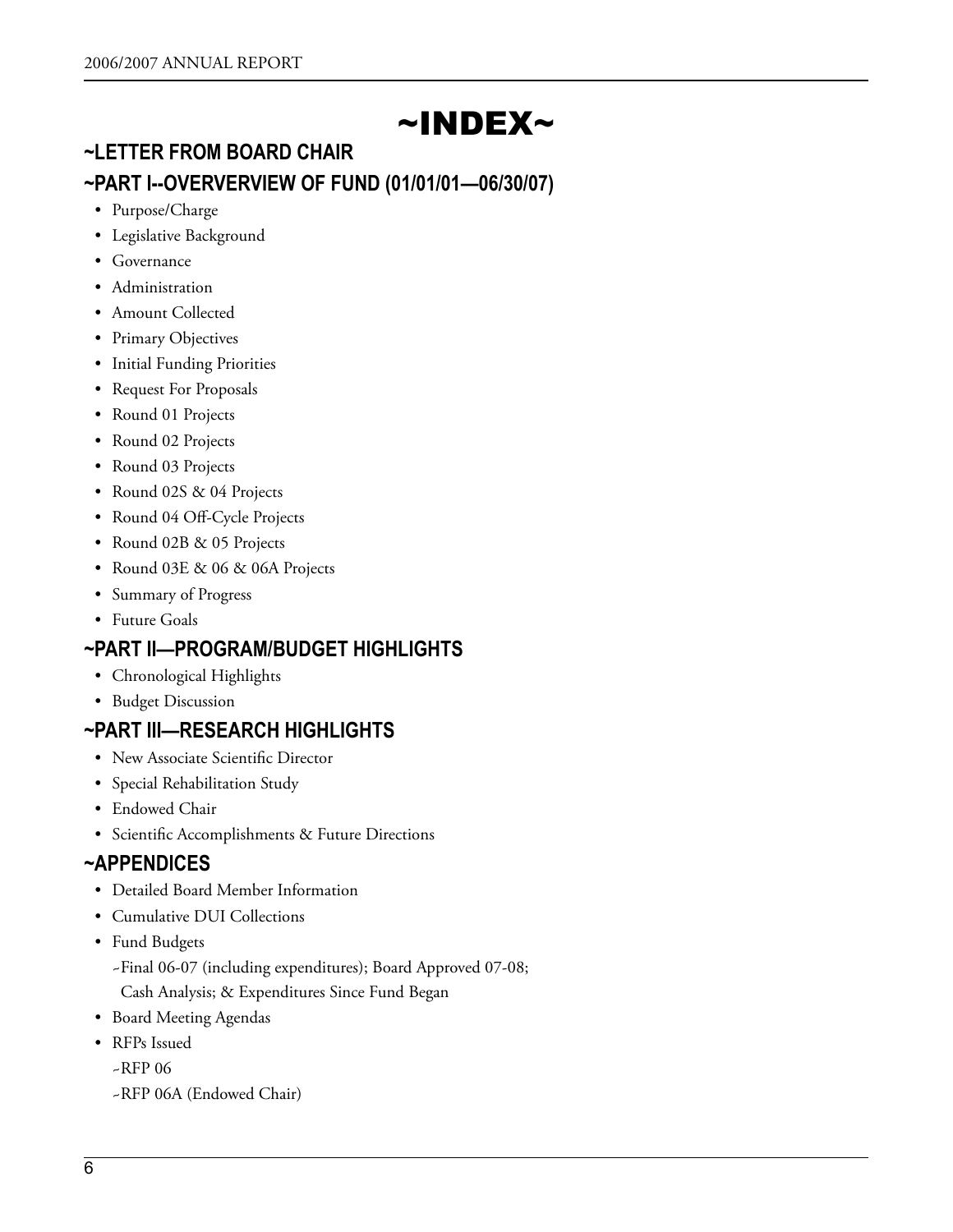# PART I **OVERVIEW: {01/01/01 through 06/30/07}**

PURPOSE/CHARGE: Promoting research to develop better understanding of causes and effective treatment strategies for paralysis, sensory loss, and other consequences of spinal cord injury and disease.

**LEGISLATIVE BACKGROUND:** The South Carolina Spinal Cord Injury Research Fund (SSCIRF) was established in 2000 by amendment (Bill S54 44-38-510) to Section 2, Chapter 38, Title 44 of the 1976 S.C. Code as signed by the Governor on July 20, 2000.

**GOVERNANCE:** The Fund is governed by a 7 member Board appointed by the Governor upon recommendation of the President of the Medical University of South Carolina. It is comprised of two medical doctors from MUSC; two medical doctors at large specializing or significantly engaged in the treatment of spinal cord injury; two members who have a spinal cord injury or a family member; and one at large medical doctor who is a member of the South Carolina. See **Appendix 1** for detailed Board Member Information.

**ADMINISTRATION:** The Fund is administered by the Medical University of South Carolina through a part-time Administrator (J. Walker Coleman, MBA) assigned from the Office of the President and two part-time Scientific Directors (Dr. James Krause and Dr. Naren Banik) who oversee all aspects of research development and implementation including setting goals, developing project invitations to meet goals, and scientific review and recommendation to the Board of all such projects received.

**AMOUNT COLLECTED:** The \$ 100 per DUI surcharges started on January 1, 2001. As of July 2007, the Fund had raised almost \$ 4.6 Million. The average monthly amount collected over the first 78 months has been right at \$ 60,000. **Appendix 2** presents cumulative DUI collection figures.

# **PRIMARY OBJECTIVES:**

- Advance knowledge of SCI injury repair and regeneration within the SC research community by encouraging physicians and scientists to apply expertise to SCI field.
- Foster collaborative interdisciplinary approaches to SCI research among SC hospitals, rehabilitative centers, research universities, and interested organizations.
- • Nurture next generation of SCI researchers through support of young scientists and post-doctoral fellows.
- • Improve well being and quality of life of individuals with SCI by research programs that prevent or treat the secondary conditions and consequences of SCI.
- • Set budgets and administer funds for SCI research as mandated by the SC Legislative Act, and assure highest quality of research and commitment by investigators.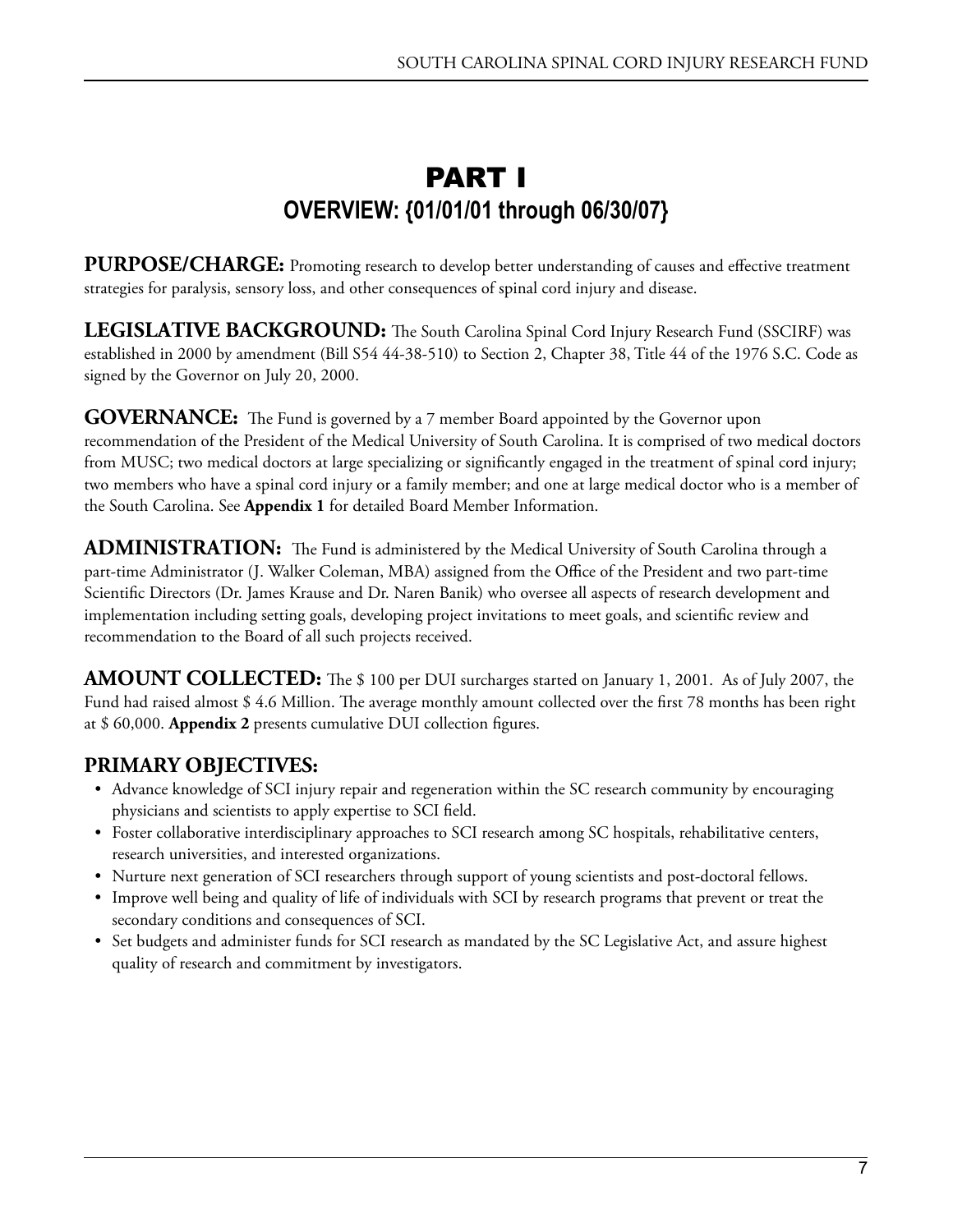## **INITIAL FUNDING PRIORITIES:**

- • Translating basic and pre-clinical findings into clinical applications.
- • Studying strategies to promote growth and survival at cellular level.
- • Assuring efficacy of drugs or other interventions to prevent or reduce secondary injury and to provide insight to the mechanisms causing this progressive damage.
- • Exploring the role of tissue transplantation in restoration of spinal cord function.
- • Studying other disorders of spinal cord or brain that are reasonably expected to produce new insight into the mechanism or treatment of dysfunction following spinal cord injury.
- • Defining anatomical, pathophysiological, inflammatory, and neurochemical characteristics of spinal cord injury or disease in well defined animal models.
- • Elucidating biological and physical mechanisms that improve functions compromised by spinal cord injury, including dysfunction, chronic pain, and uncontrolled spasticity. Developing strategies to prevent or treat secondary complications from injury or disease of the spinal cord.
- • Developing innovative rehabilitative strategies, services, or priorities to promote recovery and function following spinal cord injury.
- • Developing public education programs to help decrease the occurrence of spinal cord injury by safety education, better safety practices, and decreased alcohol use as a contributing factor.
- Developing education programs for the injured and their families.

**REQUESTS FOR PROPOSALS (RFP):** There have been six regular rounds as well as two special

initiative rounds, and a new round (Round 07) is being developed for a 12/15/07 target issue date:

- ROUND 01--RFP issued 12/15/01 with 3/15/02 deadline. Received 12 proposals and awarded 8.
- ROUND 02--RFP issued 02/01/03 with 5/13/03 deadline. Received 12 proposals and awarded 10. Added were five Funding Mechanisms: Primary Research, Care Access/Delivery, Career Development, NIH Grand Seed, and Research Result Dissemination.
- ROUND 02A (Recruitment)—RFP issued 12/15/03 and remains open for special faculty recruitment initiative. To date no proposals have been received.
- ROUND 02B (Rehabilitation)—RFP issued 02/01/04 for special contract initiative to complete an Assessment of Need and Feasibility of Enhancing Rehabilitation Services in the State of South Carolina. Received 3 bids, but the Board subsequently required additional clarifications and reissued on 12/15/05 with two of the original bidders resubmitting and one awarded Funds.
- ROUND 03—RFP issued 12/15/03 with 03/15/04 deadline. Received 9 regular proposals plus 1 unsolicited special request and awarded 7.
- ROUND 04—RFP issued 12/15/04 with 03/15/05 deadline. Received 9 plus 1 supplemental proposals. Awarded 3 full, and 4 more as initial seed awards.
- ROUND 04 OFF-CYCLE—resulting from Scientific Director recommendations, 6 mid-cycle revised seeds and/ or new proposals were received and 5 were awarded.
- ROUND 05-RFP issued 12/15/05 with 03/15/06 deadline. Received 6 with 4 approved (2 contingent upon meeting special conditions).
- ROUND 05A (Bridge Funding)-RFP issued in 05/06/06 and is open. 2 proposals have been funded under this provision (SCIRF 1205 and SCIRF 1004E).
- ROUND 06—RFP issued on 11/15/06 with 01/15/07 deadline. Received 7 with 2 approved followed by later submission and approval of 2 additional projects in response to special Board initiatives.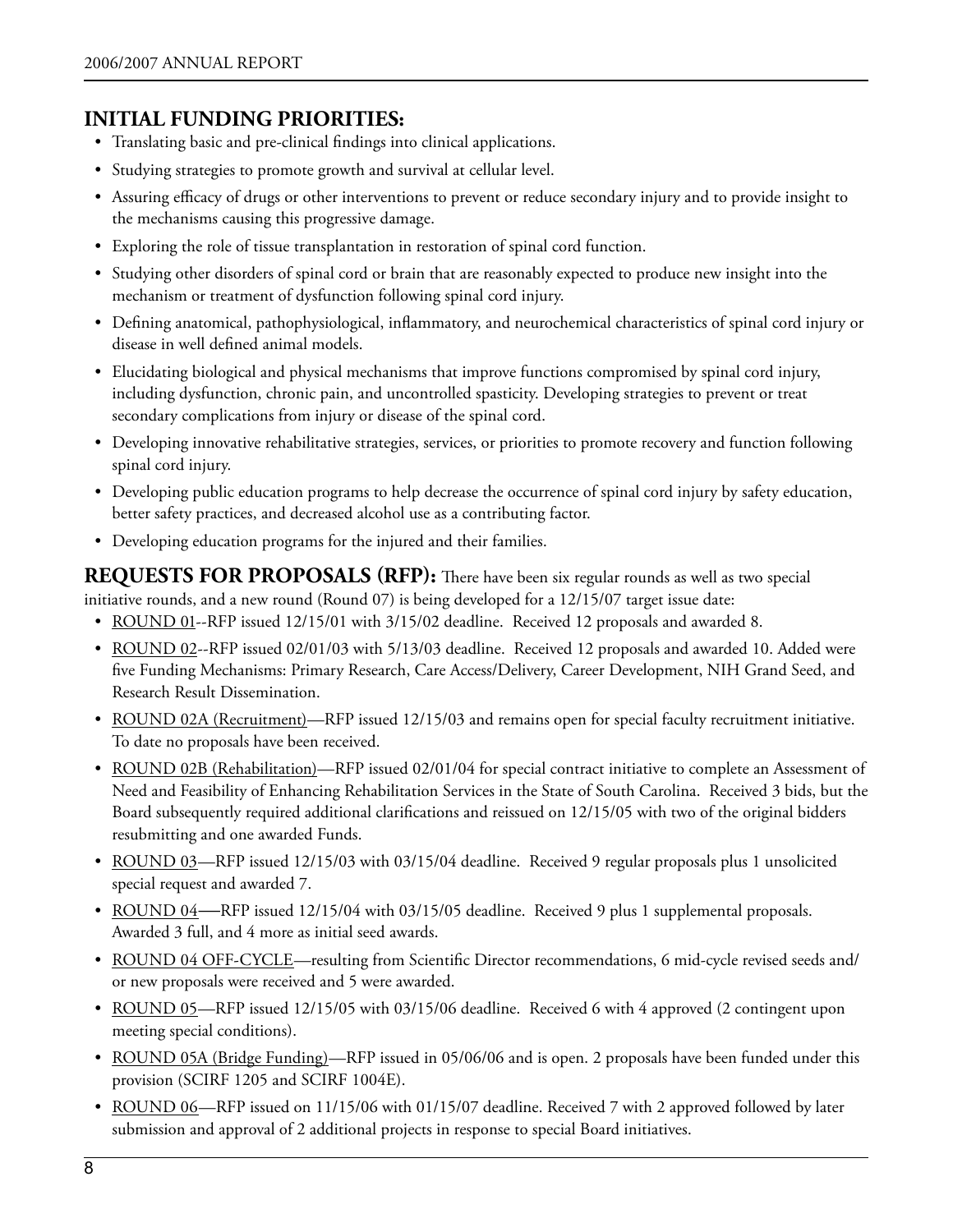- ROUND 06A (Endowed Chair)—RFP issued on 08/01/06 with 12/15/06 deadline. Received 1 with it approved conditionally.
- UNSOLICITED EXTENSION/SUPPLEMENTAL—1 received 04/18/07 and conditionally approved (See SCIRF 1004 and SCIRF 1004E below)
- ROUND 07—under draft with updated priorities for a targeted 12/15/07 issue date.

**ROUND 01 PROJECTS:** A first round of eight (8) research projects was approved and awarded funds on 07/01/02 for periods ranging from 12 to 18 months, several subsequently requesting and receiving no-cost extensions as noted below.

- **SCIRF0202--Gene Expression Profiling of CNS Regions Implicated in a Mouse Model of Spinal Cord Injury** *{\$ 85,466 for 18 months}*
	- **P.I.:** Jacqueline F. McGinty, PhD, Professor, Physiology and Neuroscience Medical University of South Carolina
- **• SCIRF 0302--Statewide Outcome Assessment for Spinal Cord Injury (SOASCI): Assessing the Implementation and Effectiveness of Methylprednisoleone Protocol and Other Outcomes of Spinal Cord Injury In South Carolina** *{\$ 123,349 for 12 months, with subsequent 12 month no-cost extension}*
	- **P.I.:** Stephen J. Haines, MD, Professor and Chair, Department of Neurological Surgery, Anbesaw W. Selassie, DrPH., Assistant Professor, Department of Biometry and Epidemiology, Medical University of South Carolina
- **• SCIRF 0602--Assessment and Treatment of Musculoskeletal Pain in the Shoulder Girdle in SCI Through Surface-Recorded EMG and EMG Biofeedback** *{\$ 91,990 for 18 months, with subsequent 6 month no-cost extension }*

**P.I.:** Susan J. Middaugh, PhD, PT, Professor, Department of Anesthesia and Perioperative Medicine, Medical University of South Carolina

 **• SCIRF 0802**--**Spinal Modulation of the Nociceptive Pressor Reflex**

 *{\$ 87,978 for 18 months, with subsequent 6 month no-cost extension}* **P.I.:** Britt Wilson, PhD., Associate Professor, Pharmacology and Physiology, University of South Carolina School of Medicine

 **• SCIRF 1102--An** *In Vitro* **Model of the Reflex Arc as Applied to Spinal Cord Injury** *{\$ 100,252 for 18 months}*

**P.I.:** James J. Hickman, PhD., Hunter Endowed Chair of Biomaterials Department of Bioengineering, Clemson University

 **• SCIRF 1202--Taking Charge of Your Life"—Statewide Conference for People With Spinal Core Injuries** *{\$ 29,476 for 12 months}*

**P.I.:** Kermit L. Short, Executive Director, SC Spinal Cord Injury Association

**• SCIRF 1302—Recruitment Assistance for James S. Krause, PhD as Chair of the Department of Rehabilitative Sciences at MUSC and Scientific Director of the SCI Research Fund** *{\$ 125,000 for 12 months, with 5 subsequent no-cost extensions adding 60 months}*

**P.I.:** James S. Krause, PhD., (& Danielle N. Ripich, PhD.), Chair, Department of Rehabilitative Sciences, College of Health Professions, Medical University of South Carolina

- **SCIRF 1402—Recruitment Assistance for Mark S. Kindy, PhD as The Admiral Pihl Endowed Chair of Neuroscience at MUSC and Associate Scientific Director of the SCI Research Fund** *{\$ 75,000 for 12 months, with 3 subsequent no-cost extensions adding 36 months}*
	- **P.I.:** Mark S. Kindy, PhD., (& Peter Kalivas, PhD.), Admiral Pihl Endowed Chair of Neuroscience, Department of Physiology/Neuroscience, Medical University of South Carolina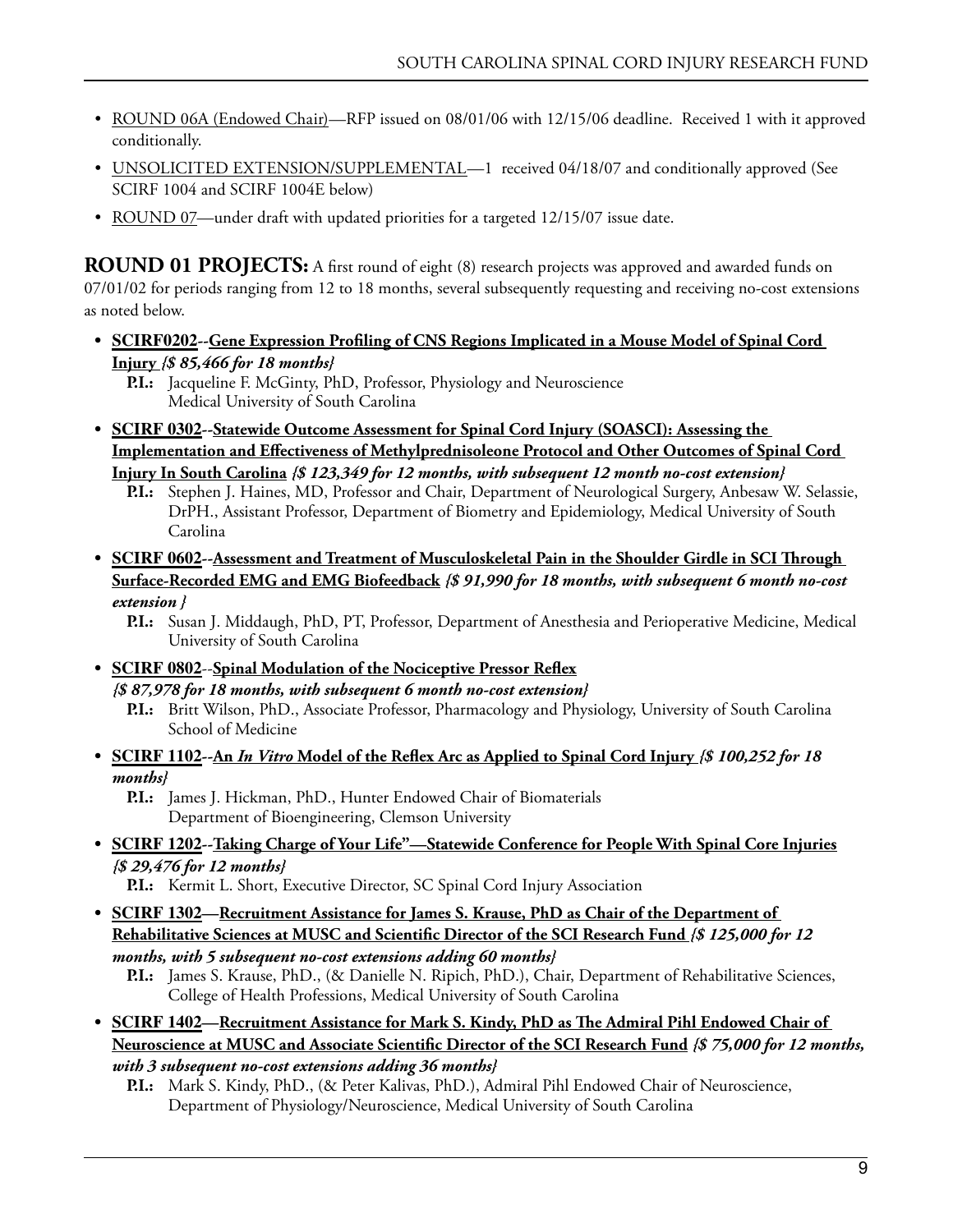**ROUND 02 PROJECTS:** A second round of ten (10) projects was approved on July 11, 2003 for periods ranging from 12 to 18 months and awarded funds as of September 1, 2003 or shortly thereafter.

- • **SCIRF 0103**--"**Taking Charge of Your Life"—Continuing Education for People With Spinal Cord Injury** *{\$65,000 for 12 months}*
	- **P.I.:** Kermit Short, Executive Director, SC Spinal Cord Injury Association
- • **SCIRF 0303**--**Development of a Laser Cell Micropatterning System for In Vitro Investigation of Adult Stem Cell Spinal Cord Injury Treatment** *{\$149,890 for 18 months,with subsequent 18 month extension and \$ 23,000 supplement—see 0303S under Round 04 below}* **P.I.:** Bruce Z. Gao, PhD., Assistant Professor, Department of Bioengineering, Clemson University
- • **SCIRF 0403**--**In Vitro System to Determine Factors Promote Survival and Regeneration of Principal Neurons of the Spinal Cord** *{\$ 74,892 for 18 months}*

**P.I.:** Peter Molnar, PhD., Research Assistant Professor, Department of Bioengineering, Clemson University

- • **SCIRF 0503**--**Determination of Occurrence and Causes of Death Among South Carolina Residents with Traumatic Spinal Cord Injury** *{\$ 145,000 for 18 months, with subsequent no-cost extension adding 21 months}*
	- **P.I.:** Elisabeth Pickelsimer, DA, Research Assistant Professor, Department of Biometry and Epidemiology/ Rehabilitative Sciences, Medical University of South Carolina
- • **SCIRF 0603**--**The Prevalence of Upper Quarter Pain Among Persons with Long-term Spinal Cord Injury** *{\$ 75,000 for 18 months, with subsequent no-cost extension adding 12 month}*
	- **P.I.:** David Morrisette, PT, ATC, MTC, PhD., Associate Professor, Physical Therapy Education Program, Department of Rehabilitative Sciences, Medical University of South Carolina
- • **SCIRF 0703**--**Frequency, Severity, ad Risk Factors for Falls and Fall-Related Injuries Sustained by Individuals with Incomplete Spinal Cord Injury** *{\$ 75,000 for 18 months, with subsequent no-cost extension adding 16 month}*
	- **P.I.:** Sandra S. Brotherton, PhD., Assistant Professor, Department of Rehabilitative Sciences, Medical University of South Carolina
- • **SCIRF 0803**--**Estrogen Therapy for Spinal Cord Injury** *{\$ 137,592 for 18 months, with 3 subsequent nocost extensions adding 36 months}*
	- **P.I.:** Swapan K. Ray, PhD., Assistant Professor, Department of Neurology, Medical University of South Carolina
- • **SCIRF 0903**--**Theraputic Use of Minocycline for Spinal Cord Injury** *{\$ 24,988 for 12 months}* **P.I.:** Narayan R. Bhat, PhD., Professsor, Department of Neurology, Medical University of South Carolina
- • **SCIRF 1003**--**Project M.I.L.E. (Mobile Inclusion Life-Training Evaluation)** *{\$ 3,000 seed funds for additional conceptual development, never subsequently expended}* **P.I.:** Michael E Godkin, Director, Disabilities Resource Center, North Charleston
- • **SCIRF 1103**--**Anti-inflammatory Approaches for Spinal Cord Injury** *{\$ 75,000 for 18 months}* **P.I.:** Ernest Barbosa, MD, Associate Professor, Departments of Neurology and Pediatrics, Medical University of South Carolina

**ROUND 03 PROJECTS:** A third round of seven (7) projects was approved on June 25, 2004 for periods ranging from 12 to 24 months and awarded funds as of July 1, 2004 or shortly thereafter:

 • **SCIRF 0104**—**Biomaterial-based Gene Delivery for Spinal Regeneration**  *{\$ 150,000 for 24 Months, with 2 subsequent no-cost extensions adding 18 months}* **P.I.:** C. Kenneth Webb, Ph.D., Assistant Professor, Department of Bioengineering, Clemson University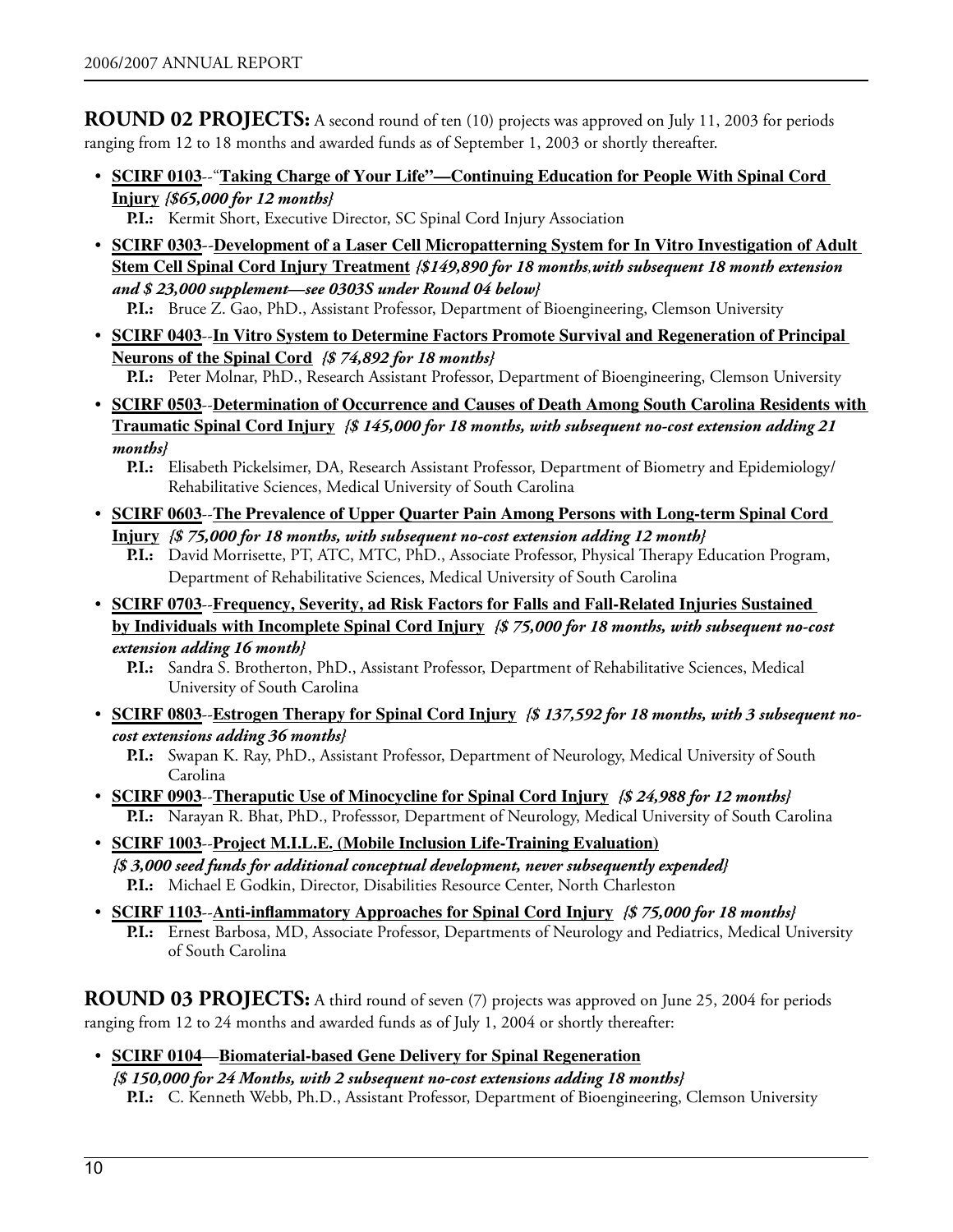- • **SCIRF 0204—2005 Statewide Conference for People with Spinal Cord Injury in South Carolina; And Beyond the Walls—Education Outside of Rehabilitation** *{\$ 60,000 for 12 Months}* **P.I.:** Kermit L. Short, Executive Director, South Carolina Spinal Cord Injury Association
- • **SCIRF 0304—Home Physical Activity Program for the Promotion of Health and Wellness in Individuals with Spinal Cord Injury** *{\$ 150,000 for 24 Months, with 2 subsequent no-cost extension adding 16 months}*
	- **P.I.:** Holly H. Wise, PT, Ph.D., Assistant Professor, Department of Rehabilitative Sciences, Medical University of South Carolina
- • **SCIRF 0604—Patterns of Care for Spinal Cord Injury: South Carolina and the Model Systems** *{\$ 61,632 for 12 Months, with subsequent no-cost extension adding 6 months}* 
	- **P.I.:** David E. Murday, Ph.D., Assistant Director, Center for Health Services Policy & Research Arnold School of Public Health, University of South Carolina
- • **SCIRF 0704—Telemedicine: A Lifeline for Continuity of Care for Spinal Cord Injury** *{\$ 3,000 seed funds for additional conceptual development, never subsequently expended}*
	- **P.I.:** Tracie L. Mertz, Ph.D., Clinical Psychologist, Neuropsychologist, Roger C. Peace Rehab Hospital, Greenville Hospital System
- • **SCIRF 0804—Dissemination of Information Regarding Evidenced-Based Practices to Enhance Independent Lifestyles for People with Spinal Cord Injuries** *{\$ 70,000 for 24 Months , with subsequent no-cost extension adding 12 months}*

**P.I.:** Jill Monger, P.T., MHS; Michael Godkin, Executive Director, DisAbility Resource Center of Charleston

- • **SCIRF 1004—Bridge Funding Support for the S. C. Statewide Traumatic Spinal Cord Injury Surveillance and Registry System** *{\$ 102,000 for 24 Months, with subsequent no-cost extension adding 12 months—also see SCIRF 1004E under ROUND 06 below which provided another 6 month extension with supplemental funds}*
	- **P.I.:** Anbesaw W. Selassie, DrPH., Assistant Professor, Department of Biometry and Epidemiology/Rehab. Sci., Medical University of South Carolina

**ROUND 02S & 04 PROJECTS:** A fourth round of three (3) fully funded and four (4) initial seed projects was approved July 01, 2005 and awarded funds on 07/01/05 and 09/01/02 for periods ranging from 3.5 to 24 months. It was anticipated that several of the seed projects could be fully funded mid-year in December after Fund Board review of revised proposals responding to concerns/suggestions arising during the initial scientific review. In addition, an earlier Round 02 project received a supplemental award. Following are the awards made based on Board decisions at its July 1, 2005 meeting:

 • **SCIRF 0303S**—**(SUPPLEMENTAL AWARD) Development of a Laser Cell Micropatterning System for In Vitro Investigation of Adult Stem Cell Spinal Cord Injury Treatment** *{\$ 23,000 added to the original \$149,890 for an extended period of 30 months}*

**P.I.:** Bruce Z. Gao, PhD., Assistant Professor, Department of Bioengineering Clemson University

 • **SCIRF 0105A—(SEED REDEVELOPMENT) Repetitive Movement Therapy as an Intervention for Individuals with Incomplete Spinal Cord Injury** *{\$ 5,000 for 3.5 Months}*

**P.I.:** Stacy L. Fritz, Ph.D., PT, Clinical Assistant Professor, Department of Exercise Science, Physical Therapy Program, University of South Carolina

- • **SCIRF 0205**—**Modulation of Inflammatory Response and Secondary Injury** *{\$ 25,000 for 12 Months, with subsequent no-cost extension adding 12 months}*
	- **P.I.:** Stephen Tomlinson Ph.D., Professor, Department of Microbiology and Immunology Medical University of South Carolina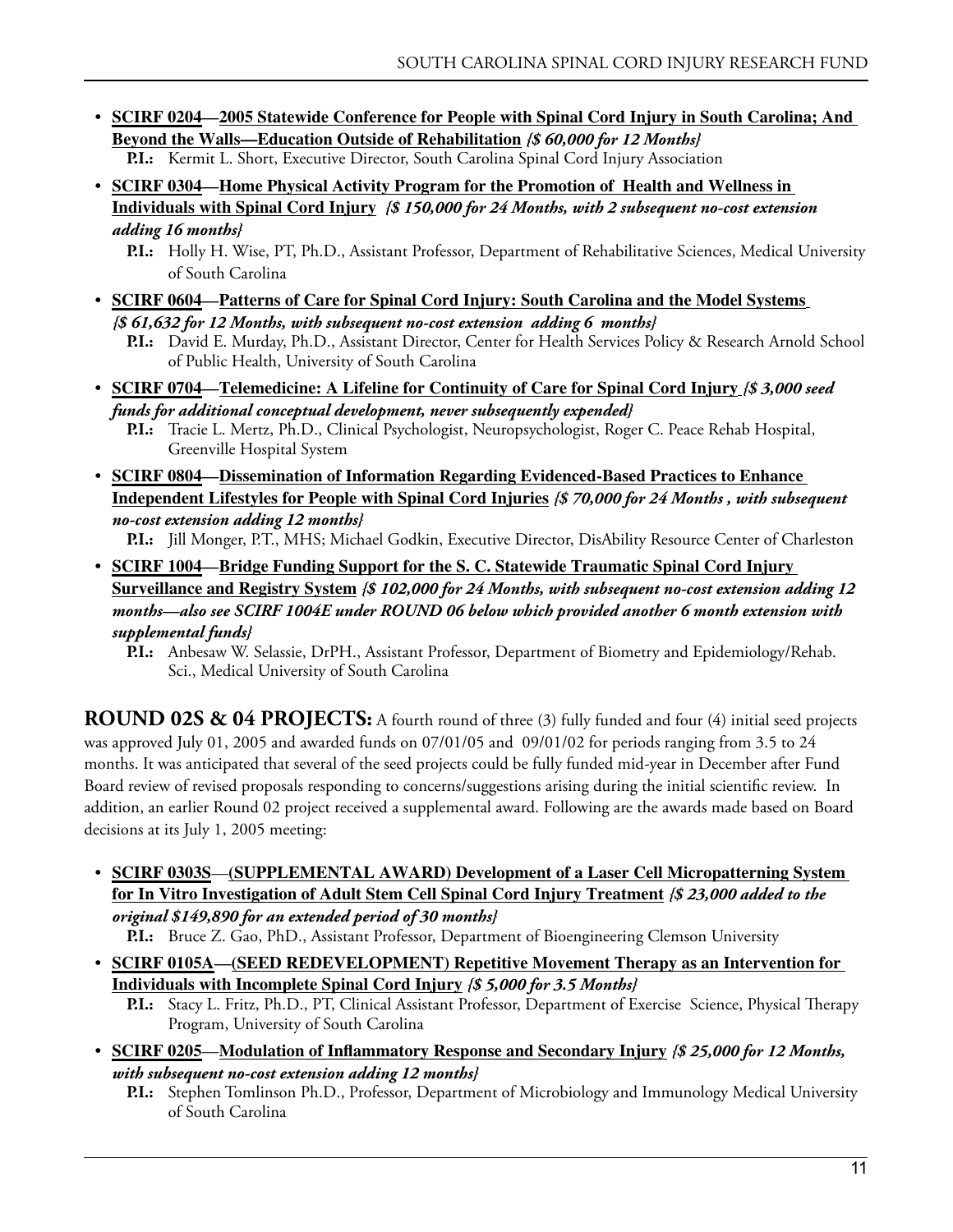- • **SCIRF 0505A**—**(SEED INITIATION AND REDEVELOPMENT) Engineering Regeneration Through Bridge/Host Distal Interference** *{\$ 25,000 for 6 Months, with subsequent no-cost extension adding 3 months}*
	- **P.I.:** Andrew T. Metters, Ph.D., Assistant Professor, Department of Chemical and Biomolecular Engineering, Clemson University
- • **SCIRF 0605**—**Tissue Engineering for Spinal Cord Regeneration** *{\$ 100,000 for 24 Months, with subsequent no-cost extension adding 12 months}* 
	- **P.I.:** Xuejun Wen, M.D., Ph.D., Assistant Professor, Clemson**-**Medical University of South Carolina Bioengineering Program
- • **SCIRF 0705**—**Assessing Disparities in Patterns of Health Care After Traumatic Spinal Cord Injury** *{\$ 119,598 for 24 Months, with subsequent no-cost extension adding 12 months}*
	- **P.I.:** Elisabeth Pickelsimer, DA, Research Assistant Professor, Department of Biometry and Epidemiology/ Rehabilitative Sciences, Medical University of South Carolina
- • **SCIRF 0805—(SEED REDEVELOPMENT) Dynamic Postural Patterns during Task Performance in Individuals with Paraplegia** *{\$ 5,000 for 3.5 Months, with 2 subsequent no-cost extensions adding 15.5 months}*

**P.I.:** Hon K. Yuen, Associate Professor, Department of Rehabilitative Sciences

 • **SCIRF 1005—(SEED DEVELOPMENT) South Carolina Spinal Cord Injury Association Cooperative Study** *{\$ 5,000 for 9 Months}*

**P.I.:** Richard F. Bridges, Executive Director, South Carolina Spinal Cord Injury Association

**ROUND 04 OFF-CYCLE PROJECTS:** In follow-up to decisions made at the prior July Board meeting, a mid-cycle additional review resulted in approval by the Board on 01/27/06 of three mid-cycle revised seed projects as well as two new unsolicited proposals responding to Fund priorities. They were awarded funds in February, March, or April of 2007 for Project period ranging from 12 to 36 months.

- • **SCIRF 0105B—Intensive Mobility Training as an Intervention for Individuals with Incomplete Spinal Cord Injury** *{\$ 119,829 for 24 Months, with subsequent no-cost extension adding 12 months }* **P.I.:** Stacy L. Fritz, Ph.D., PT, Clinical Assistant Professor, Physical Therapy Program University of South Carolina
- • **SCIRF 0505B—Engineering Regeneration Through Bridge/Host Distal Interference** *{\$ 120,000 for 24 Months, with subsequent no-cost extension adding 11 Months}*
	- **P.I.:** Andrew T. Metters, Ph.D., Assistant Professor, Department of Chemical and Biomolecular Engineering, Clemson University
- • **SCIRF 1005B—Contract to Disseminate Results to Consumers** *{\$ 34,602 for 12 Months}* **P.I.:** Richard F. Bridges, Executive Director, South Carolina Spinal Cord Injury Association
- • **SCIRF 1105—A Proposal to Build SCI Research Infrastructure via the Development of a Center of Interdisciplinary Spinal Cord Injury Research** *{\$ 499,309 for 36 Months}*

**P.I.:** James Krause, Ph.D, Scientific Director SCIRF & Mark Kindy, PhD, Associate Scientific Director SCIRF, Medical University of South Carolina

 • **SCIRF 1205**—**Bridge Funding for Role of Proteinase in Spinal Cord Injury** *{\$50,000 for 12 Months, with subsequent no-cost extension adding 14 Months}*

**P.I.:** Naren L. Banik, Ph.D., Professor, Department of Neurosciences, Medical University of South Carolina

.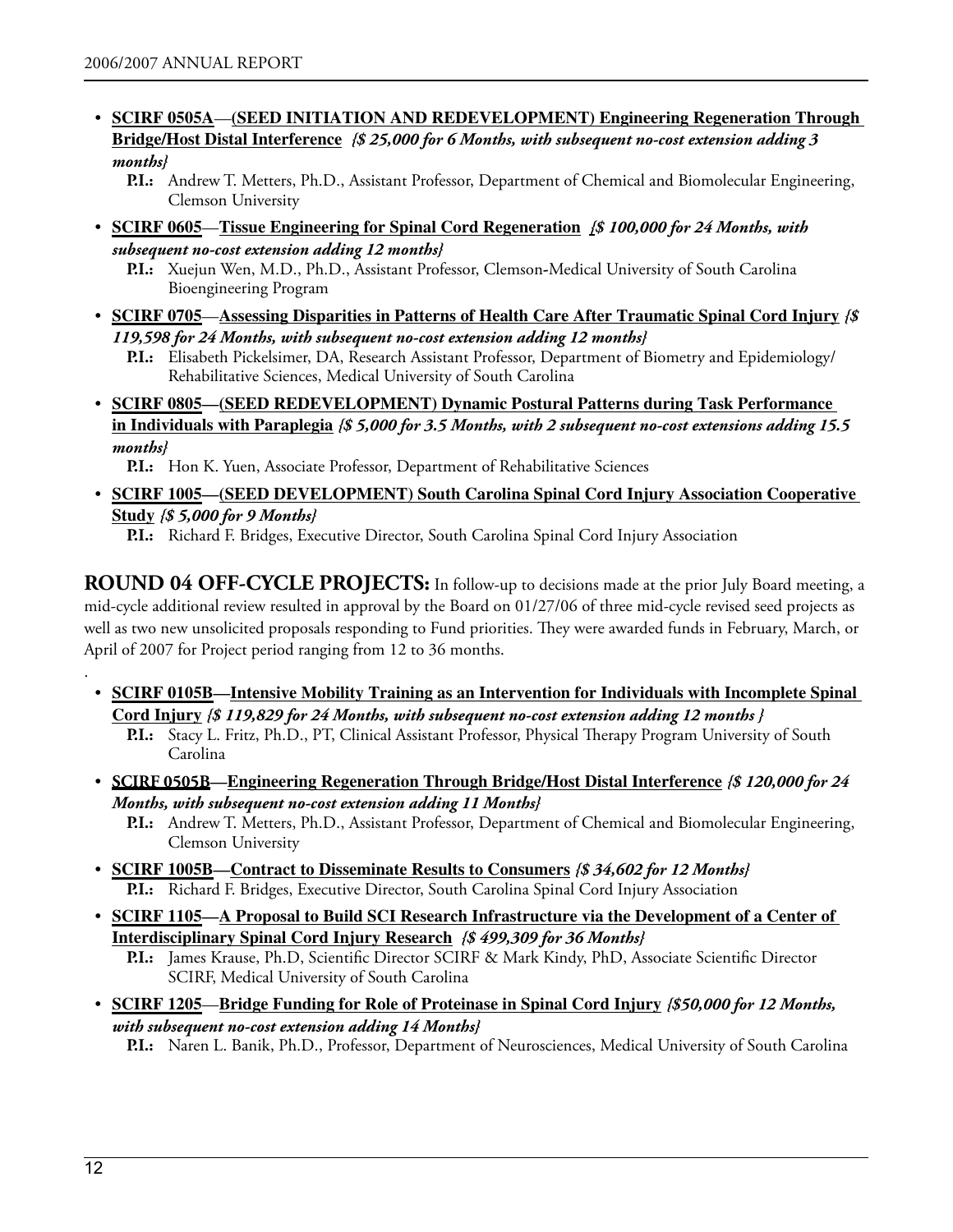**ROUND 02B & 05 PROJECTS:** On 06/09/06 the Board approved the final revision of an earlier Round 02 contract proposal as well as four (4) new proposals submitted in Round 05. These were awarded funds on 07/01/06 or shortly thereafter for periods ranging from 12 to 24 months.

 • **SCIRF 0102B(REVISED 2005)**—**The Feasibility of Enhanced Primary Rehabilitation Services in SC** *{\$ 99,209 for 12 Months}*

**P.I.:** David E. Murday, Ph.D., Interim Director, Center for Health Services Policy & Research, Arnold School of Public Health, University of South Carolina

 • **SCIRF 0206**—**Nanoscale Biomedical Devices for Treatment of Secondary Spinal Cord Injury** *{\$ 100,000 for 24 Months}*

**P.I.:** Alexey Vertegel Ph.D., Assistant Professor, Department of Bioengineering, Clemson University

- • **SCIRF 0406**—**Modulation of Astrogliosis by Statins for Spinal Cord Therapy** *{\$ 100,000 for 24 Months}* **P.I.:** Mushfiquddin Khan, Ph.D., Research Assistant Professor, Department of Pediatrics, Medical University of South Carolina
- • **SCIRF 0506**—**Therapeutic Efficacy of Statin in Neuroprotection in Spinal Cord Injury** *{\$ 80,000 for 24 Months}*
	- **P.I.:** Shailendra Giri, Ph.D, Research Assistant Professor, Department of Pediatrics, Medical University of South Carolina
- • **SCIRF 0606**—**Household Composition, Care Giving Intensity and Labor Market Participation of Individuals with Spinal Cord Injury** *{\$ 79,955 for 24 Months}*
	- **P.I.:** Clara E. Dismuke, Ph.D., Assistant Professor, Department of Health Administration and Policy, Medical University of South Carolina,

**ROUND 03E & 06 & 06A PROJECTS:** On 06/27/07 the Board approved a special extension with additional funds of an earlier Round 03 project along with four (4) Round 06 proposals (two of these being in response to Board Special Initiatives) and one (1) Round 06A proposal. These were awarded funds on 07/01/07 or shortly thereafter for periods ranging from 6 to 36 months, with one possibly becoming permanent if special conditions are met.

- • **SCIRF 1004E**—**Renewal: Bridge Funding Support for the S. C. Statewide Traumatic Spinal Cord Injury Surveillance and Registry System** *{\$ 38,750 for 6 Months with Conditions}*
	- **P.I.:** Anbesaw W. Selassie, DrPH, Associate Professor, Department of Biostatistics, Bioinformatics, and Epidemiology, Medical University of South Carolina
- • **SCIRF 0307**—**Biophysical Modeling of Spinal Cord Under Mechanical Loading** *{\$100,000 for 24 Months}* **P.I.:** Hai Yao, Ph.D., Assistant Professor, Clemson—MUSC Bioengineering Program
- • **SCIRF 0607**--**Melatonin as a Therapy for Spinal Cord Injury** *{\$79,793 for 24 Months}* **P.I.:** Abhay Varma, M.D., Instructor, Department of Neurosurgery, Medical University of South Carolina
- • **SCIRF 0707 (RFP 6A)**—**Phanor L. Perot, Jr. Endowed Chair in Spinal Cord Injury** *{\$500,000 Provisional for 36 Months, and Permanent Endowment if Conditions Met}* **P.I.:** Sunil J. Patel, M.D., Clinical Chair, Department of Neurosciences, Medical University of South Carolina
- • **SCIRF 0807A**—**Conference: An Interdisciplinary Approach to Spinal Cord Injury Management** *{\$ 25,040 for 12 Months, with subsequent no-cost extension for 6 months}* **P.I.:** Nancy C. Wolf, Program Manager, Roger C. Peace Rehabilitation Hospital, Greenville Hospital System
- • **SCIRF 0907A**—**State Spinal Cord Injury Conference: Needs Assessment and Planning Process** *{\$ 4,985 for 6 months}*
	- **P.I.:** Acting Director, South Carolina Spinal Cord Injury Association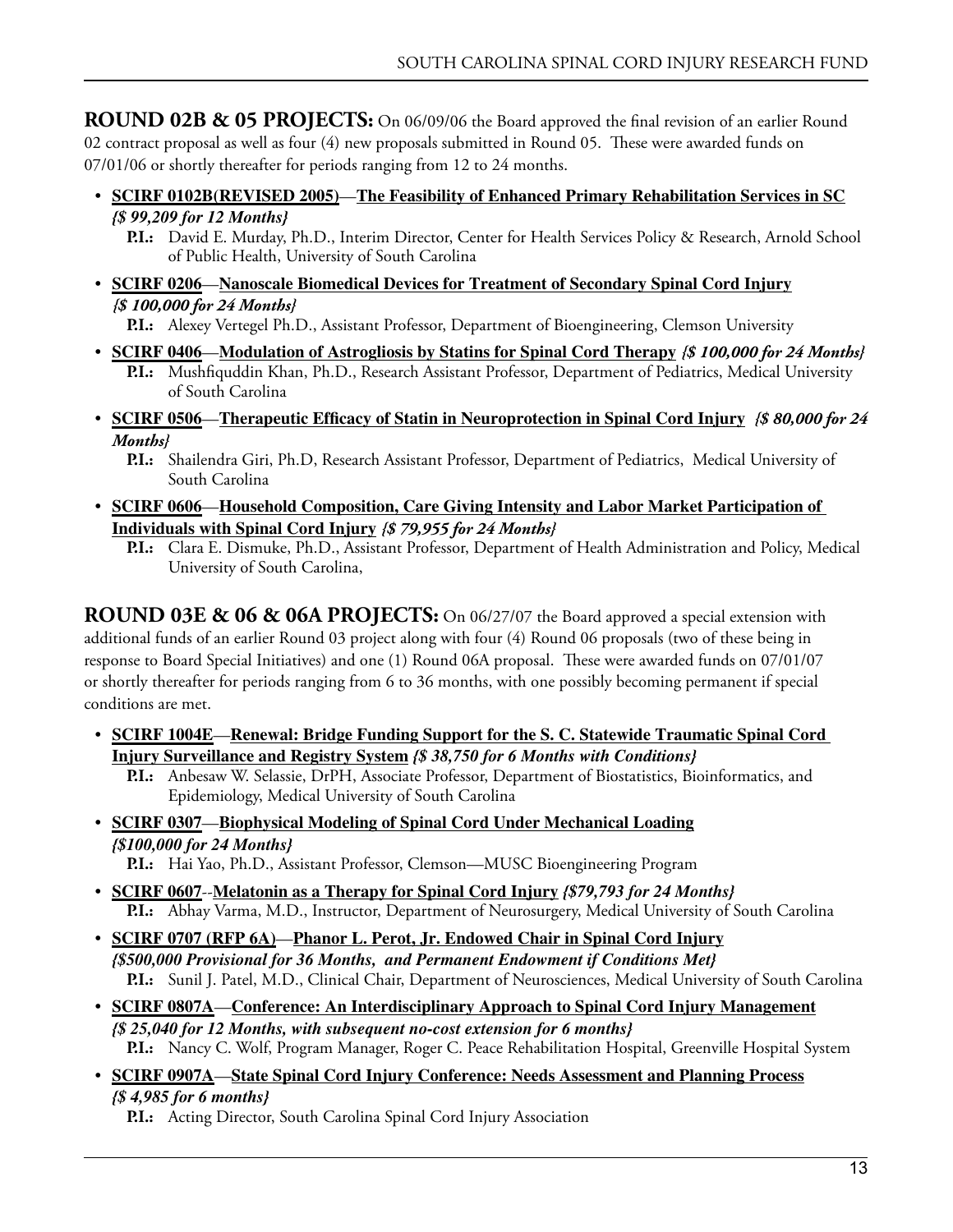**SUMMARY PROGRESS:** Between July 1, 2002 and June 30, 2007, the Fund obligated a total of \$ 5,055,249 (\$ 171,950 in Administration/Other; \$ 310,816 in Research Development; and \$ 4,572,483 in Funded Projects). These obligations covered Administration and Scientific Development through 06/30/07, and will cover all of the projects until they end, some as late as on 06/30/09. Actual expenditures for the period totaled \$ 3,101,190. The Fund is expected to continue collections at a rate of approximately \$ 60,000+ per month as well as recoup additional unexpended funds at year-end from various budget components.

So far there have been sixteen (16) Basic Science projects awarded, eleven (11) Applied Science, two (2) Interdisciplinary, six (6) Education, two(2) Capacity, four (4) Special Initiatives, two (2) Career Development, two (2) Bridge Funding, and one (1) Endowed Chair. The Medical University of South Carolina has competitively secured twenty-four (24) awards plus one extension with additional funds totaling \$ 2,962,791; Clemson has nine (9) for \$ 942,034; the University of South Carolina with five (5) at \$ 373,645; the South Carolina Spinal Cord Injury Association with six (6) for \$ 198,973; the Disabilities Resource Center of North Charleston with one (1) totaling \$ 70,000; and Greenville General Hospital with one (1) for \$ 25,040.

Two of the education projects held very successful statewide conferences on spinal cord injury and continuing education programs for people with SCI (May of 2003 and 2005). In addition, the Fund and its Scientific Staff held the first Annual Scientific Conference on the MUSC campus May 13, 2005 which included presentations about current and future state of spinal cord research from national leaders as well as findings/accomplishments by Principle Investigators of ten (10) of the completed Fund projects. The Fund also organized, financed, and co-sponsored (with the South Carolina Spinal Cord Injury Association, the South Carolina Brain Injury Alliance, and the South Carolina Brain Injury Leadership Council) the "South Carolina Rehabilitation Meeting" of statewide leadership to discuss parameters of an acute care rehabilitation services need/feasibility study. This resulted in RFP 02B, subsequent award of 0102B, and completion of the feasibility study as the Fiscal Year ended. Under a special SCIRF Board initiative, final plans are underway for a statewide interdisciplinary provider education project in November 2007 with plans being finalized by the Scientific Directors for a second Scientific Conference in the May of 2008.

**FUTURE GOALS:** Fund goals have been and will continue to be driven by the needs of people with SCI in the state of South Carolina. Following are main ongoing focus areas:

- • Review/explore opportunities to support a broad range of research projects that will address the needs of people with SCI in the state, similar to those that have been done previously with respect to access to care, life expectancy, and needs for rehabilitation.
- • Continue to fund education for both professionals and consumers. This is fundamental to the research mission since it disseminates important findings directly to those stakeholders that will use it, consumers for whom it may directly impact decisions of regarding care, and professionals who will use the information in the provision of care.
- • Give particular priority to continuing great strides already made in affecting the environment, both in terms of people and the physical environment, such as to increase the resources for people with SCI. Primary examples include funds allocated for an endowed chair which will bring a specialist in SCI and bring both research and clinical skills to the state; evaluation of rehabilitation needs and funding of programs that may serve as a basis for both research and clinical care; skill development through career development grants that bring establish investigators and clinicians from other areas into the area of SCI; and through basic, applied, and interdisciplinary research that will better position the state of South Carolina with the National Institute of Health (NIH). This will serve the multiple purposes of enhancing competitiveness for research grant funds, increasing the amount of federal funds coming back to the state of South Carolina for SCI research, and ensuring that qualified clinicians are available in the state to deliver state-of-the-art care based on evidence from scientifically valid research.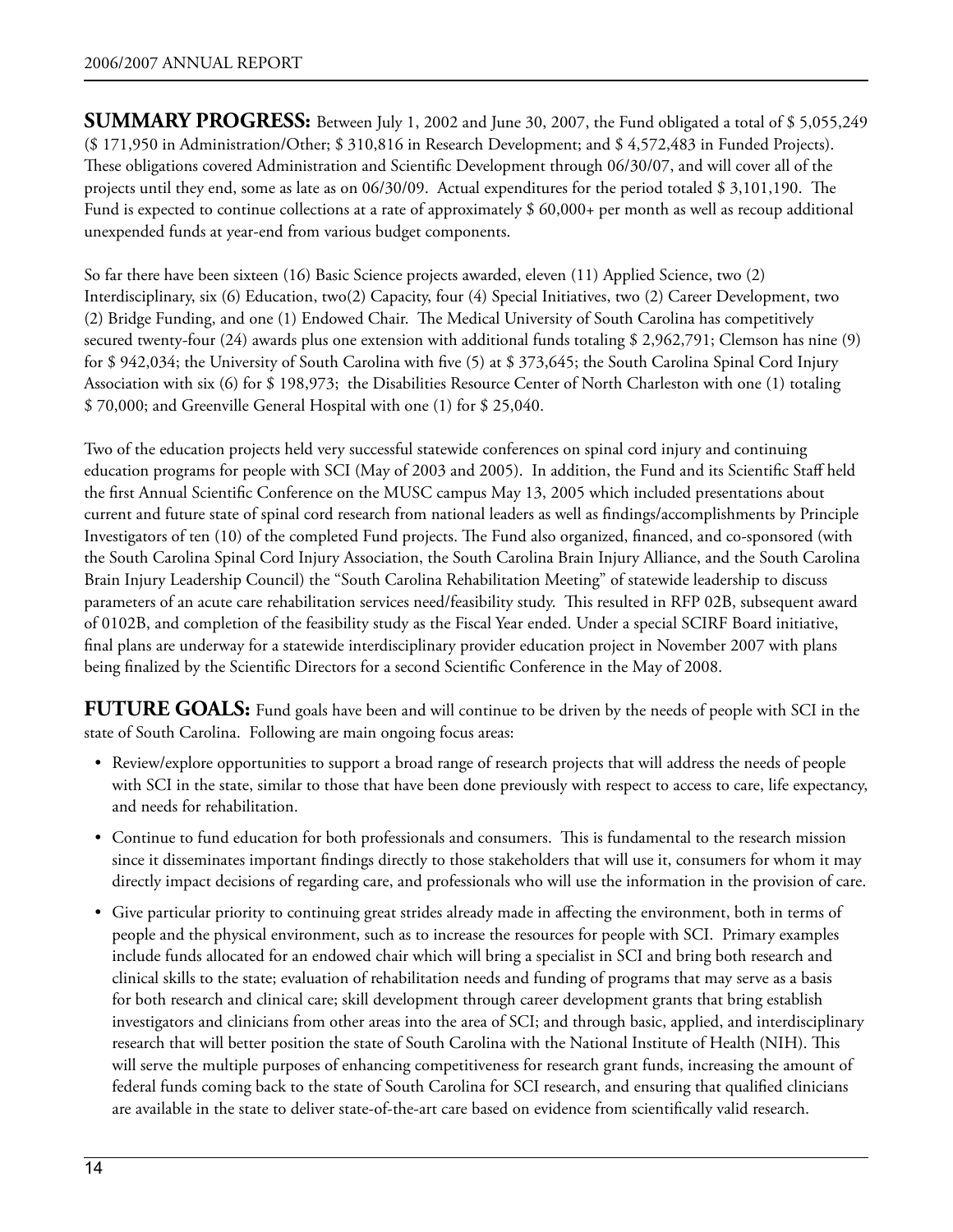# PART II **PROGRAM/BUDGET HIGHLIGHTS {Report of Administrator}**

**CHRONOLOGICAL HIGHLIGHTS OF FY 06—07:** The year witnessed a steady progression of activity, the highlights of which follow:

- **• July:** Four (4) Round 05 projects awarded funds for 24 month periods. Additionally, the Board initiated special rehabilitation study (*The Feasibility of Enhanced Rehabilitation Services in S. C.*) was awarded funds.
- **• August:** The Board finalized and issued RFP 06A (Endowed Chair) **(See Appendix 5)**
- **• September:** Board Chair Cuddy, member Westercam, and Fund staff met with Governor Sanford and staff for update on Fund progress and discuss Future directions
- **October:** Board Chair Cuddy made Fund presentations at the Annual Meeting of the South Carolina Spinal Society.
- **• November:** The Board finalized and issued RFP 06 (**See Appendix 5)**.
- **• January:** The Board met and received a report on the visit with the Governor; finalized Round 06 review schedule with expanded review component; issued special initiative request for an interdisciplinary health professionals conference in SCI; gave initial review of RFP 06A (Endowed Chair) proposal, stipulating required conditions for additional review/consideration; and directly informed invited guest (Senator Limehouse, original Fund legislative sponsor) about Fund progress as well as discussed future directions.
- **• February:** Annual Report completed and distributed to the full mailing list as well as posted on the updated Web page (http://www.scscirf.org/).
- **• April:** Board Chair and staff visited the State House of Representatives where they were introduced and distributed a written summary of Fund progress followed by meeting with several of the legislative leaders.
- **June:** The Board met and approved Dr. Naren Banik as new Associate Scientific Director; awarded with conditions a special extension with additional funds to the Statewide Carolina Spinal Cord Injury Trauma Registry; approved four (4) Round 06 proposals (two of these being in response to Board Special Initiatives), and gave a second review with approval for funding of the one (1) Round 06A proposal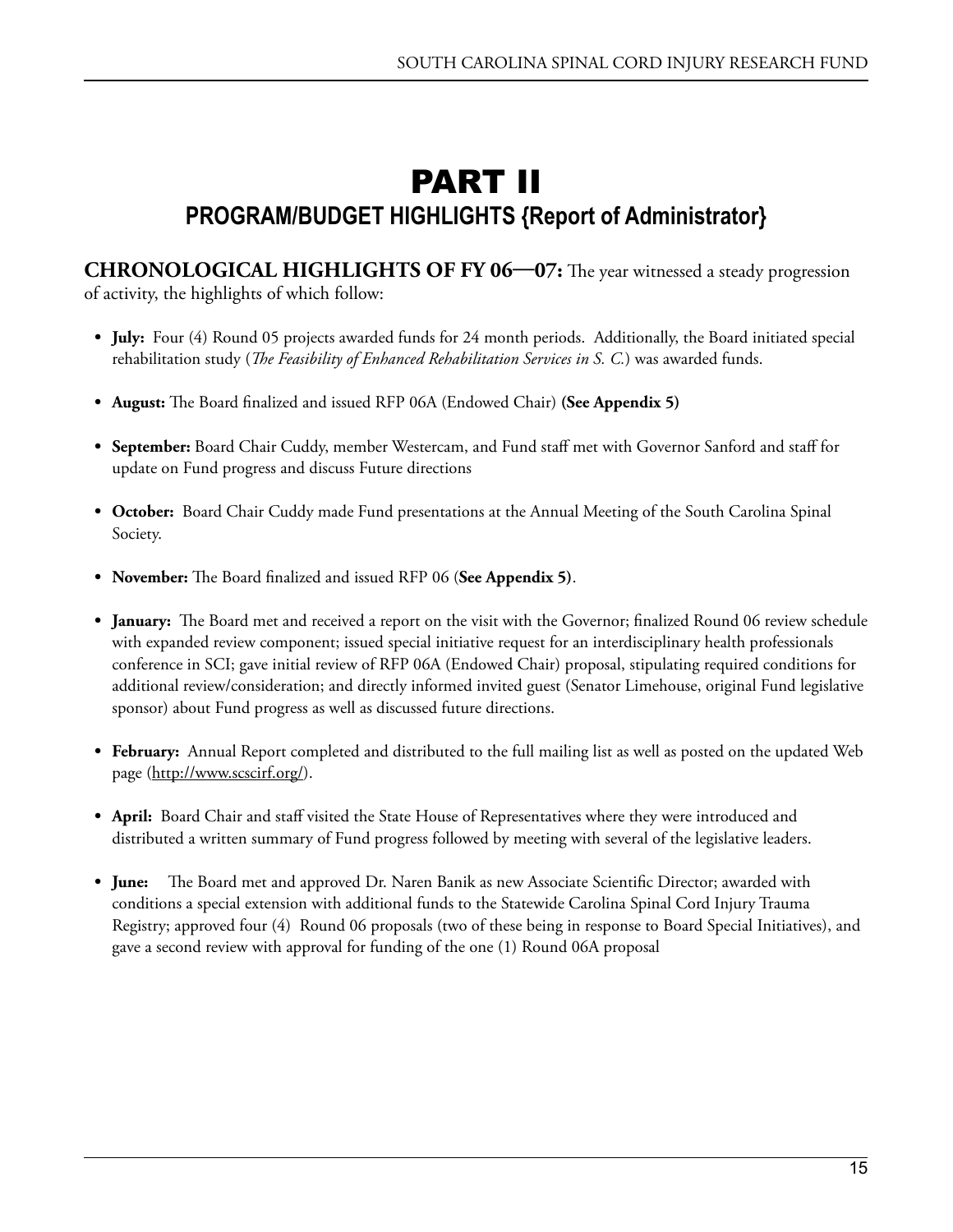**BUDGET DISCUSSION:** FY 06-07 witnessed the fifth full year of research project activity with final budget and actual expenditures as follows:

#### **SC SPINAL CORD INJURY RESEARCH FUND ~FY 06/07 FINAL EXPENDITURE REPORT~**

|      |                                 |                                       | <b>BUDGET</b>  | <b>EXPENDITURES</b>                   |
|------|---------------------------------|---------------------------------------|----------------|---------------------------------------|
|      |                                 | <b>ADMINISTRATION</b>                 |                |                                       |
| I.   | PROGRAM ADMINISTRATION CORE     |                                       |                |                                       |
|      | PERSONNEL                       |                                       | 29,432.00      | 28,929.00                             |
|      | <b>OTHER</b>                    |                                       | 7,665.00       | 3,862.05                              |
|      | <b>TOTAL</b>                    |                                       | 37,097.00      | 32,791.05                             |
|      |                                 | <b>RESEARCH</b>                       |                |                                       |
| II.  | RESEARCH DEVELOPMENT CORE       |                                       |                |                                       |
|      | PERSONNEL                       |                                       | 47,208.00      | 32,625.26                             |
|      | <b>OTHER</b>                    |                                       | 17,250.00      | 1,862.46                              |
|      | <b>TOTAL</b>                    |                                       | 64,458.00      | 34,487.72                             |
|      |                                 | <b>PROJECTS</b>                       |                |                                       |
| III. |                                 | ONGOING ROUND 01 PROJECTS (EXTENSION) |                |                                       |
|      | <b>SCIRF 1302</b>               | <b>KRAUSE</b>                         | 44,356.00      | 22,977.49                             |
| IV.  |                                 | ONGOING ROUND 02 PROJECTS (EXTENSION) |                |                                       |
|      | <b>SCIRF 0503</b>               | PICKELSIMER                           | 3,622.00       | 1,588.01                              |
|      | <b>SCIRF 0803</b>               | <b>RAY</b>                            | 30,385.00      | 29,889.22                             |
|      | <b>TOTAL</b>                    |                                       | 34,007.00      | 31,477.23                             |
| V.   |                                 | ONGOING ROUND 03 PROJECTS (EXTENSION) |                |                                       |
|      | <b>SCIRF 0104</b>               | <b>WEBB</b>                           | 38,026.00      | 34,436.86                             |
|      | <b>SCIRF 0304</b>               | <b>WISE</b>                           | 35,572.00      | 29,139.23                             |
|      | <b>SCIRF 0804</b>               | MONGER/GODK                           | 61,699.00      | 14,154.90                             |
|      | <b>SCIRF 1004</b>               | <b>SELASSIE</b>                       | 71,109.00      | 76,357.70                             |
|      | <b>TOTAL</b>                    |                                       | 206,406.00     | 154,088.69                            |
| VI.  | ONGOING ROUND 04 PROJECTS       |                                       |                |                                       |
|      | <b>SCIRF 0205</b>               | <b>TOMLINSON</b>                      | 21,010.00      | 20,914.16                             |
|      | <b>SCIRF 0605</b>               | <b>WEN</b>                            | 72,235.00      | 24,828.00                             |
|      | <b>SCIRF 0705</b>               | PICKELSIMER                           | 115,852.00     | 51,713.53                             |
|      | SCIRF 0805A                     | <b>YUEN</b>                           | 1,643.00       | 1,633.79                              |
|      | SCIRF 0105B                     | <b>FRITZ</b>                          | 96,697.00      | 26,075.95                             |
|      | SCIRF 0505B                     | <b>METTERS</b>                        | 102,627.00     | 39,311.87                             |
|      | <b>SCIRF 1005B</b>              | <b>BRIDGES</b>                        | 5,426.00       | 5,426.00                              |
|      | <b>SCIRF 1105</b>               | <b>KRAUSE</b>                         | 148,578.00     | 127,829.49                            |
|      | <b>SCIRF 120</b>                | <b>BANIK</b>                          | 43,075.00      | 31,653.21                             |
|      | <b>TOTAL</b>                    |                                       | 607,143.00     | 329,386.00                            |
|      | VII. AWARDED ROUND 02B PROJECT  |                                       |                |                                       |
|      | <b>SCIRF 0102B</b>              |                                       | 99,206.00      | 70,124.65                             |
|      | VIII. AWARDED ROUNF 05 PROJECTS |                                       |                |                                       |
|      | <b>SCIRF 0206</b>               | <b>VERTIGEL</b>                       | 50,000.00      | 19,153.50                             |
|      | <b>SCIRF 0406</b>               | <b>KHAN</b>                           | 50,000.00      | 50,684.88                             |
|      | <b>SCIRF 0506</b>               | <b>GIRI</b>                           | 40,000.00      | 40,220.32                             |
|      | <b>SCIRF 0606</b>               | <b>DISMUKE</b>                        | 40,000.00      | 39,445.67                             |
|      | <b>TOTAL</b>                    |                                       | 180,000.00     | 149,504.37                            |
|      |                                 |                                       |                |                                       |
|      | <b>GRAND TOTALS</b>             |                                       | \$1,272,673.00 | 824,837.20<br>$\frac{\mathcal{L}}{2}$ |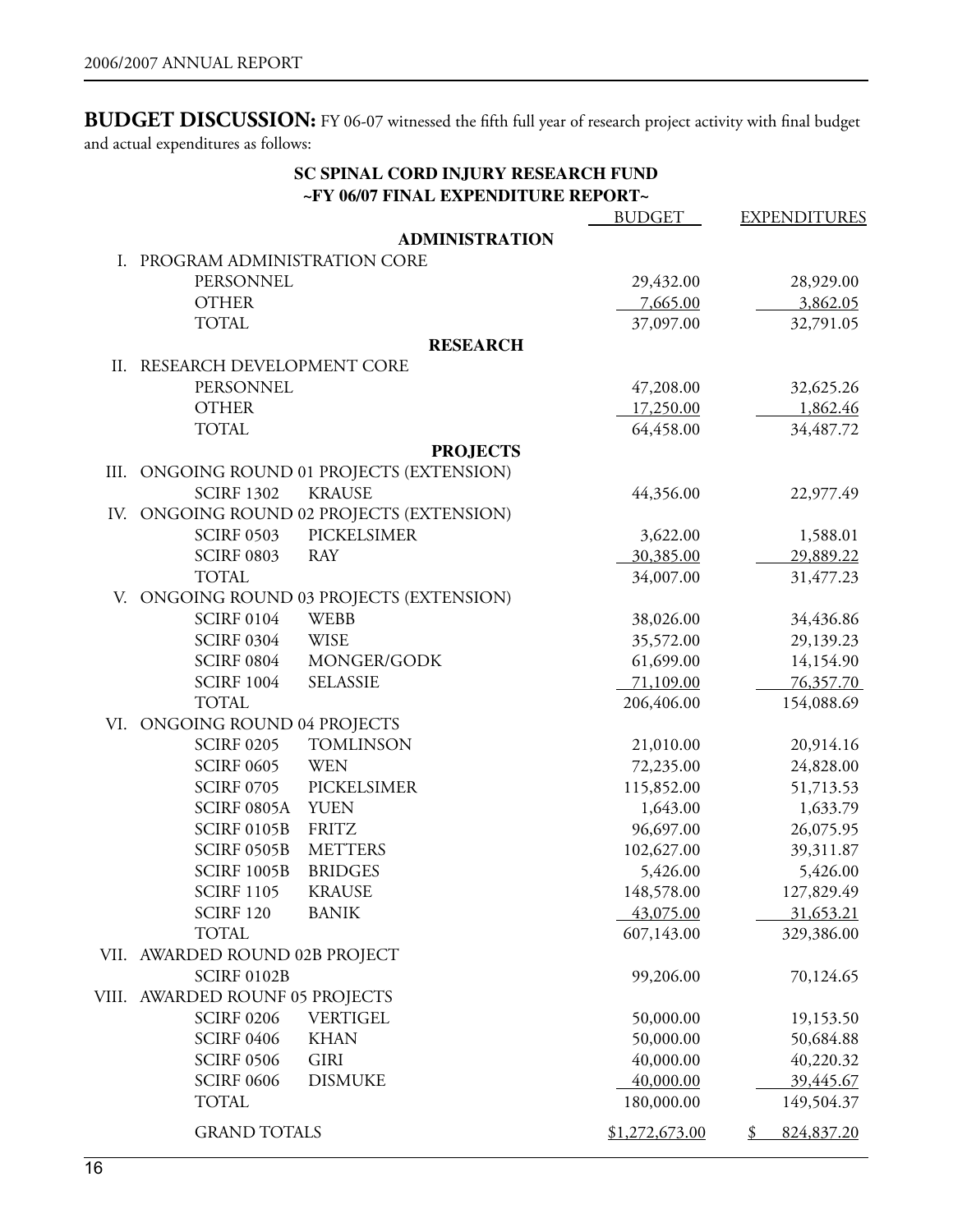A more detailed 06-07 budget is presented in **Appendix 3**. While it might appear from the above actual expenditures that about a third of the budget was saved, it should be remembered that many of the projects have additional year(s) of support obligated and will be expending most funds not used during this budget period (see the following draft budget approved for FY 07-08). In addition, all funds unexpended at the end of any project or budget component period are returned to the overall budget to support new projects and activities. As mentioned in previous Reports, Program Administration saves significant funds each year through the assistance volunteered by several offices of MUSC including the Office of the President, Research Office, Grants Accounting, the MUSC Medical Center Marketing Department that coordinated the Annual Report statewide mailings, and the College of Health Professions which designed and maintains the Web page

The following first draft budget was approved for FY 07-08. It includes consideration of actual ongoing project expenditures through June 30 as well as estimated expenditures of those operational throughout the year. Note that it includes a \$ 500,000 set aside for the Endowed Chair which will receive a final voted at the January 2007 Board meeting and, if approved, would require an immediate commitment of the whole \$ 500,000 total.

# **~FISCAL YEAR 07/08 BUDGET—NEW FUNDS ONLY SCI RESEARCH FUND~**

{3rd Draft, based on 06/22/07 Board Actions & Final FY 06 Expenditures--jwc}

*NOTE: Tbis draft of the Budget includes all known possible expenditures and commitments of new monies during the year based on actions of the Fund Board at its 06/22/07 meeting and any subsequent actions via email.*

|     | PROGRAM ADMINISTRATION CORE                  |          |         | \$36,000     |
|-----|----------------------------------------------|----------|---------|--------------|
|     | PERSONNEL (Incl. F. B. at 28.6%)             |          | 30,000  |              |
|     | <b>OTHER</b>                                 |          | 6,000   |              |
|     | II. RESEARCH DEVELOPMENT CORE                |          |         | \$55,000     |
|     | PERSONNEL (Incl. F. B. at 28.6%)             |          | 50,000  |              |
|     | <b>TRAVEL</b> (Fund Promotion)               |          | 2,000   |              |
|     | <b>REVIEW PROCESS</b>                        |          | 3,000   |              |
|     | III. ALL ROUND 06 PROJECTS (2 yr Commitment) |          |         | \$179,973    |
|     | <b>SCIRF 0307</b>                            | Yao      | 100,000 |              |
|     | <b>SCIRF 0607</b>                            | Varma    | 79,973  |              |
| IV. | <b>ENDOWED CHAIR</b>                         |          |         | \$500,000    |
|     | <b>SCIRF 0707</b>                            | Patel    | 500,000 |              |
| V.  | <b>ADDITIONAL BOARD INITIATIVES</b>          |          |         | \$30,025     |
|     | <b>SCIRF 00807</b>                           | Wolfe    | 25,040  |              |
|     | <b>SCIRF 0907</b>                            | Matney   | 4,985   |              |
|     | VI. EXTENSION/CONTINUATION                   |          |         | \$<br>77,500 |
|     | SCIRF 1004E                                  | Selassie | 77,500  |              |
|     | <b>TOTAL NEW BUDGET ESTIMATE 07/08</b>       |          |         | 878,498      |

Also presented in **Appendix 3** is the ongoing Fund "Cash Analysis" through June 30, 2007 with projections through June 30, 2008 based on the above draft budget. The bottom line in this Analysis is helpful to the Board in determining the amount of funds they have to work with in awarding the Round 07 projects which will be reviewed and voted on at the May 2008 Board meeting. It also shows Fund expenditures since it began.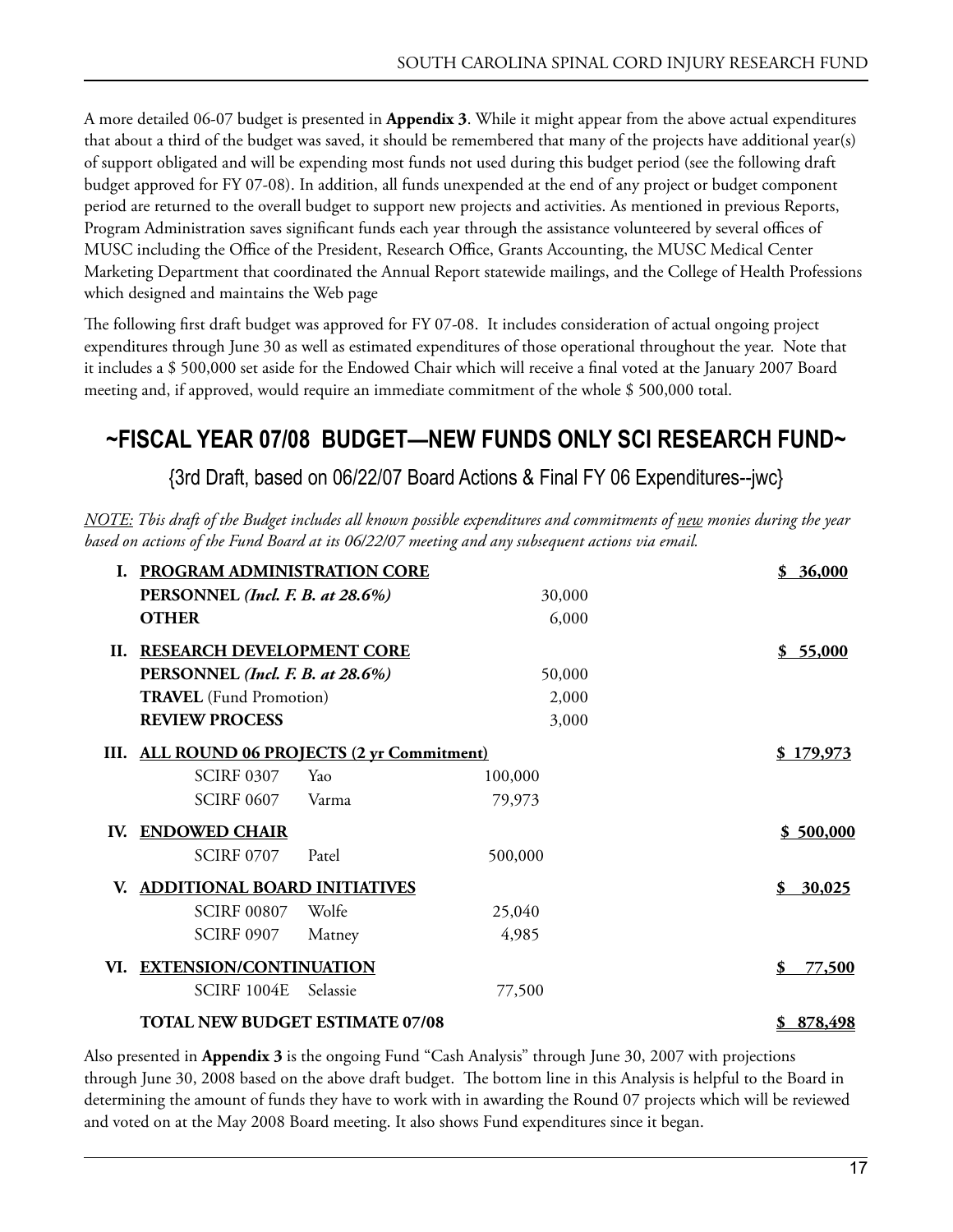# PART III **RESEARCH HIGHLIGHTS {Report of Scientific Directors}**

FY 06—07 has been one of multiple accomplishments. Three efforts in particular stand out including: (a) the addition of Dr. Naren Banik as Associate Scientific Director of the SCSCIRF and co-Principal Investigator of the Center for interdisciplinary SCI research; (b) completion of the report by David Murday regarding the need for rehabilitation in the state of South Carolina; and (c) funding of the endowed chair at the medical University of South Carolina (the Perot chair).

### **APPOINTMENT OF DR. BANIK AS ASSOCIATE SCIENTIFIC DIRECTOR**

As 2007 started, Dr. Mark Kindy resigned as Associate Scientific Director due to newly added duties as Assistant Provost at the Medical University of South Carolina. Dr. Naren Banik was immediately recruited to take his place on an acting basis, and was given a permanent appointment by the Board at its June meeting.

Dr. Banik received his Ph.D from the University of London, UK in 1970, involved in research related to Multiple Sclerosis (MS). He joined Stanford University in 1974 and continued his research on MS in the Department of Neurology AT VA HOSPITAL, Palo Alto, California. Dr. Banik joined Neurology Department, MUSC in 1976 and, in addition to research on MS, he embarked on investigating the mechanism involved in tissue destruction in SCI and examining the agents that can protect and preserve cells for recovery of function following injury. This research has been supported by NIH for more than two decades. He has made seminal discoveries in SCI research since the move to Charleston. He presently is a Professor of Neurology in Neurosciences Department and his current research interest includes SCI, MS, Parkinson's disease, brain trauma, and others related conditions.

Dr. Banik was instrumental in coordinating the scientific review of Round 06, and brings his exceptional credentials to enhance the activities of the interdisciplinary Center. Over the past year, the Center has seen the purchase of the equipment for the animal motion analysis laboratory. Consistent with the mission of the Center to explore new areas of high potential for translational research, staff have also begun to explore new innovative outcomes after SCI. These include allostatic load which is the accumulation of a minimum of 10 biomarkers that, taken as a whole, are indicative of premature aging and accumulation of physiologic decline in response to lifelong stress. The groundwork for developing and collecting pilot data for this project has been done during the past year. The Center is also exploring the possibility of genetic indicators of early aging in response to SCI related stress, and will have done the groundwork for the study of telomeres by the end of the next year.

# **COMPLETION OF THE SPECIAL REHABILITATION STUDY**

Dr. David Murday of the University of South Carolina, along with colleagues from the Roger C. Peace Rehabilitation Hospital (Dr. Tracey Mertz, Ms. Nancy Wolfe, and Ms. Sherril Portersfield), conducted an extensive analysis of rehabilitation services in the state of South Carolina in a funded project entitled: *The Feasibility of Enhanced Primary Rehabilitation Services in South Carolina.* This was the latest and most important step towards completion of the special initiative started by the Fund Board with a meeting in December of 2003 of state health leaders. The results and recommendations will be presented to legislative and health care leaders over the upcoming year as the next steps are taken to enact all recommendations.

Following is a brief summary of this report: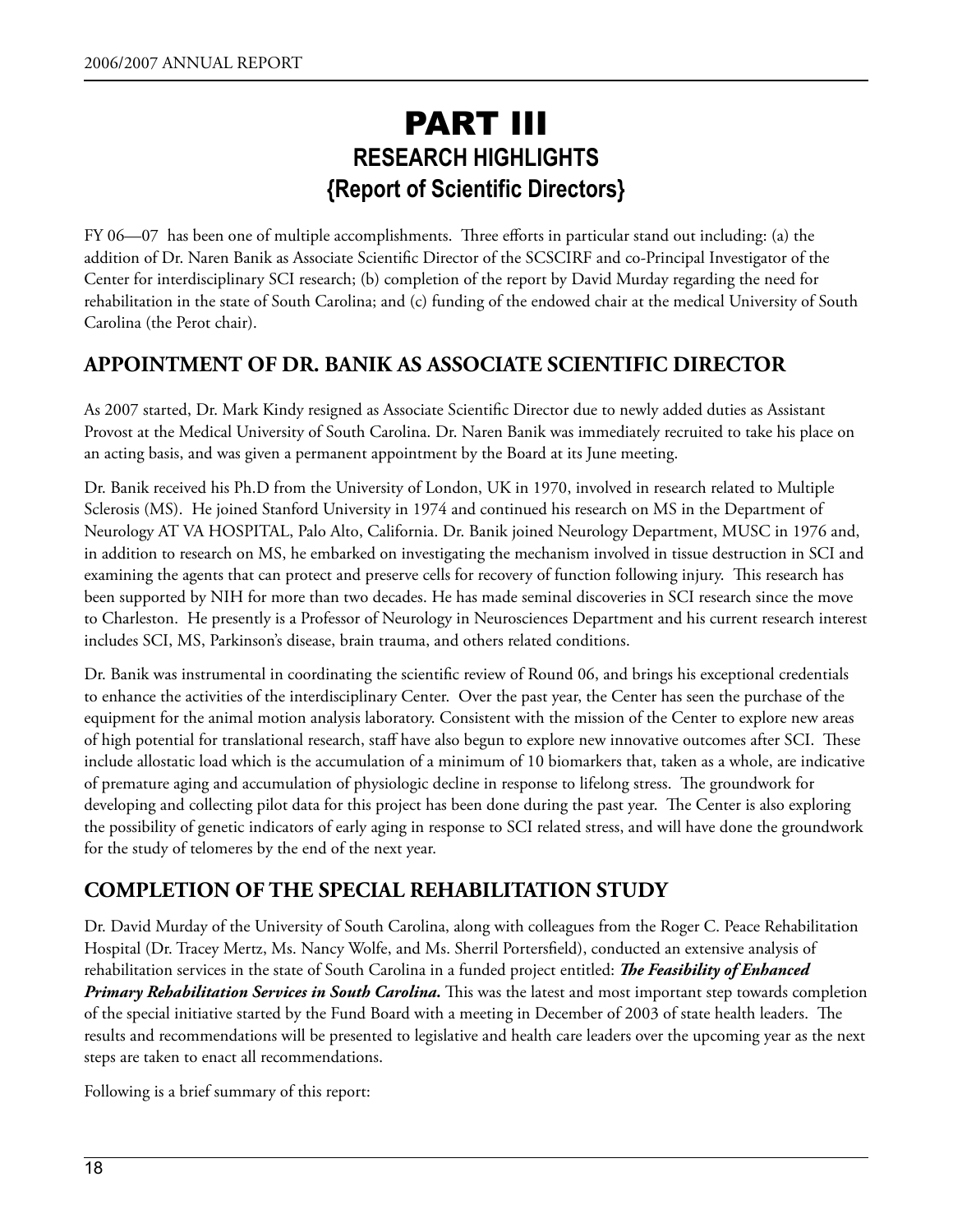# **Background**

- • Decades of research into rehabilitation for spinal cord injury have shown that early entry into rehabilitation, especially a program that specializes in spinal cord injury, shortens total lengths of stay, reduces medical complications, and improves outcomes.
- • During FY 2007, the SCIRF funded a study by USC and Roger C. Peace Rehabilitation Hospital on the feasibility of enhancing primary rehabilitation services across the state.

# **Findings**

- There are enough general inpatient rehabilitation beds, but only15 of the 588 existing inpatient rehabilitation beds are used for CARF (Commission on the Accreditation of Rehabilitation Facilities) accredited SCI rehabilitation.
- The estimated demand for specialized SCI rehabilitation services is an average daily census of 23 patients, supporting a total of 31 specialized SCI beds.
- Only 8% of SCI patients receive specialized SCI inpatient rehabilitation in SC. (Only 26% of SCI patients receive inpatient rehabilitation in SC and only 30% of those are served in the CARF accredited spinal cord injury program.)
- • Distance to specialized SCI rehabilitation programs is a barrier; patients in the Low country are much less likely to receive inpatient rehabilitation.
- Medicare and South Carolina Medicaid policies affect access to rehabilitation.
- • Medicare payments for SCI rehabilitation usually exceed the cost of care, but recent changes in Medicare policies are unsettling for rehabilitation facilities.
- South Carolina's Medicaid rehab coverage is very restricted.

# **Recommendations**

- • Up to 15 more specialized SCI beds are needed, primarily in the Low country. These can be conversions of existing beds or beds that have been authorized but not yet licensed/built.
- New SCI rehabilitation beds should be developed pursuant to the Companion Care model.
- • Issues related to cost, expertise and low volume of patients suggest that starting a ventilator program in South Carolina for SCI patients is not practical. Alternatives are available.
- • Develop a case management model for SCI rehabilitation across the continuum of care. SCI nurse case managers would coordinate across levels of inpatient care; social workers would coordinate the outpatient continuum of care.
- • The biggest barrier to specialized SCI rehabilitation in South Carolina is related to financing. Medicaid coverage/ reimbursement for primary rehabilitation must be expanded.
- • The new DDSN rehab funds must be allocated carefully; the new funds should not be used to supplant Medicaid DSH/UPL funds.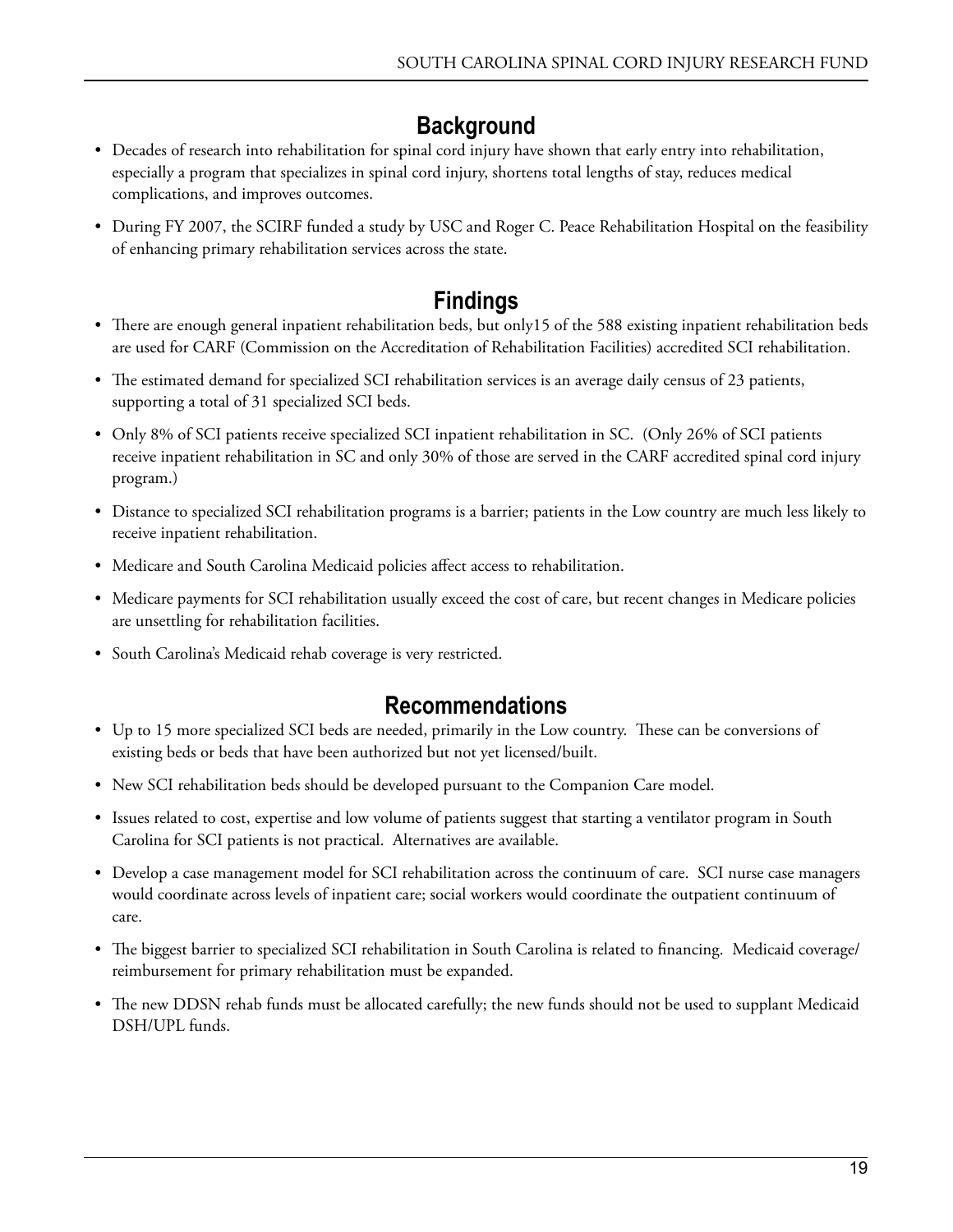# **Next Steps**

- The Spinal Cord Injury Research Board will need to work with the major stakeholders who play a role in the supply, demand, and financing of rehabilitation for persons with SCI.
- • Work with the SC Hospital Association/SC Association of Rehabilitation Facilities to identify new CARF SCI rehabilitation beds from existing or authorized rehab beds.
- Work with DDSN on use of the new funds to advance recommendations (i.e., hiring rehabilitation case managers to ensure effective use of limited funds, or providing training needed by health professionals to improve care for SCI patients in the community).
- Work with Legislature on a proviso to require an actuarial study of the costs and benefits of expanding Medicaid coverage of primary rehabilitation, especially for SCI.

# **ESTABLISHING AN ENDOWED CHAIR**

The Board of Directors of the South Carolina Spinal Cord Injury Research Fund developed and issued a special request for proposals to establish an Endowed Chair in Spinal Cord Injury Research in the State. As the year ended, they awarded \$500,000 for the recruitment of the Phanor L. Perot, Jr. Endowed Chair in Spinal Cord to Dr. Sunil Patel of the Department of Neurosciences at the Medical University of South Carolina. Special conditions of the award included the following:

- Identification of matching funds (\$500,000) from sources other than state monies.
- • The endowed chair will collaborate with the Center for Interdisciplinary Spinal Cord Injury Research at MUSC.
- • The endowed chair would not limit activities to the applicant institution, but would be charged with helping to develop collaborations in the area of spinal cord injury throughout the state.
- • A 36 month time frame will be allocated for identification of an endowed chair candidate. After this time the monies would revert back to the South Carolina Spinal Cord Injury Research Fund should an appropriate candidate not be identified.
- The Board of Directors of the South Carolina Spinal Cord Injury Research Fund will have the opportunity to approve the final candidate selected (review process to be determined but will include a one-page synopsis regarding statewide collaboration).

It is expected that these conditions will be met early in FY 08, a final award made, and the recruitment process begun to locate the most qualified possible chair holder. The endowed chair will serve many functions that benefit people with SCI and the state of South Carolina. First, it will attract an individual with great expertise in SCI treatment and research. The key to promoting the health and well-being of people in South Carolina with SCI depends in part on the extent to which qualified professionals can be attracted into the state to provide and oversee such care. Second, by virtue of having an established research program in applied outcomes and SCI, this individual will be able to facilitate research within the state. Third, since an explicit goal of the endowed chair is to build collaborations around the state, this also will serve to facilitate a greater knowledge base and create synergy between clinicians and investigators. Lastly, the availability of an endowed chair will facilitate the development of clinical trials to promote recovery after SCI.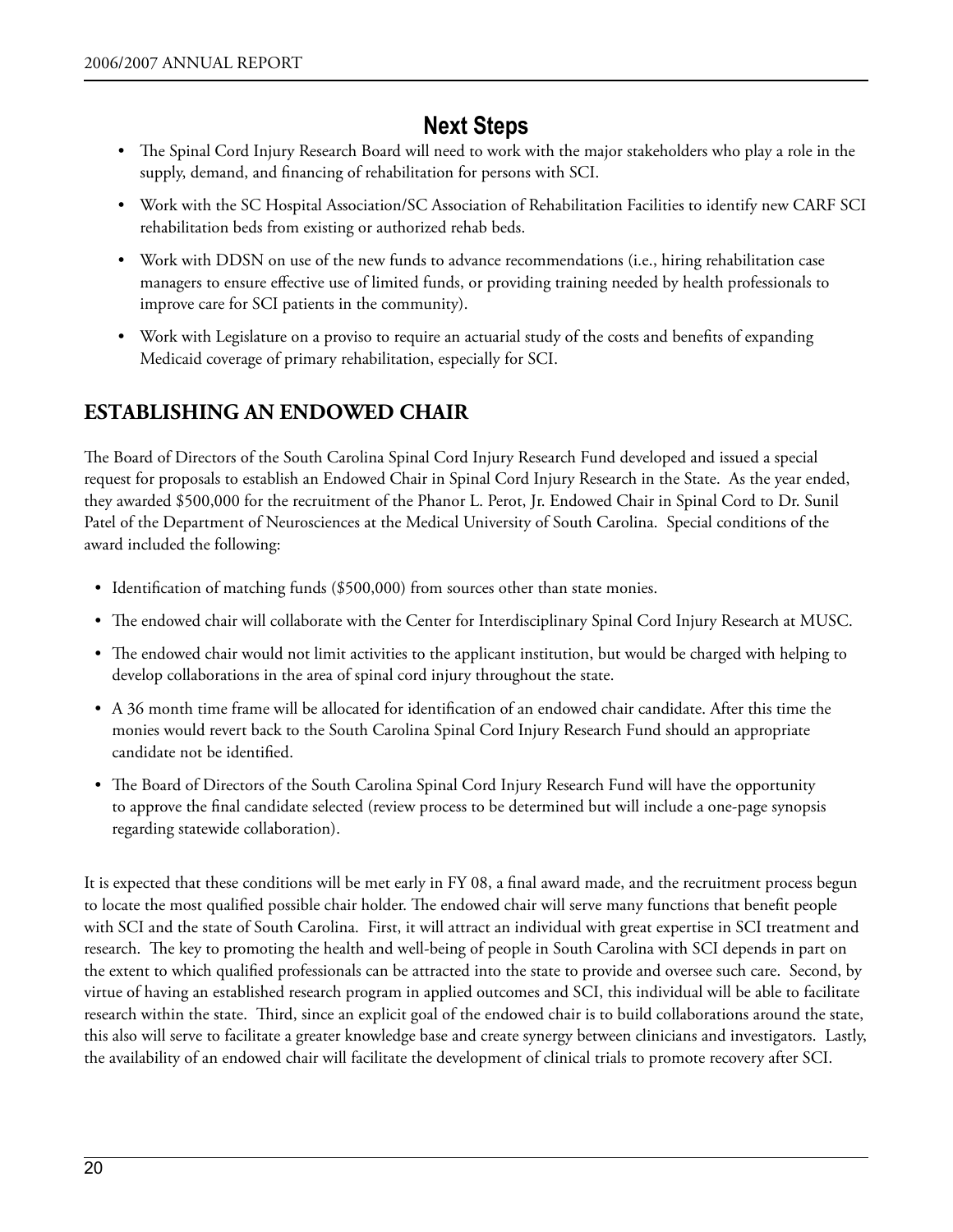# **BROAD OVERVIEW/SUMMARY OF PAST ACCOMPLISHMENTS AND ANTICIPATED FUTURE DIRECTIONS**

Constantly moving forward in promoting a research agenda, the Fund will continue to support projects submitted by investigators from around the state through the competitive process of grant submission and peer review. This is consistent with the ongoing goal of enhancing the quality of research in spinal cord injury throughout the state, as well as increasing the number of investigators performing this research. Priority will be given to young investigators who are first-time applicants.

Whereas the open call for proposals ensures that novel ideas are reviewed and funded as appropriate, in order to further address its research goals and agenda, the Fund intends to additionally invest in broader special initiatives that concentrate on areas of greatest need. The Board of Directors, with the recommendations of the Scientific Directors, have placed great emphasis on several initiatives including the endowed chair, the Center for Interdisciplinary SCI Research, evaluation of rehabilitation needs within the state, and the proposed conference for care providers. Such initiatives will continue to be dictated by the need to move the SCI agenda forward. Whereas individual projects move the Fund with relatively small steps, these larger projects allow the Fund to move forward in a more integrated manner.

In the future, particular focus will be placed on establishing satellite centers for interdisciplinary research that would interface with the Center for interdisciplinary spinal cord research at the Medical University of South Carolina. Satellite centers will be developed in areas other than the low country, with eventual contributions from the University of South Carolina and Clemson, as well as CARF (Commission on the Accreditation of Rehabilitation Facilities) certified facilities. The Fund will also continue to evaluate the special needs of people in the state of South Carolina with SCI; special education efforts that are cost effective means of promoting the overall quality of care within the state; promote awareness of SCI issues; and promote research initiatives through a network of clinical collaborators.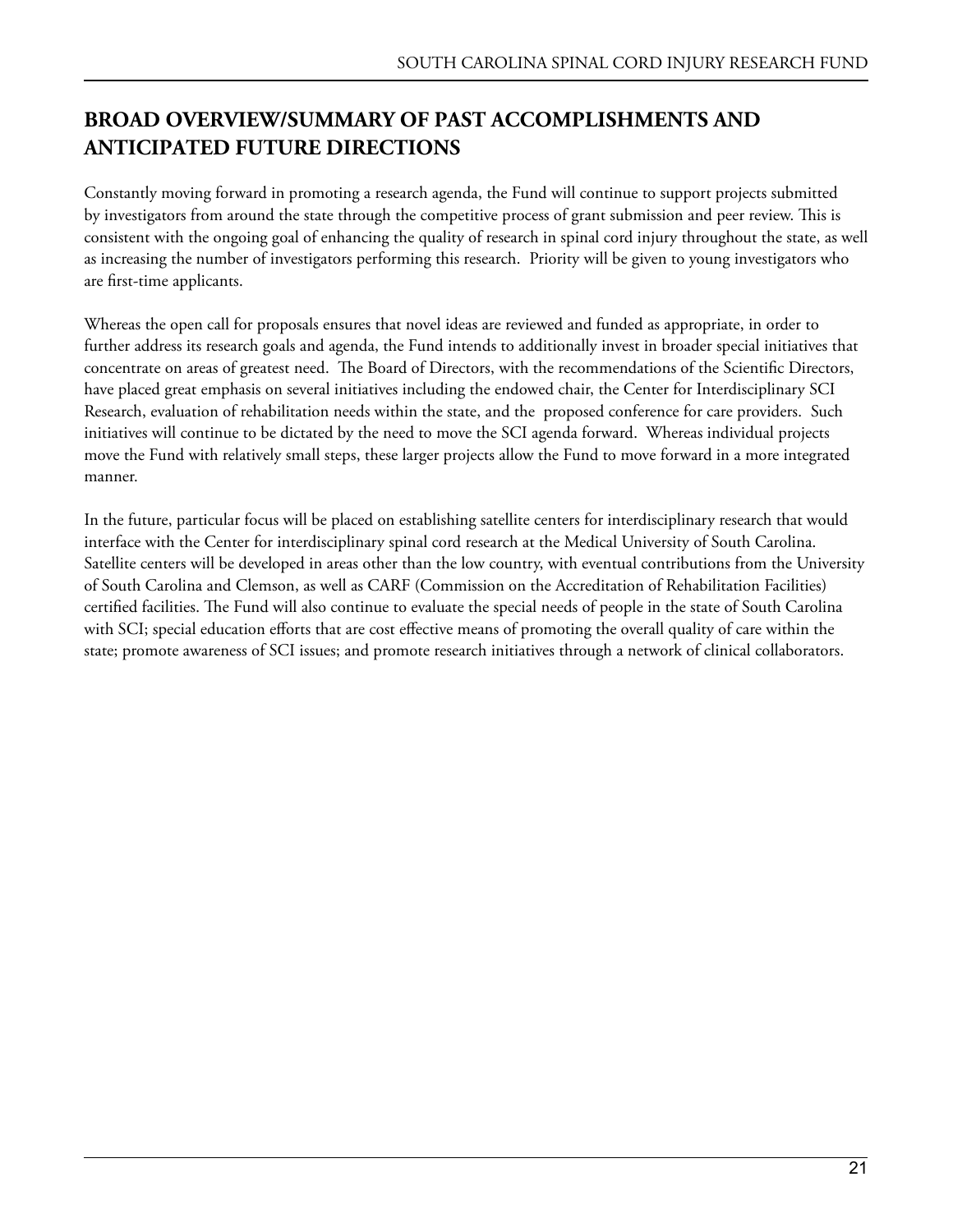# APPENDIX 1—DETAILED BOARD INFO

- *~* 2 MEDICAL DOCTORS FROM THE STAFF OR FACULTY OF THE MEDICAL UNIVERSITY OF SOUTH CAROLINA *(both initially appointed for 2 year terms, subsequently 4 year terms).*
	- **\* Phanor L. Perot**, **Jr, M.D., PhD**., Charleston, SC—Board Certified in Neurological Surgery and Professor Emeritus of Neurosurgery and past Department Chairman*. {initial 2 year term expired 2003, 1st 4 yr. Term Expires 2007}*
	- **\* David A. Griesemer**, **M.D.**, Charleston, SC—Board Certified in Child Neurology, Director of Pediatric Neurosciences, and Professor of Neuroscience and Pediatrics. *{initial 2 year term expired 2003, 1<sup>st</sup> 4 yr. Term Expires 2007}*
- *~* 2 MEDICAL DOCTORS SPECIALIZING OR SIGNIFICANTLY ENGAGED IN THE TREATMENT OF SPINAL CORD INJURIES IN SOUTH CAROLINA *(both appointed for 4 year terms)*.
	- **\* David L. Shallcross**, M.D., Greenville, SC---Board Certified in Physical Medicine and Rehabilitation and conducts a private practice, Upstate Medical Rehabilitation, as well as serves as Medical Director of the inpatient rehabilitation unit at BonSecours St. Francis Health System in Greenville. *{1st 4 yr. Term Expired 2005, reappointed through 2009}*
	- **\* W. Daniel Westerkam**, M. D., Columbia, SC--specialist in Physical Medicine and Rehabilitation who is Director of Rehabilitative Services at Palmetto Richland Memorial Hospital as well as Associate Medical Director at HealthSouth Rehabilitation Hospital in Columbia. *{1st 4 yr. Term Expires 2005, reappointed through 2009}*
- *~* 2 MEMBERS WHO HAVE A SPINAL CORD INJURY OR WHO HAVE A FAMILY MEMBER WITH A SPINAL CORD INJURY *(4 year terms, one will serve only 2 years for the first term)*.
	- **\* Charles L. Allen,** Mt. Pleasant, SC—spinal cord injured, Charleston Municipal Court Judge and teaches at Trident Technical College. *{initial 2 year term expired 2003, 1st 4 yr. Term Expires 2007, but deceased 12/29/03}*
	- **\* John H. Stevens, M.Ed.,** Columbia, SC—spinal cord injured, retired Division Administrator, Head and Spinal Cord Injury of the S. C. department of Disabilities and Special Needs. *{appointed by Governor on to fill vacated Judge Allen 1st 4 year Term which will Expire 2007}*
	- **\* Terry Peacock**, Columbia, SC—mother of a spinal cord injured who retired from the Office of Minority Affairs of the SC Department of Health and Environmental Control. *{1st 4 yr. Term Expired 2005, reappointed through 2009}*
- *~* 1 AT LARGE MEMBER WHO IS A MEDICAL DOCTOR AND A MEMBER OF THE SOUTH CAROLINA MEDICAL ASSOCIATION *(initial term of 3 years, 4 year terms thereafter)*.
	- **Brian G. Cuddy, M.D.,** Charleston, SC—Board Certified Neurosurgeon in private practice, Clinical Associate Professor of Neurosurgery at MUSC, and directly involved in establishing the Spinal Cord Injury Research Fund. *{initial 3 year expired 2004, 1<sup>st</sup> 4 yr. Term Expires 2008}*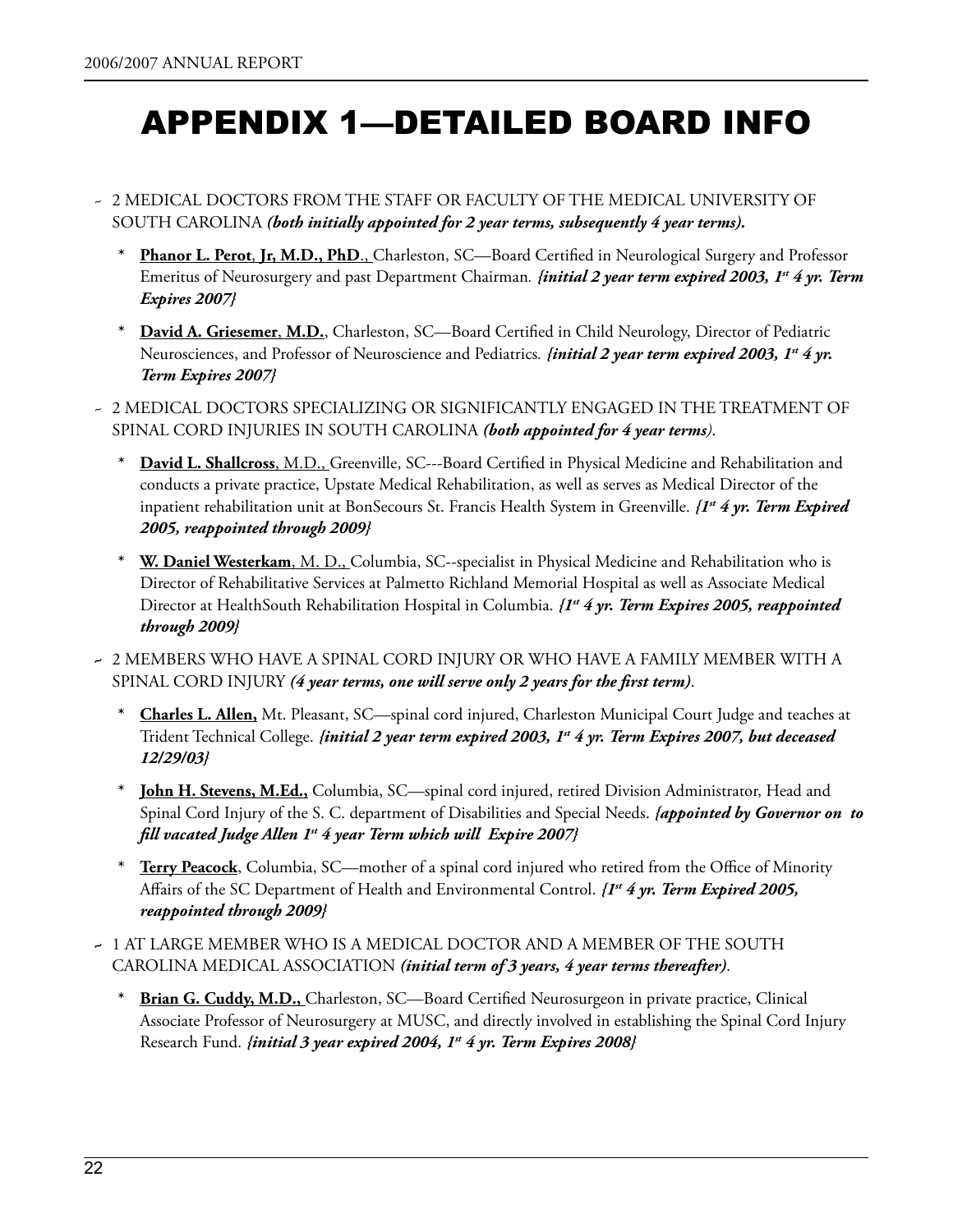# APPENDIX 2—CUMULATIVE DUI

# **DUI FINE COLLECTIONS FOR THE SCIR FUND SINCE INCEPTION OF FUND {running total last updated 07/15/07}**

|       | $-2001-$                | $-2002-$        | $-2003-$        |                  |              |
|-------|-------------------------|-----------------|-----------------|------------------|--------------|
| Jan.  | \$<br>4,285.00          | 43,035.45       | 56,063.61       |                  |              |
| Feb.  | 10,774.90               | 67,213.13       | 79,548.82       |                  |              |
| Mar.  | 26,570.32               | 110,797.84      | 75,621.55       |                  |              |
| Apr.  | 41,513.91               | 68,851.75       | 67,871.19       |                  |              |
| May   | 42,606.41               | 73,028.36       | 69,933.84       |                  |              |
| June  | 50,170.12               | 82,816.19       | 64,092.46       |                  |              |
| Extra |                         |                 | 14,143.05       |                  |              |
| July  | 54,159.28               | 58,312.09       | 49,138.21       |                  |              |
| Aug.  | 62,635.31               | 76,064.34       | 70,190.90       |                  |              |
| Sept. | 53,845.08               | 60,925.72       | 62,249.13       |                  |              |
| Oct.  | 61,642.97               | 67,764.04       | 52,129.53       |                  |              |
| Nov.  | 60,039.88               | 69,631.96       | 55,817.92       |                  |              |
| Dec.  | 63,716.54               | 65,987.31       | 49,267.84       |                  |              |
|       |                         |                 |                 |                  |              |
|       | \$531,929.72            | \$849,428.11    | 766,068.05      |                  |              |
|       | $-2004-$                | $-2005-$        | $-2006-$        | $-2007-$         | -Cumulative- |
| Jan.  | 63,663.52               | 53,425.96       | 44,937.24       | 44,707.64        | 4,241,524.20 |
| Feb.  | 57,270.58               | 57,445.32       | 69,271.72       | 73,209.95        | 4,314,734.15 |
| Mar.  | 59,148.68               | 59,519.99       | 66,122.55       | 76,915.55        | 4,391,649.70 |
| Apr.  | 57,654.32.              | 65,713.64       | 57,349.43       | 58,314.69        | 4,449,964.39 |
| May   | 68,408.00               | 71,195.33       | 76,984.57       | 60,762.94        | 4,510,727.33 |
| June  | 49,806.85               | 47, 422.28      | 58,308.24       | 61,040.84        | 4,571,768.16 |
| Extra | 4,318.19                | 11,840.75       | 2,890.34        | $-0-$            |              |
| July  | 55,373.62               | 55,200.43       | 52,944.66       | 65,188.54        |              |
| Aug.  | 61,492.46               | 52,186.44       | 54,331.33       | 67,482.75        |              |
| Sep.  | 47,197.81               | 48,844.66       | 55,875.47       | 61,205.30        |              |
| Oct.  | 32,037.14               | 65,694.81       | 64,546.13       | 58,630.09        |              |
| Nov.  | 51,773.76               | 55,735.32       | 51,117.05       | 58,898.92        |              |
| Dec.  | 54,640.47               | 41,315.54       | 46,386.08       | 55,068.52        |              |
| TOT:  | 662,785.40              | 685,540.47      | 701,064.81      | 741,425.72       |              |
|       | {avg. per mo. \$55,232} | {avge \$57,128} | {avg. \$58,422} | {avg. \$ 61,785} |              |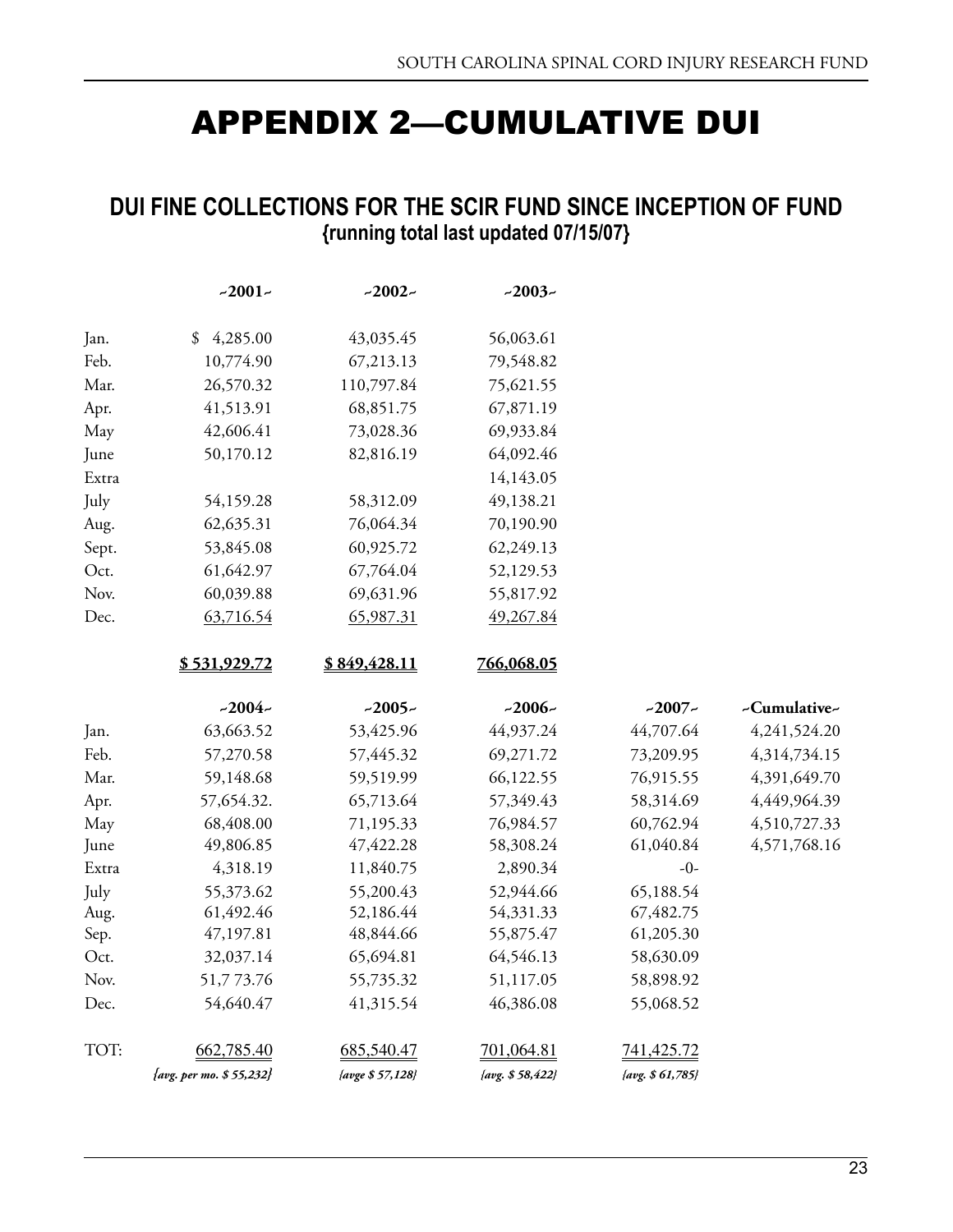# APPENDIX 3—FUND BUDGET INFO

**~FISCAL YEAR 06—07 BUDGET, SCI RESEARCH FUND~ {4th Draft 06/07--jwc}**

|      | I. PROGRAM ADMINISTRATION CORE                                      |             |                                                                   |        | \$ 37,097     |
|------|---------------------------------------------------------------------|-------------|-------------------------------------------------------------------|--------|---------------|
|      | PERSONNEL (Incl. F. B. at 28.6%)<br>29,432                          |             |                                                                   |        |               |
|      | Fund Administrator (20%)                                            |             |                                                                   |        |               |
|      | <b>BOARD MEETING TRAVEL/MEALS/REFRESHMENTS</b>                      |             |                                                                   |        |               |
|      | Avg. 4 Board 1500 mi. two times year @ \$.345 mi= \$ 1035           |             |                                                                   |        |               |
|      | Meals at official meetings and while traveling $(\$20x4x2) = \$160$ |             |                                                                   |        |               |
|      | Meals/Refreshments for Board Meetings (\$21x10peoplex2)=\$420       |             |                                                                   |        |               |
|      | <b>OTHER</b>                                                        |             |                                                                   |        |               |
|      | Printing stationery/envelopes (next run of 2,500)= \$ 500           |             |                                                                   |        |               |
|      | Printing letters, RFPs, Guidelines, insert card, report= \$250      |             |                                                                   |        |               |
|      | Printing 04/05 Annual Report=\$ 1,500                               |             |                                                                   |        |               |
|      |                                                                     |             | Mail processing (Target Mail)/Postage of any major mailouts=\$200 |        |               |
|      | Other mailing throughout the year (RFPs, reports)= \$100            |             |                                                                   |        |               |
|      | Meeting support materials (visuals/photos)= \$500                   |             |                                                                   |        |               |
|      | Photocopy and basic office supplies=\$ 2,000                        |             |                                                                   |        |               |
|      | Contingency for unexpected overruns= \$1,000                        |             |                                                                   |        |               |
|      |                                                                     |             |                                                                   |        |               |
| П.   | <b>RESEARCH DEVELOPMENT CORE</b>                                    |             |                                                                   | 47,208 | \$64,458      |
|      | PERSONNEL (Incl. F. B. at 28.6%)                                    |             |                                                                   |        |               |
|      | Scientific Director (15%) and Assoc. Dir (10%)                      |             |                                                                   |        |               |
|      | <b>TRAVEL</b> (Fund Promotion)                                      |             |                                                                   |        |               |
|      | <b>REVIEW PROCESS</b>                                               |             |                                                                   |        |               |
|      | Stipends(\$1,000), Travel(\$2,000), Meetings(\$3,000),              | 7,250       |                                                                   |        |               |
|      | Mail(\$500), Other (\$704)                                          |             |                                                                   |        |               |
| III. | <b>ONGOING ROUND 01 PROJECTS (Extension)</b>                        |             |                                                                   |        | 44,356<br>\$  |
|      | <b>SCIRF 1302</b>                                                   | Krause      | 44,356                                                            |        |               |
|      |                                                                     |             |                                                                   |        |               |
| IV.  | <b>ONGOING ROUND 02 PROJECTS (Extension)</b>                        |             |                                                                   |        | <u>34,007</u> |
|      | <b>SCIRF 0503</b>                                                   | Pickelsemer | 3,622                                                             |        |               |
|      | <b>SCIRF 0803</b>                                                   | Ray         | 30,385                                                            |        |               |
|      |                                                                     |             |                                                                   |        |               |
| V.   | <b>ONGOING ROUND 03 PROJECTS (Extension)</b>                        |             |                                                                   |        | 206,406       |
|      | <b>SCIRF 0104</b>                                                   | Webb        | 38,026                                                            |        |               |
|      | <b>SCIRF 0304</b>                                                   | Wise        | 35,572                                                            |        |               |
|      | <b>SCIRF 0804</b>                                                   | Monger/Godk | 61,699                                                            |        |               |
|      | <b>SCIRF 1004</b>                                                   | Selassie    | 71,109                                                            |        |               |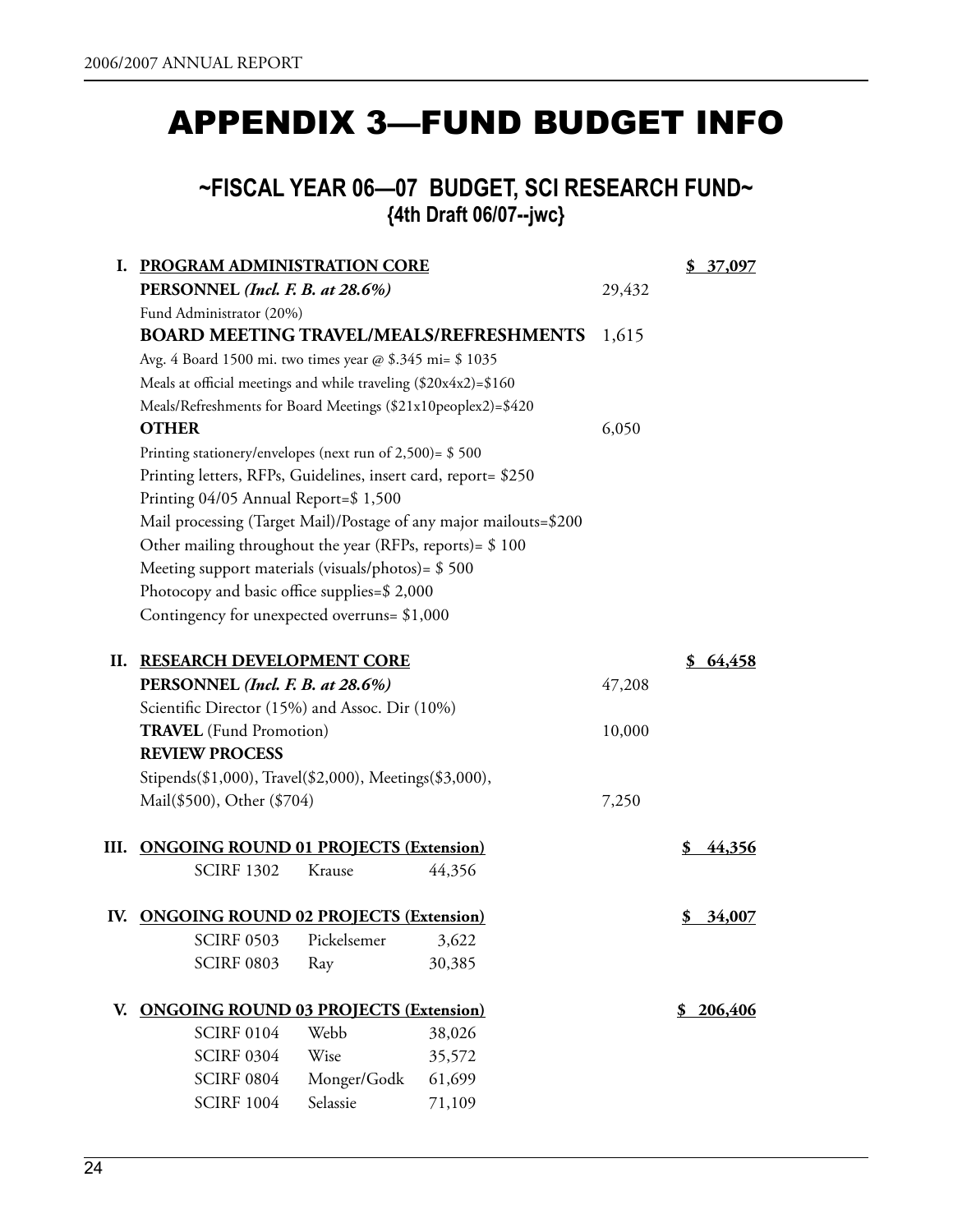| VI. | <b>ONGOING ROUND 04 PROJECTS</b>   |           |                              | 607,143<br>\$ |
|-----|------------------------------------|-----------|------------------------------|---------------|
|     | <b>SCIRF 0205</b>                  | Tomlinson | 21,010                       |               |
|     | <b>SCIRF 0605</b>                  | Wen       | 72,235                       |               |
|     | SCIRF 0705 Pickelsimer             |           | 115,852                      |               |
|     | SCIRF 0805A                        | Yuen      | 1,643                        |               |
|     | <b>SCIRF 0105B</b>                 | Fritz     | 96,697                       |               |
|     | SCIRF 0505B                        | Metters   | 102,627                      |               |
|     | SCIRF 1005B Bridges                |           | 5,426                        |               |
|     | <b>SCIRF 1105</b>                  | Krause    | 148,578                      |               |
|     | <b>SCIRF 1205</b>                  | Banik     | 43,075                       |               |
|     |                                    |           |                              |               |
|     | VII. AWARDED ROUND 02B PROJECT     |           |                              | 99,206<br>\$  |
|     | SCIRF 0102B                        | Murday    | 99,206                       |               |
|     |                                    |           |                              |               |
|     | VIII. AWARDED ROUND 05 PROJECTS    |           |                              | \$180,000     |
|     | <b>SCIRF 0206</b>                  | Vertigel  | 50,000 (est. $\frac{1}{2}$ ) |               |
|     | <b>SCIRF 0406</b>                  | Khan      | 50,000 (est. $\frac{1}{2}$ ) |               |
|     | <b>SCIRF 0506</b>                  | Gir       | 40,000 (est. $\frac{1}{2}$ ) |               |
|     | <b>SCIRF 0606</b>                  | Dismuke   | 40,000 (est. $\frac{1}{2}$ ) |               |
|     | <b>TOTAL BUDGET ESTIMATE 06/07</b> |           |                              | 1,272,673     |
|     |                                    |           |                              |               |
|     |                                    |           |                              |               |

# **SOUTH CAROLINA SPINAL CORD INJURY RESEARCH FUND— ONGOING CASH/COMMITMENT ANALYSIS**

( incl. 07/06/07 & Final Expenditures for FY 07)

jwc 11/15/07

| INITIAL 18 MONTHS (01/01/01-06/30/02)<br>$\bullet$<br><b>Total Collections</b> | 977,703   |
|--------------------------------------------------------------------------------|-----------|
| Total Expenditures                                                             | 30,675    |
| YEAR-END CASH BALANCE                                                          | 947,028   |
| • FY 03 $(07/01/02 - 06/30/03)$                                                |           |
| Carryover from Prior Period                                                    | 947,028   |
| DUI Collections through 06/30/03                                               | 825,957   |
| <b>TOTAL CASH</b>                                                              | 1,772,985 |
| Program Admin. Core Expenditures                                               | 27,624    |
| Program Scientific Core Expenditures                                           | 18,987    |
| Round 01 Projects First 12 Mos. Expenditures                                   | 301,951   |
| <b>TOTAL EXPENDITURES</b>                                                      | 349,562   |
| YEAR-END CASH BALANCE                                                          | 1,423,423 |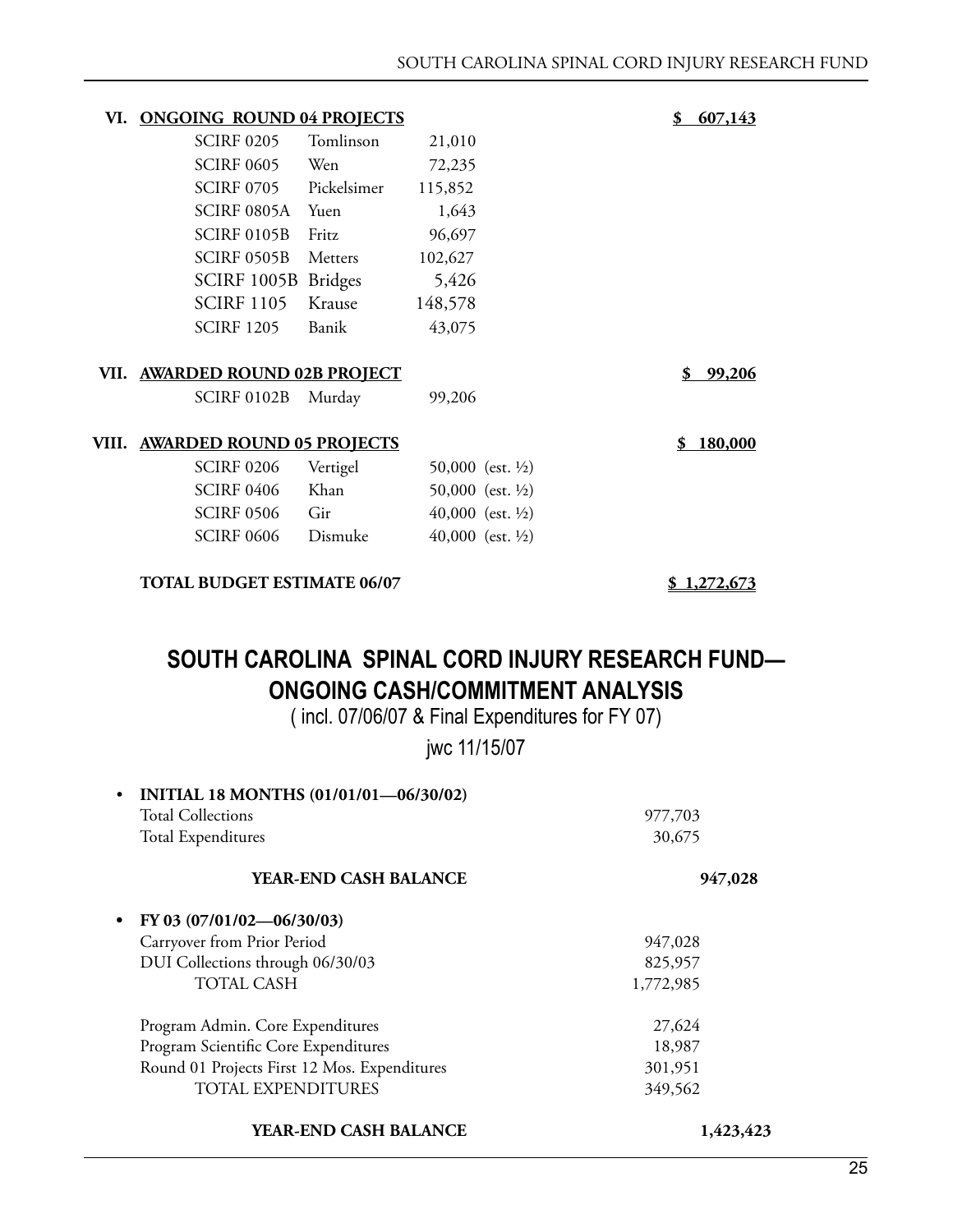| FY 04 (07/01/03-06/30/04)                                      |                      |
|----------------------------------------------------------------|----------------------|
| Carryover from Prior Period                                    | 1,423,423            |
| Additional Collections through 06/30/04                        | 699,064              |
| <b>TOTAL CASH</b>                                              | 2,122,487            |
| Program Admin. Core Expenditures                               | 32,184               |
| Program Scientific Core Expenditures                           | 21,093               |
| Round 01 Projects Expenditures                                 | 228,719              |
| Round 02 Projects Expenditures                                 | 386,838              |
| TOTAL EXPENDITURES                                             | 668,834              |
| YEAR-END CASH BALANCE                                          | 1,453,653            |
| FY 05 (07/01/04-06/30/05)<br>$\bullet$                         |                      |
| Uncommitted Carryover from Prior Period                        | 1,453,653            |
| Additional Collections through 06/30/05(est)                   | 669,078              |
| <b>TOTAL CASH</b>                                              | 2,122,731            |
| Program Admin. Core Expenditures 04/05                         | 33,058               |
| Program Scientific Core Expenditures 04/05                     | 62,152               |
| Round 01 Ongoing Projects Expenditures                         | 54,716               |
| Round 02 Ongoing Projects Expenditures                         | 267,099              |
| Round 03 Ongoing Projects Expenditures                         | 193,929              |
| <b>TOTAL EXPENDITURES</b>                                      | 610,955              |
| YEAR-END CASH BALANCE                                          | 1,511,776            |
|                                                                |                      |
| $\bullet$                                                      |                      |
| FY 06 (07/01/05-06/30/06)                                      |                      |
| Cash Carryover from Prior Period                               | 1,511,776            |
| Additional Collections through 06/30/06<br><b>TOTAL CASH</b>   | 694,841<br>2,206,617 |
|                                                                |                      |
| Program Admin. Core Expenditures 05/06                         | 34,981               |
| Program Scientific Core Expenditures 05/06                     | 40,834               |
| Round 01 Ongoing Projects Expenditures                         | 52,907               |
| Round 02 Ongoing Projects Expenditures                         | 156,605              |
| Round 03 Ongoing Projects Expenditures                         | 191,245              |
| Round 04 Ongoing Projects Expenditures                         | 73,866               |
| Round 04 Off-Cycle Ongoing Proj. Expend.<br>TOTAL EXPENDITURES | 85,120<br>635,558    |
| YEAR-END CASH BALANCE                                          | 1,571,059            |
|                                                                |                      |
| FY 07 (07/01/06-06/30/07)<br>$\bullet$                         |                      |
| Cash Carryover from Prior Period                               | 1,571,059            |
| Additional Collections through 06/30/06(est)                   | 765,341              |
| <b>TOTAL CASH</b>                                              | 2,336,400            |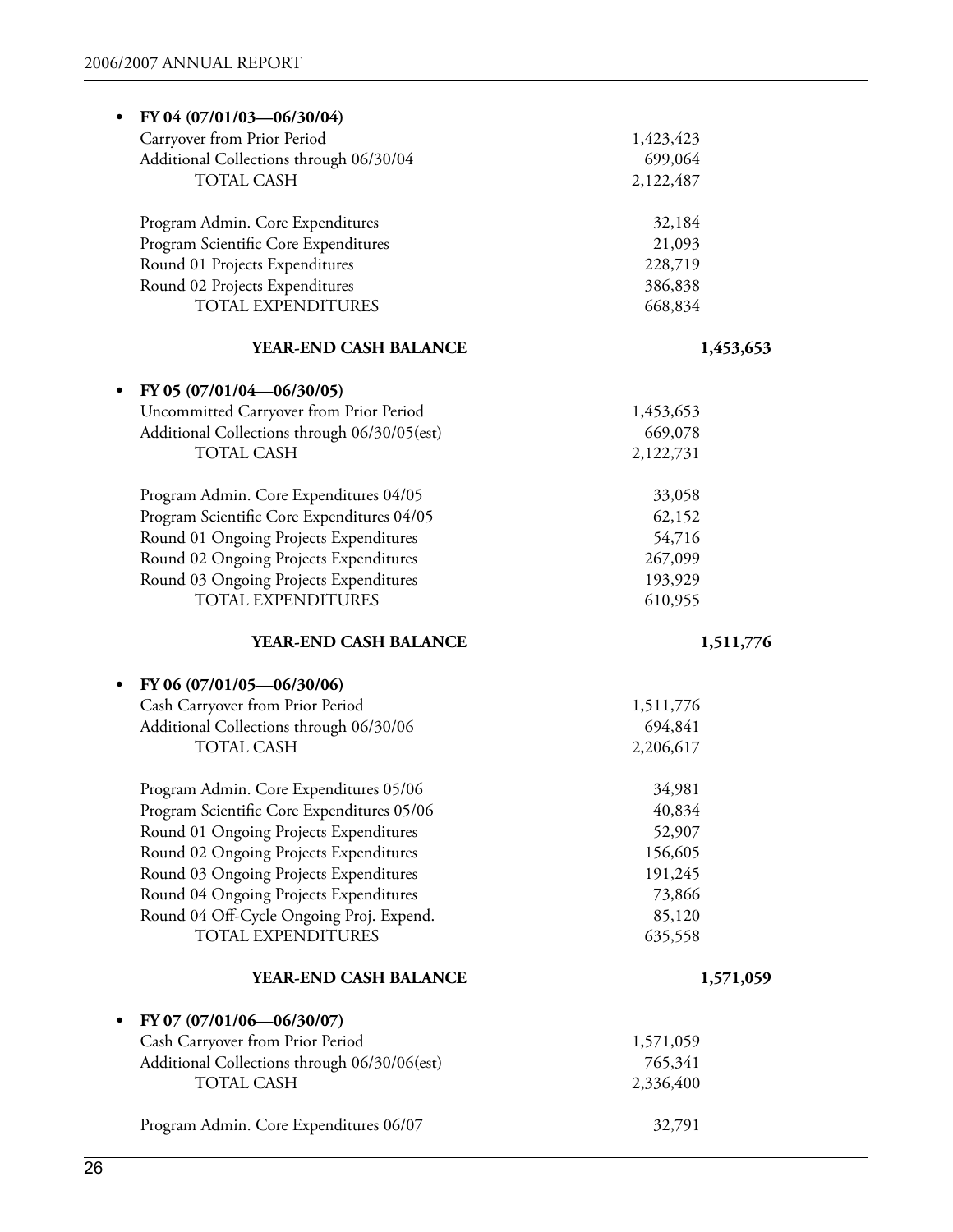| Program Scientific Core Expenditures 06/07       | 34,487    |
|--------------------------------------------------|-----------|
| Round 01 Ongoing Projects Expenditures           | 22,977    |
| Round 02 Ongoing Projects Expenditures           | 31,477    |
| Round 03 Ongoing Projects Expenditures           | 154,088   |
| Round 04 Ongoing Projects Expenditures           | 329,386   |
| Round 02B Ongoing Projects Expenditures          | 70,124    |
| Round 05 Ongoing Projects Expenditures           | 149,504   |
| TOTAL EXPENDITURES                               | 824,837   |
| YEAR-END CASH BALANCE                            | 1,511,563 |
| FY 07 (07/01/07-06/30/08)                        |           |
| Cash Carryover from Prior Period                 | 1,511,563 |
| Additional Collections through 06/30/07(est)     | 720,000   |
| <b>TOTAL CASH</b>                                | 2,231,563 |
| Program Admin. Core Budget 06/07                 | 36,000    |
| Program Scientific Core Budget 06/07             | 55,000    |
| Unexpended Round 01 Projects                     | 21,379    |
| Unexpended Round 02 Projects                     | 2,530     |
| Unexpended Round 03 Projects                     | 52,318    |
| Unexpended Round 04 Projects                     | 277,757   |
| Unexpended Round 02 B Project                    | 29,082    |
| Unexpended Round 05 Projects                     | 156,496   |
| Round 06 Projects (2yr Commitment)               | 179,973   |
| Endowed Chair (3yr to permanent Commit.)         | 500,000   |
| Additional Board Initiatives (6mos to 18mos Com) | 30,025    |
| Unsolicited Extension (12mos Commitment)         | 77,500    |
| UNEXPENDED/COMMITTED FUNDS                       | 1,418,060 |

#### **EST. UNEXP./UNCOMM. YEAR-END BAL 813,503**

# **TOTAL SCIRF EXPENDITURES SINCE 2001**

| <b>BUDGET COMPONENTS</b> | <b>FY01-06</b> | <b>FY07</b> | <b>TOTAL</b> |
|--------------------------|----------------|-------------|--------------|
| PROGRAM ADMINISTRATION   | 127,847        | 32,791      | 160,638      |
| RESEARCH AND DEVELOPMENT | 143,066        | 34,487      | 177,553      |
| <b>FUNDED PROJECTS</b>   | 2,005,441      | 757,558     | 2,752,999    |
|                          |                |             |              |
| <b>TOTAL EXPEND:</b>     | 2,276,354      | 824,836     | 3,101,190    |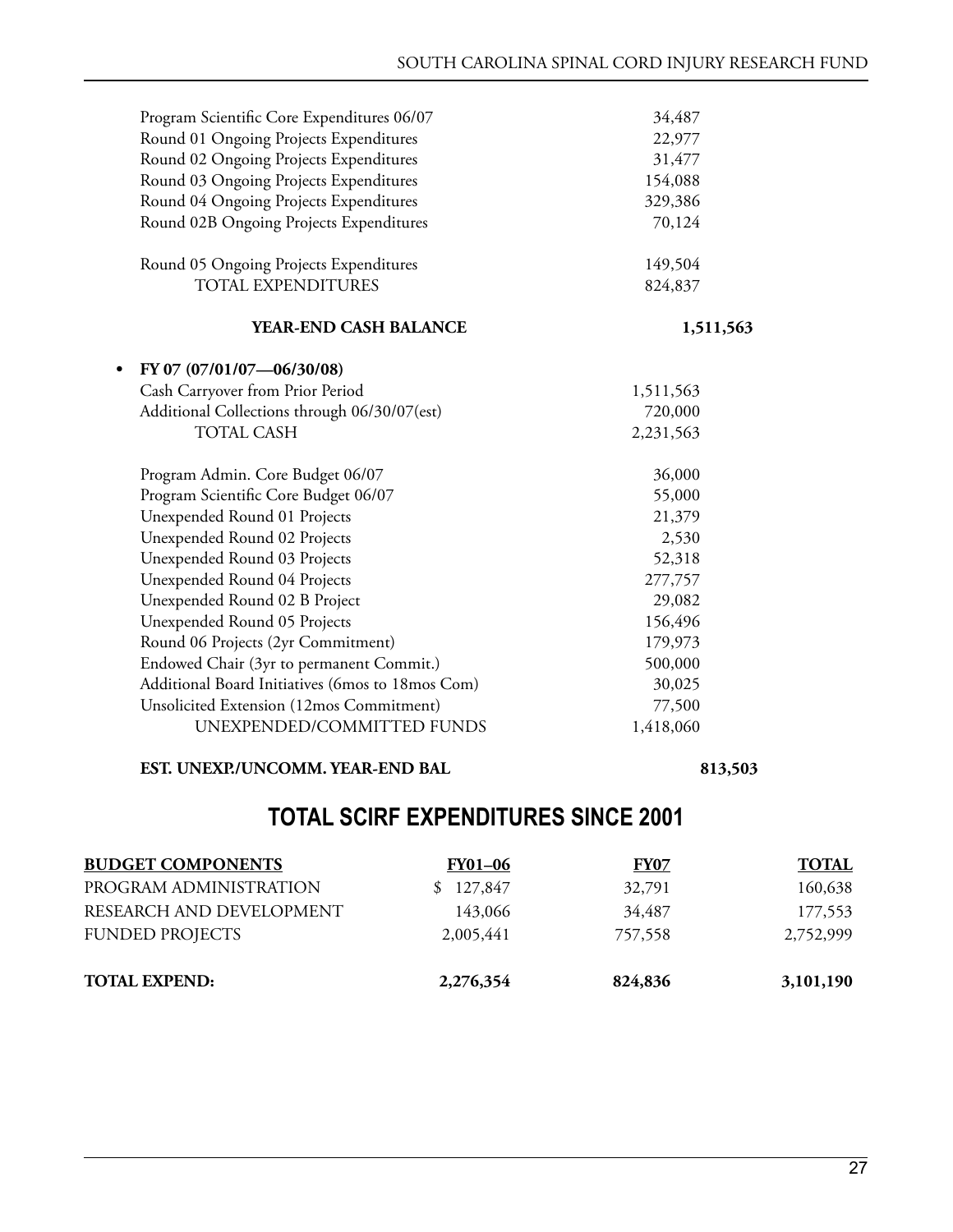# APPENDIX 4—BOARD AGENDAS

# **~ AGENDA~**

# **SPINAL CORD INJURY RESEARCH FUND BOARD**

**Friday January 26, 2007, 12:00 Noon**

*Corporate Offices of the Medical Society of South Carolina,* 

*69-B Barre Street, Charleston, S.C. (carriage house behind Edward Bennett House)*

#### **Roll Call/Introductions**

#### **Approval of June 9, 2006 Board Minutes**

#### **Report of Chairman**

- Meeting with South Carolina Governor & Staff
- Update on special SCI edition of South Carolina Medical Association Journal
- Proposed House Bill 3151

#### **Report of Fund Administrator**

- DUI Collections Update
- Final 05/06 Budget/Expenditures
- Total Fund Expenditures Since 2001
- • Updated Cash/Commitments Analysis
- • Updated Working 06/07 Budget
- • Round 05 Projects Approved and Awarded
- • Current Status of All SCIRF Funded Projects
- • 05/06 Annual Report

#### **Report of Scientific Directors**

- Update on Round 06 Projects Received by January 15 Deadline
- Round 06 Review Schedule
- May 17/18 Scientific Conference and Board Meeting
- • Preliminary Discussion of Round 07 Priorities/Timetable
- Board Review of Endowed Chair Application, Including P. I. Interview
- • Update on 0102B (Rehab Study)

#### **New Business**

- Date of Next Board Meeting
- Other New Business

#### **Adjourn**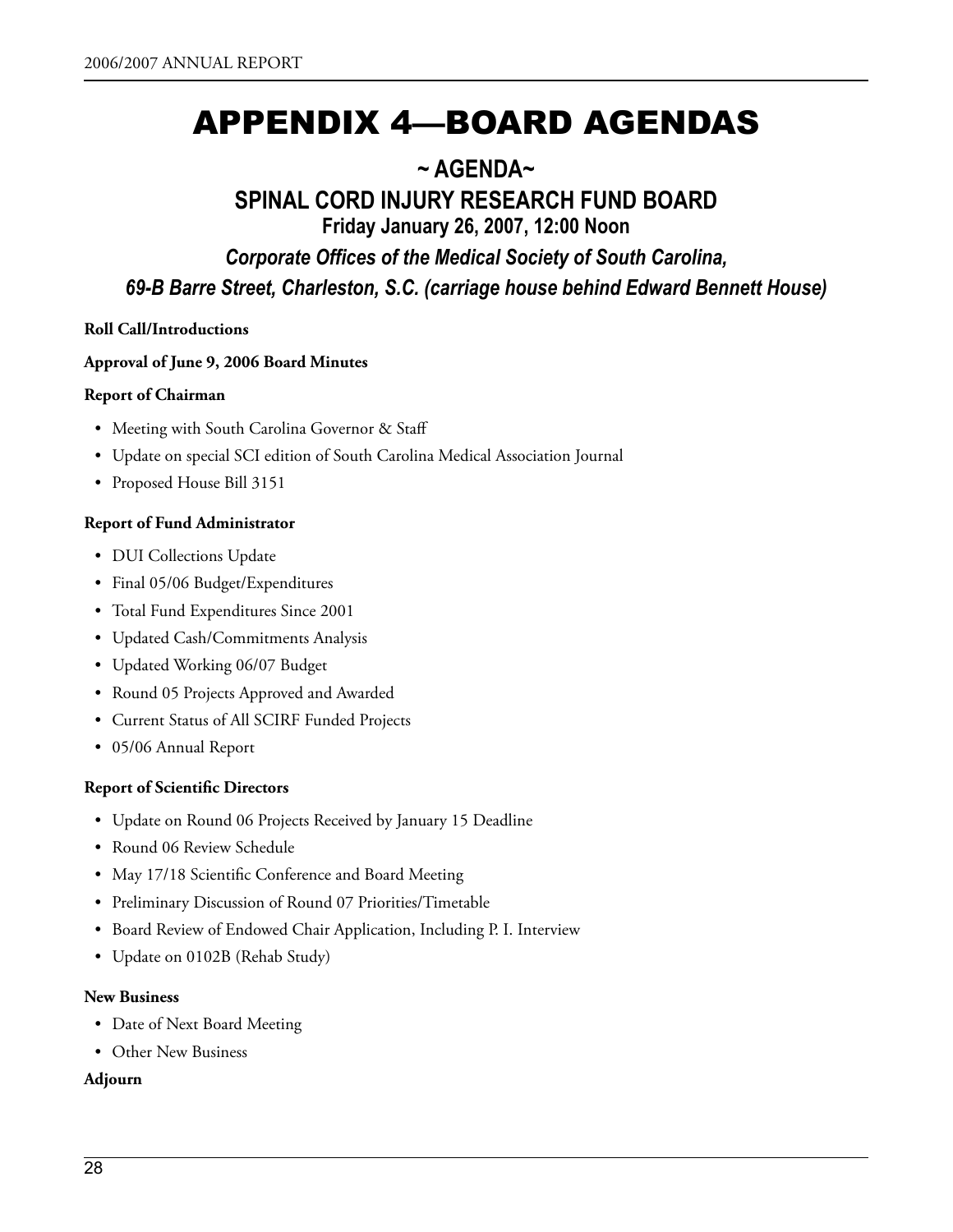# **~AGENDA~ SPINAL CORD INJURY RESEARCH FUND BOARD**

Friday June 22, 2007, 12:00 Noon

2<sup>nd</sup> Floor Conference Room, Colcock Hall

Medical University of South Carolina

#### **Roll Call/Introductions Approval of January 26, 2007 Board Minutes Report of Chairman**

- • Visit to the Legislature
- Update on special SCI edition of South Carolina Medical Association Journal
- • Board Member Terms Expiring

#### **Report of Fund Administrator**

- DUI Collections Update
- Updated 06/07 Budget
- • Updated Cash/Commitments Analysis
- Draft 07/08 Budget
- • Current Status of All SCIRF Funded Projects

#### **Report of Scientific Directors**

- • Update on Endowed Chair RFP
- • Plans for Next Scientific Conference
- Recommended Funding Priorities/Timetable RFP 07
- • Scientific Review of Final Revised RFP 06 Applications
	- **SCIRF0107**-- Type Two Diabetes and Spinal Cord Injury, (PI: Dawn Clancy, MD, MSCR—MUSC) **WITHDRAWN**
	- **SCIRF0207**--Role of Calcium-Binding Proteins in Hyperreflexive Bladder Following SCI (PI: Jiro Nagatomi, PhD., Clemson)
	- **SCIRF0307**--Biophysical Modeling of Spinal Cord Under Mechanical Loading (PI: Hai Yao, PhD—Clemson/MUSC
	- **SCIRF0407**--Biodegradable Scar-Inhibiting Implants for Guided Spinal Cord Regeneration (PI: Esmaiel Jabbari, PhD—USC)
	- **SCIRF0507**--Therapeutic Effect of Complement Inhibition in Spinal Cord Injury (PI: JinYu, MD—MUSC) **WITHDRAWN**
	- **SCIRF0607**--Melatonin as a Therapy for Spinal Cord Injury (PI: Abhay Varma. MD—MUSC)
- • Review of Additional Board Directed Initiatives
	- **SCIRF0807**--An Interdisciplinary Approach to Spinal Cord Injury Management {A Conference} (PI: Nancy Wolfe--GHS/RCP)
- **SCIRF0907**--Statewide Conference Feasibility Study (PI: Jules Riley—S.C. Spinal Cord Injury Association) • Unsolicited Extension & Additional Funding Request
	- **SCIRF1004E**--{Extension}The SC Traumatic Spinal Cord Injury Registry (PI: Abensaw Selassie, DrPH—MUSC)

#### **New Business**

- Date of Next Board Meeting
- Other New Business

#### **Adjourn**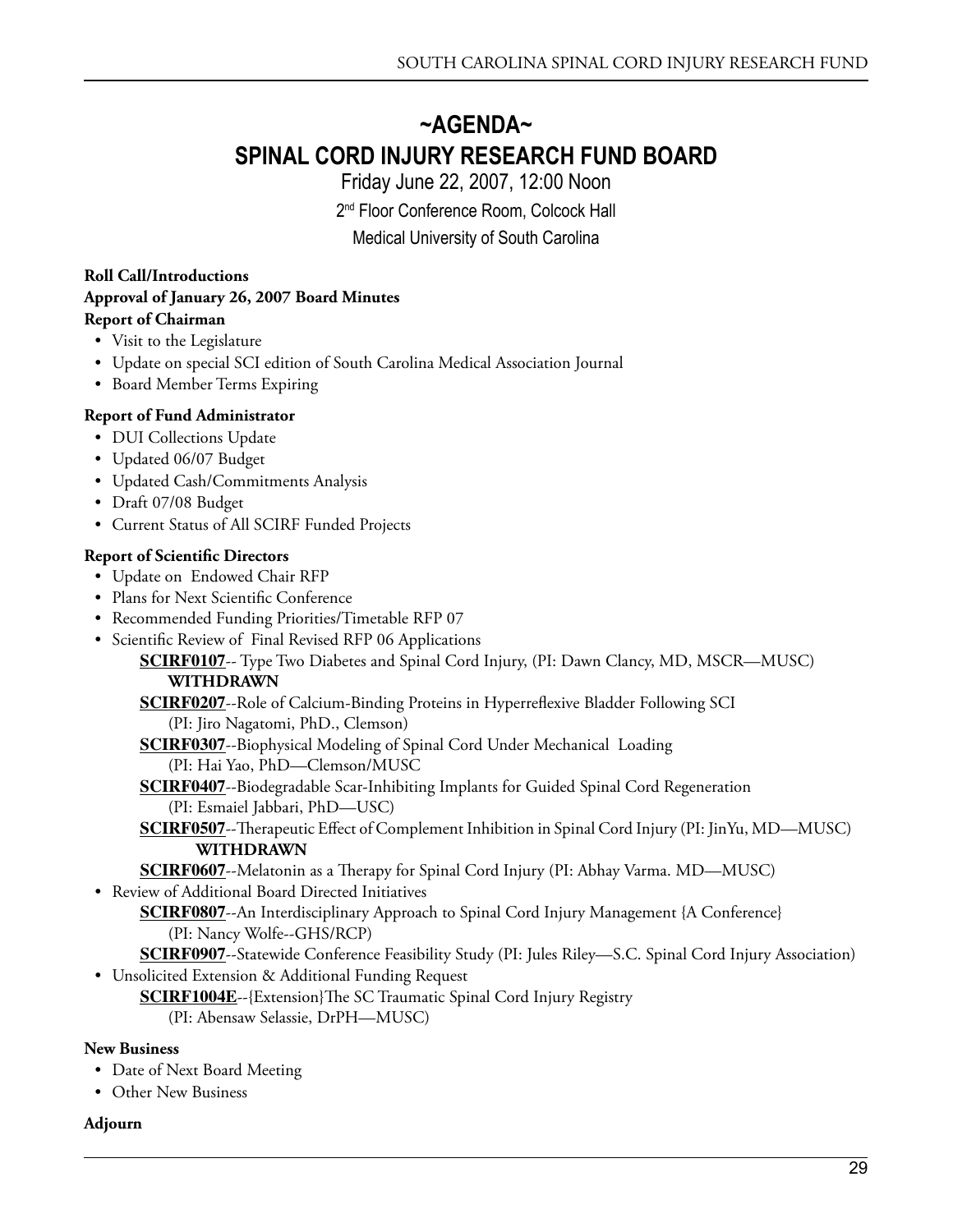# APPENDIX 5—RFPs ISSUED FY 05-06 **RFP 06**

# **RESEARCH ON SPINAL CORD INJURY**

**Request For Proposals (RFP) 06** 

**Issued by the Spinal Cord Injury Research Fund Board**

*Brian G. Cuddy, MD(Chair), David A Griesemer, MD, Terry Peacock, Phanor L. Perot, MD, PhD, David L. Shallcross, MD, John H. Stevens, MEd, and W. Daniel Westerkam, MD*

**Administered by the Medical University of South Carolina (MUSC)**

#### **RFP 06**

**Date of Release: November 15, 2005 Deadline for Submission: January 15, 2006**

**Background:** Amendment (Bill S54 44-38-510) to Section 2, Chapter 38, Title 44 of the 1976 S.C. Code was ratified on July 20, 2000 and authorized the new South Carolina Spinal Cord Injury Research Fund provided from a \$100 surcharge on each Driving Under the Influence (DUI) conviction. The Fund is administered by new Spinal Cord Injury Research Board appointed by the Governor, and was attached to MUSC for staff and administrative purposes. The law authorizes Fund use to cover basic operating and administrative costs, but directed that the balance be provided for spinal cord injury (SCI) research projects.

SCI is a serious and seldom reversible cause of disability. Often traumatic in origin, it may also result from inflammatory, neoplastic, developmental, or rarely infectious causes. The consequences of SCI are legion, including paralysis of legs and arms, even muscles of respiration; loss of sensation and autonomic control; chronic pain; impairment of bowel, bladder, and sexual dysfunction; metabolic disorders such as hypercalcemia; muscle spasticity with contractures of joints, fractures, and heterotopic ossification; complications such as decubitus ulcers, uncontrolled blood pressure, and frequent infections. People with SCI may face extraordinary demands due to the costs of medical care, limitations in rehabilitation resources after profound loss of mobility, and the absence of environmental supports. The spouses

and children of people SCI also face additional demands and the cost of care to families and the residents of South Carolina are extraordinary and ongoing. The long-term goal of this research initiative is to minimize the risk and incidence of SCI, interrupt or reverse the process of SCI, and improve the health and quality of life for residents of South Carolina with SCI.

Areas of potential research interest include: basic neurobiology, including regeneration of cells and axons, modulation of inflammatory and destructive processes, prevention of injury-induced neurotoxicity or secondary injury; pre-clinical studies, including refinement of animal models of SCI; translation of pre-clinical findings into treatment, including pharmacological trials, surgical approaches, and previously unexplored treatments; clinical issues, including diagnostic assessment and monitoring, relationship to other spinal cord disorders and psychological disorders; outcomes of rehabilitation, including therapies (prosthetic, physical, occupational, speech/language, recreational), quality of life (technological solutions, functional improvement), and attendant care; epidemiology, including factors affecting incidence, availability and quality of SCI care in South Carolina; education and prevention, including education curriculum for patients and families in appropriate and adequate SCI care (classroom, career), community (prevention of alcohol-related injury, opportunities for therapy and rehabilitation), and health care providers (curriculum at South Carolina colleges and universities, professional education).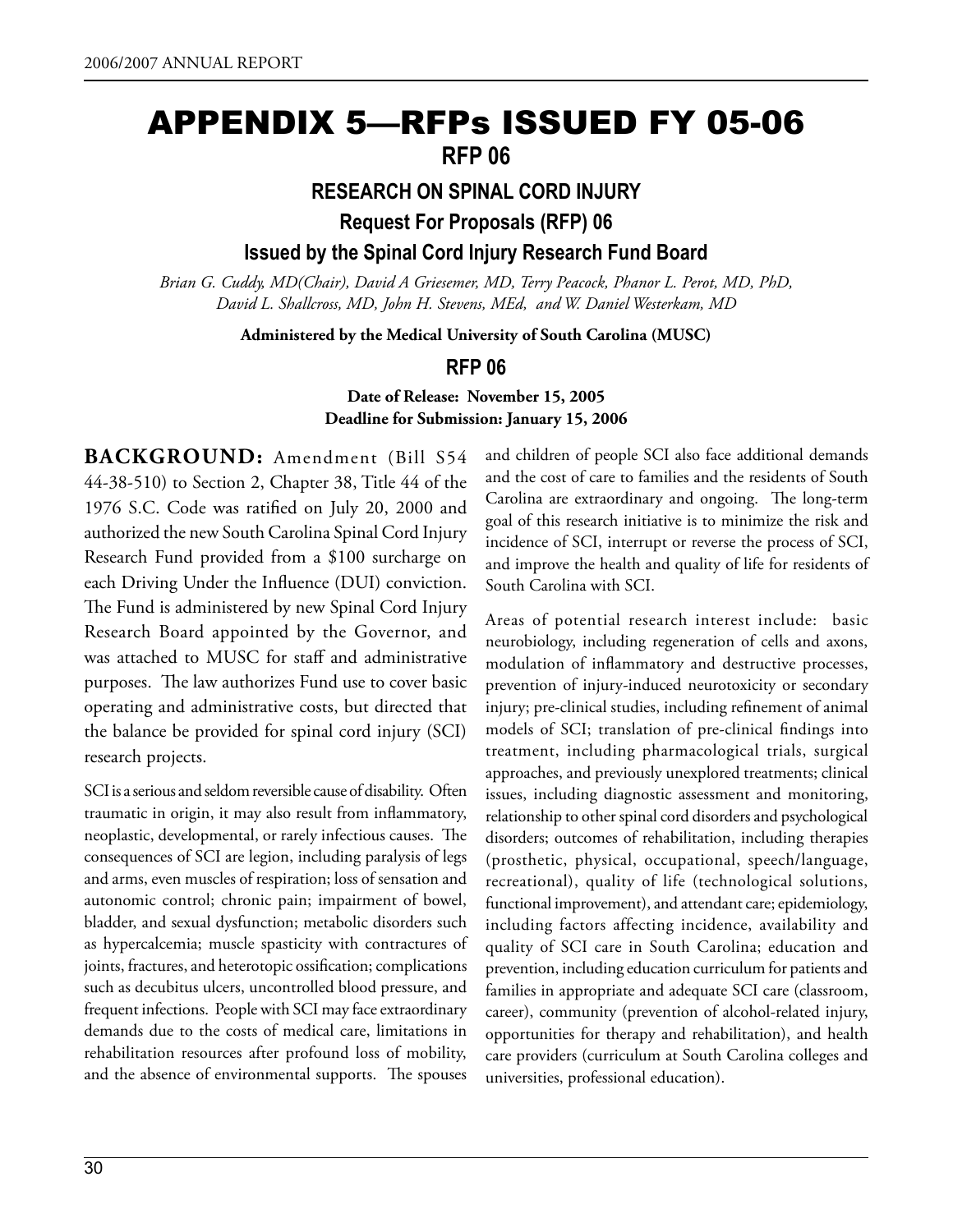**Request For Proposals:** The South Carolina Spinal Cord Injury Research Board invites grant and contract applications for research on all aspects of SCI in an effort to develop better understanding and ultimately treatment for paralysis and other consequences of SCI and disease. This is the sixth annual call for grants that outline innovative and potentially groundbreaking research. It is estimated that \$300,000 will be available for projects funded in response to this request (3-4 awards).

### **Funding Mechanisms**

- 1. Primary research grants will not exceed \$100,000 over a 24-month period (\$50,000 per year). These will support research activities of junior faculty (usually within 1 to 5 years of their first faculty position or first research position) that may include, basic, applied, or translational research. Those proposing translational projects may wish to contact the directors of the Center for Interdisciplinary Spinal Cord Injury Research (Dr. Krause or Dr. Kindy) to discuss collaboration or coordination of projects (this is not mandatory but may be helpful). The primary goal of these research grants will be to perform studies that lay the foundation for larger projects that may being federal funds into the state of South Carolina. We are particularly interested in funding projects that specifically addresses issues related to access to care or the health care delivery in the state of South Carolina. Possible topics include but are not limited to attendant care, access to primary rehabilitation, access to follow-up services, availability of physicians and other health care professions, the efficacy of existing programs, or outcomes associated with the quality of existing or pilot programs. No more than 20% effort for principal investigator may be paid from primary grant funds.
- 2. Career development awards will be utilized to support new investigators in the field of SCI, or to support the work of individuals crossing over to SCI research from other areas. A maximum of \$80,000 will be granted over a 24-month period. The primary goals of this mechanism will be to increase the likelihood that a researcher will be able to successfully compete for a federally funded K grant or other federally funded career development award upon completion of the project.

The proposed award will give new investigators set-aside time from their other activities to focus on research, not to exceed 50% effort and lay the foundation for them to obtain awards. These awards may reflect either basic science projects or applied projects. Investigators must include a plan to develop an application for a federal career development as part of their scope of work. Quality of investigators career plans and likelihood of success in obtaining future extramural funds will be heavily weighed in evaluating career development applications.

3. Small pilot grant funds of up to \$25,000 will be available for single year projects. The goal of this award is specifically to support investigators who need to collect a modest amount of pilot data or purchase equipment necessary to position themselves for NIH grants. This mechanism will support the work of senior investigators.

**Eligibility and Terms of Support:** Applications will be accepted from clinicians, therapists, educators, and scientists in South Carolina who have a terminal professional degree in their field and, in the case of research involving human subjects, have access to an Institutional Review Board. This includes, but is not limited to, faculty members of research and educational institutions throughout the state. All applicants will be required to submit a two-page progress report within 60 days of the termination of the award period. In addition, all applicants will be required to present their research at a Spinal Cord Injury Research Fund meeting and to have prepared a research proposal on SCI to be submitted within 6 months of the termination of the award.

**Funding:** Grant or contract support will be awarded initially for 24 months (except for pilot projects which are 12 months), with no guarantee of renewal. Further funding will depend on progress reports at 12-month intervals that include evidence of productivity, with consideration for renewal of projects that show progress or significant promise on re-submission. All grantees and must submit a progress report summarizing the accomplishments during the preliminary year of the award and submit this to the fund administrator 30 days prior to completion of the first 12 months of project. Reasonable amount of funds for support of the Principal Investigator's salary will be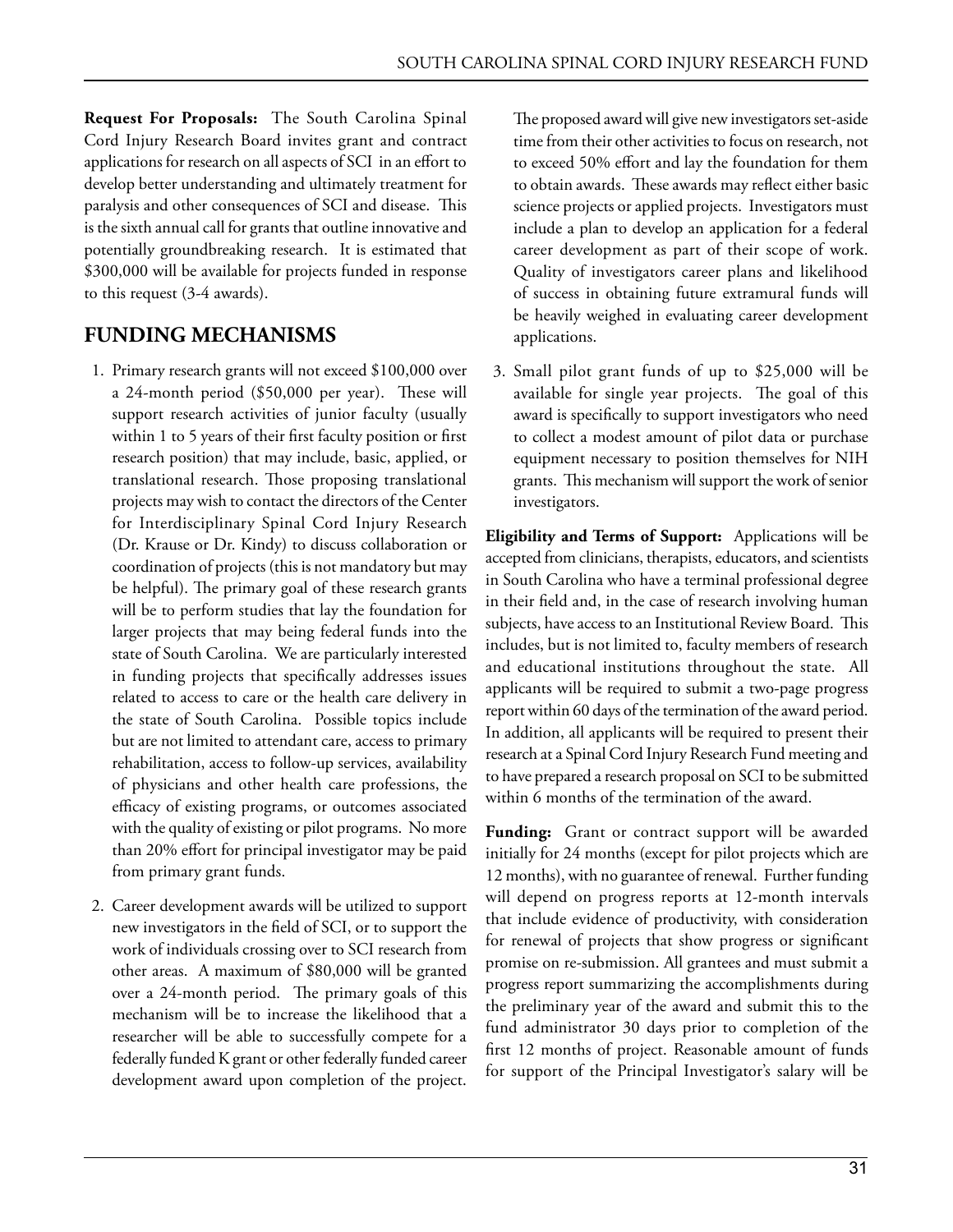considered, but should not exceed 20% of the total requested budget (except for Career Development applications where it shall not exceed 50%). Grant or contract fund uses for equipment are not encouraged, but minor items will be considered provided they are clearly justified as absolutely essential to the successfully conduct of proposed research. Requests for travel should be focused on development of networking necessary for the conduct of research. The Spinal Cord Injury Research Fund does not provide support for indirect costs and any such related costs essential to the proposed research should be included in the direct cost budget request.

**Timeframes:** There will be at least one call for proposals annually. The review of all proposals will be completed within 60 days following the grant submission deadline. The deadline for applications in response to this Request for Proposals is **January 15, 2005, at 5:00 PM.** The South Carolina SCI Research Board will make money available within 30 days following a recommendation for funding by the Review Committee, approval from the Board of Directors, and receipt of acceptance forms from successful applicants.

**Review Process:** Proposals will be reviewed by committees of reviewers approved by the Spinal Cord Injury Research Fund Board as drawn from a list of volunteers as well as those recommended by knowledgeable peers. Investigators will be asked to submit the names of two (2) reviewers qualified to review their proposals, and these individuals may be selected as ad hoc reviewers. Grants will be scored in a manner similar to an NIH grant review committee where 100 is the best possible score and 500 is the lowest score. A minimum of two reviewers (generally 3) will be assigned to each grant and all members of the appropriate review committee present for the review will have an opportunity to vote on each proposal. The Board will consider these reviews and scores in making all final award decisions.

Submission Address: Both hard copies and electronic copies must be submitted. Electronic copies must be sent *in PDF form and emailed to sci-researchfund@musc.edu.* Five hardcopies should also be sent to Mark S. Kindy, PhD, Associate Scientific Director, South Carolina Spinal Cord Injury Research Fund, c/o Fund Administrator, Office of the President, Medical University of South Carolina, 171 Ashley Avenue, Suite 200-A, PO Box 250001, Charleston, SC 29425.

**Application Format:** The proposal must not exceed 8 pages in length, not including the biosketch of the Principal Investigator. Pilot proposals should not exceed 5 pages. *Proposals not adhering to page limitation may be refused.*  Please send a cover letter and complete the face page (attached to the end of this announcement) indicating which of the grant mechanisms to which you are applying and you may include the names and contact information for up to 2 reviewers who are experts in the field (there is no guarantee they will be used). The cover letter will not count against the page limit. The format is similar to that of a National Institutes of Health (NIH) research proposal. Specific elements that should be included are:

- I. Face page (name, position, department, proposal title, abstract)
- II. Response to previous critique (only for renewal applications or resubmission of a previously unfunded proposal – maximum of 1 extra page)
- III. Specific aims
- IV. Value to the State of South Carolina (benefit to the people of the State and/or plans for obtaining extramural funding and/or compatibility with Fund's primary objectives and initial priorities.)
- V. Background and rationale (Note: Career Development applications should focus on their rationale on how the proposed activities will facilitate the applicant's research career development and how the award will assist the applicant in successfully competing for a federally funded career development award. Applicants also need to describe and highlight the qualifications of at least one mentor who will provide mentorship to them during the 24-month period and outline a plan for mentorship (e.g., how often they will meet).
- VI. Methods
- VII. Evaluation strategy (with measurable goals)
- VIII. References
- IX. Detailed Budget (with narrative justification)
- X. Biosketch (abridged NIH format, additional biosketches for each co-investigator should be included, adjusting page limit to accommodate more than one)

Please submit the original and six copies.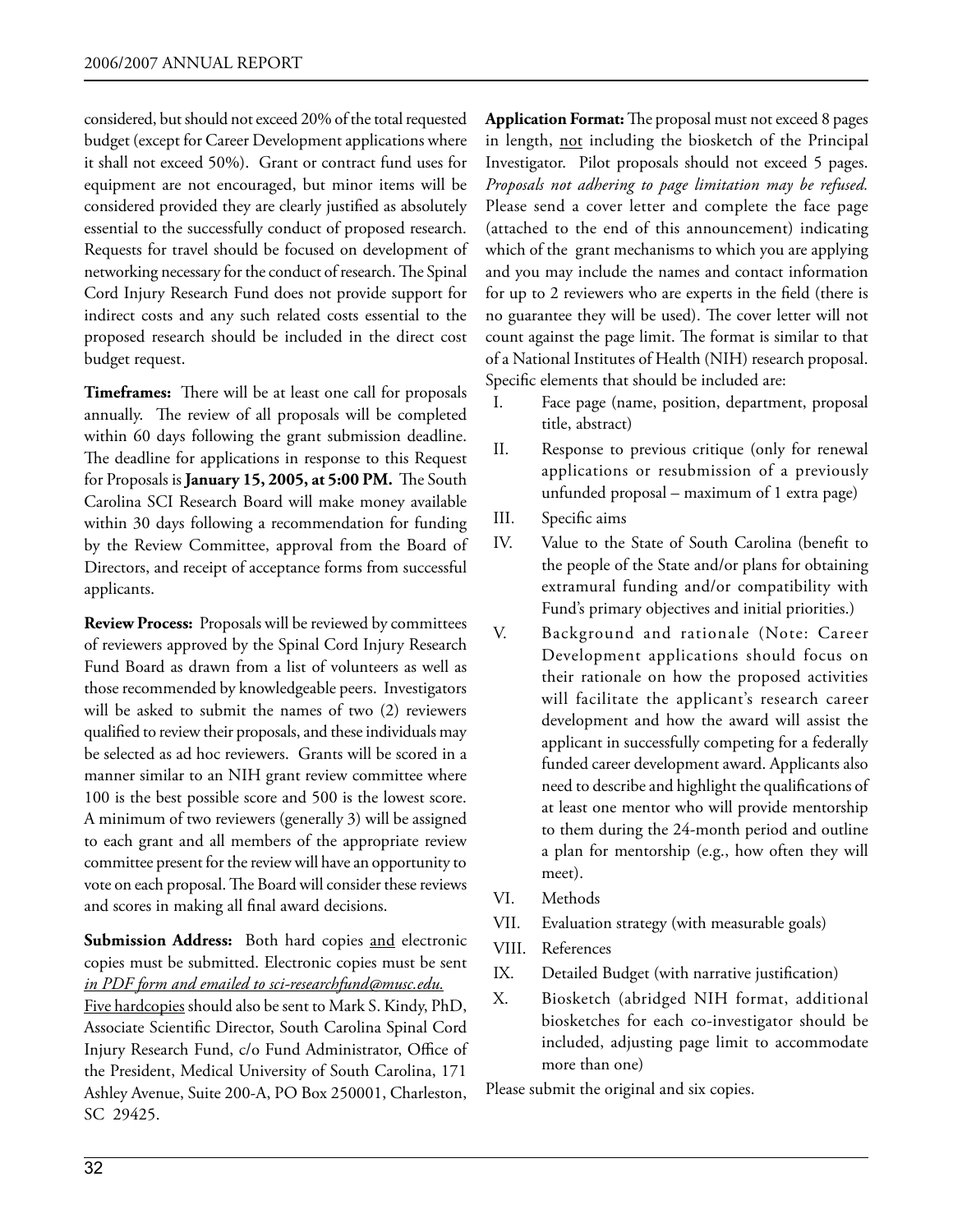**Review Criteria: Proposals** will be reviewed by the Review Committees according to the following criteria:

- 1. Originality and significance of the hypothesis or product.
- 2. Feasibility and adequacy of the proposed research or product.
- 3. Qualifications and experience of the Principal Investigator and other key personnel. Special consideration will be given to new faculty and individuals less familiar with the extramural funding process.
- 4. Likelihood of the project ultimately receiving extramural support and/or benefiting the people of the State of South Carolina.
- 5. Availability of adequate facilities to conduct the proposed project
- 6. Appropriateness of the budget.
- 7. Relevance to the Fund's primary objectives and initial priorities as presented in the Background section of this RFP.

Note: Career Development Awards will be reviewed based on the quality and clarity of the overall career development plan and how the current award will enhance the qualifications of the investigator and assist in obtaining an extramural career development award. Quality of mentorship will also be evaluated in applications for Career Development Awards. Although applicants research plan will be evaluated, it will not be expected to be as rigorous as with primary grants, as a greater emphasis will be placed on the career development plan, particularly how the applicant will gain expertise in SCI.

**Awarding of Funds:** Projects will be awarded by grant or contract based upon applicable South Carolina policies, procedures, and laws concerning the expenditure of State funds.

**For Questions or Additional Information:** Potential applicants should contact Dr. James Krause, Scientific Director or Dr. Mark S. Kindy, Associate Director, South Carolina Spinal Cord Injury Research Fund. Procedural and basic science questions should be addressed to Dr. Kindy. Questions regarding applied or clinical research, the set aside funds for special needs of people with SCI in South Carolina, career development awards, or consumer education should be addressed to Dr. Krause.

#### **James S. Krause, Ph.D.**

Krause@musc.edu 843-792-1337

#### **Mark S. Kindy, Ph.D.**

kindyms@musc.edu 843-792-0808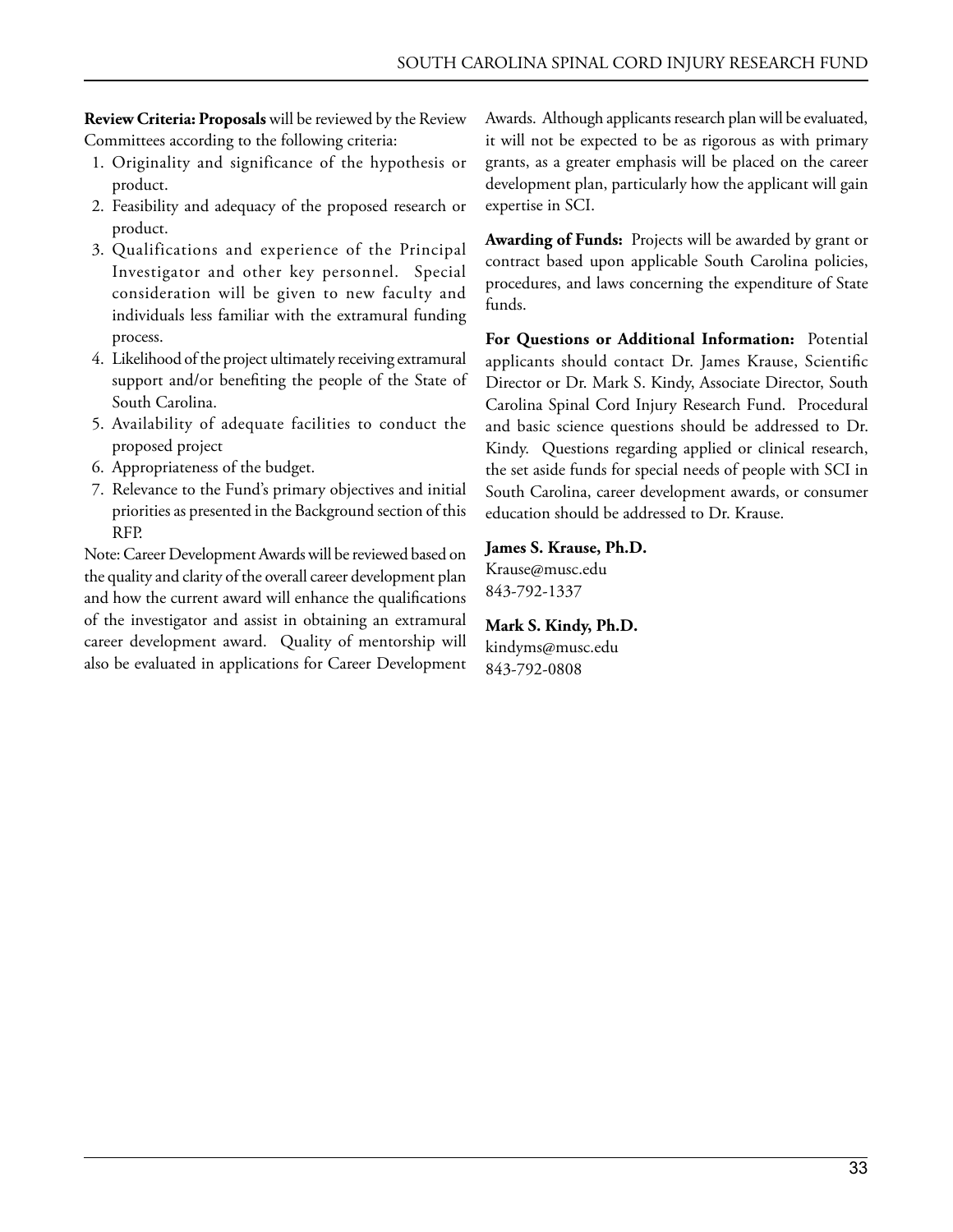# **RFP 06 A**

## **RESEARCH ON SPINAL CORD INJURY**

# **Request For Proposals (RFP) for the establishment and recruitment of an endowed chair (scientist and clinician-scientist) in the area of spinal cord injury.**

### **RFP 06A**

### **Issued by the South Carolina Spinal Cord Injury Research Fund Board**

*Brian G. Cuddy, MD(Chair), David Griesemer, MD, Terry Peacock, Phanor L. Perot, MD, PhD, David L. Shallcross, MD, John H. Stevens, Med and W. Daniel Westerkam, MD*

**Administered by the Medical University of South Carolina (MUSC)**

#### **Date of Release: August 13, 2006 Deadline for Submission: December 15, 2006**

**BACKGROUND:** Amendment (Bill S54) 44-38-510) to Section 2, Chapter 38, Title 44 of the 1976 S.C. Code was ratified on July 20, 2000 and authorized the new South Carolina Spinal Cord Injury Research Fund provided from a \$100 surcharge on each Driving Under the Influence (DUI) conviction. The Fund is administered by the Spinal Cord Injury Research Board appointed by the Governor, and was attached to MUSC for staff and administrative purposes. The law authorizes Fund use to cover basic operating and administrative costs, but directed that the balance be provided for spinal cord injury research projects.

Spinal cord injury (SCI) is a serious and seldom reversible cause of disability. Often traumatic in origin, it may also result from inflammatory, neoplastic, developmental, or rarely infectious causes. The consequences of SCI are legion, including paralysis of legs and arms, even muscles of respiration; loss of sensation and autonomic control; chronic pain; impairment of bowel, bladder, and sexual dysfunction; metabolic disorders such as hypercalcemia; muscle spasticity with contractures of joints, fractures, and heterotopic ossification; complications such as decubitus ulcers, uncontrolled blood pressure, and frequent infections.

People with SCI may face extraordinary demands due to the costs of medical care, limitations in rehabilitation resources after profound loss of mobility, and the absence of environmental supports. The spouses and children of people SCI also face additional demands and the cost of care to families and the residents of South Carolina are extraordinary and ongoing. The long-term goal of this research initiative is to minimize the risk and incidence of SCI, interrupt or reverse the process of SCI, and improve the health and quality of life for residents of South Carolina with SCI.

Areas of potential research interest include: basic neurobiology, including regeneration of cells and axons, modulation of inflammatory and destructive processes, prevention of injury-induced neurotoxicity or secondary injury; pre-clinical studies, including refinement of animal models of SCI; translation of pre-clinical findings into treatment, including pharmacological trials, surgical approaches, and previously unexplored treatments; clinical issues, including diagnostic assessment and monitoring, relationship to other spinal cord disorders and psychological disorders; outcomes of rehabilitation, including therapies (prosthetic, physical, occupational, speech/language, recreational), quality of life (technological solutions, functional improvement), and attendant care; epidemiology, including factors affecting incidence, availability and quality of SCI care in South Carolina; education and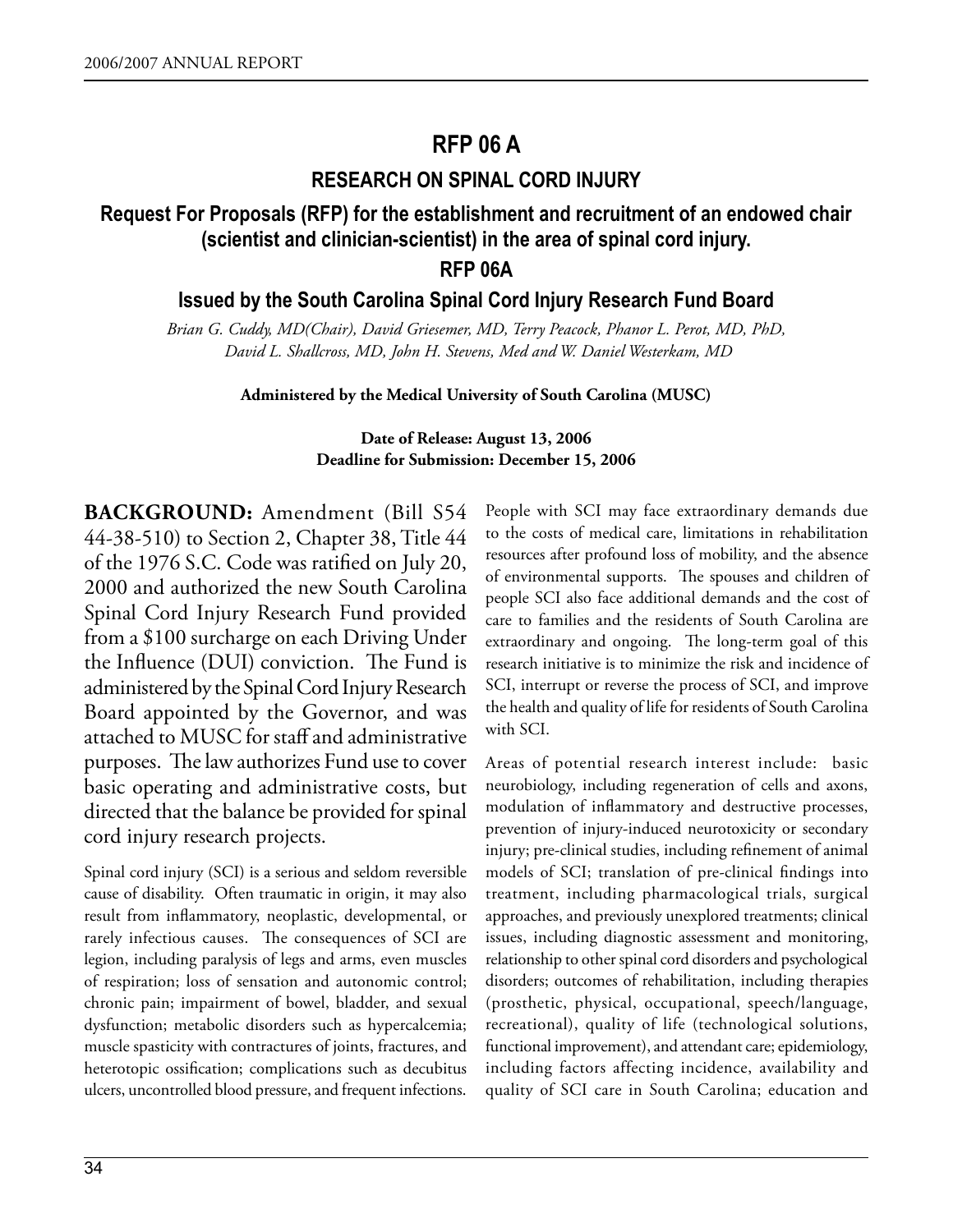prevention, including education curriculum for patients and families in appropriate and adequate SCI care (classroom, career), community (prevention of alcohol-related injury, opportunities for therapy and rehabilitation), and health care providers (curriculum at South Carolina colleges and universities, professional education).

The South Carolina Spinal Cord Injury Research Fund acknowledges the need to increase the number of highly qualified SCI researchers and clinician-researchers in the state. In particular, there is a need to recruit outstanding, established investigators who may serve as a catalyst for SCI research in the state. Building a critical mass of SCI investigators that have the capacity and resources to establish basic, applied and interdisciplinary research programs is an essential step in facilitating SCI research. Qualified scientists and clinician-scientists, not only contribute to the advancement of the field, but increase the overall capacity within the state to successfully compete for federal research funds that will enhance both the visibility and the scope of SCI research in the state of South Carolina. The Fund must assist in the recruitment of the outstanding researchers and clinician-researchers if we are to fully address the mission of enhancing the quality of life of citizens of South Carolina with SCI.

**Request for Proposals:** The South Carolina Spinal Cord Injury Research Board invites applications to establish and recruit an endowed chair who specializes in the area of SCI and has an established record of extramural research funding support.

#### **Funding Mechanism**

Qualifying institutions within the state of South Carolina may apply for a grant of \$500,000 to assist in the establishment and recruitment of a scientist or clinicianscientist specializing in the area of SCI. Transmittal of the funds is dependent upon obtaining matching funds by the applicant institution from external sources other than the Spinal Cord Injury Research Fund. A high priority will be given the proposal having greatest matching funds potential from demonstrated sources and appropriate timelines to match SCI funds. Competitive applicants must attend the Board of Directors meeting in January in order to present and defend their proposals.

The applicant must specify the nature of the institution and unit within the institution (eg, department) to which the endowed chair will be recruited. The application must also describe the qualifications of an acceptable applicant. If an award is made to institution to initiate a search for qualified SCI researcher or clinician-researchers, the institution will be required to gain approval by the Spinal Cord Injury Research Fund Board of the specific individual after a specific candidate has been identified. This step is necessary to ensure that the primary focus of the scientist or clinician-scientist is in the area of SCI.

Institutions will have a twelve month period from the time of the award to identify and recruit an appropriate candidate, although the actual hire date may exceed this timeframe. If a candidate has not been identified/selected at the end of twelve months, an extension with justification must be requested, or the money will revert back to the SCSCRIF.

**Eligibility and Terms of Support:** Applications will be accepted to recruit scientists and clinician-scientists to South Carolina who have a terminal professional degree in their field and, in the case of research involving human subjects, have access to an Institutional Review Board. This includes, but is not limited to, faculty members of research and educational institutions throughout the state. In addition, all applicants will be required to present their research at a Spinal Cord Injury Research Fund meeting.

**Funding:** A one time award of \$500,000 will be made.

**Review Process:** Proposals will be reviewed by the Board of Directors of the Spinal Cord Injury Research Fund . Applications will be scored in a manner similar to an NIH grant review committee where 100 is the best possible score and 500 is the lowest score.

**Submission Address:** Grant applications should be submitted to Mark S. Kindy, PhD, Associate Scientific Director, South Carolina Spinal Cord Injury Research Fund, c/o Fund Administrator, Office of the President, Medical University of South Carolina, 179 Ashley Avenue, Colcock Hall, PO Box 250001, Charleston, SC 29425.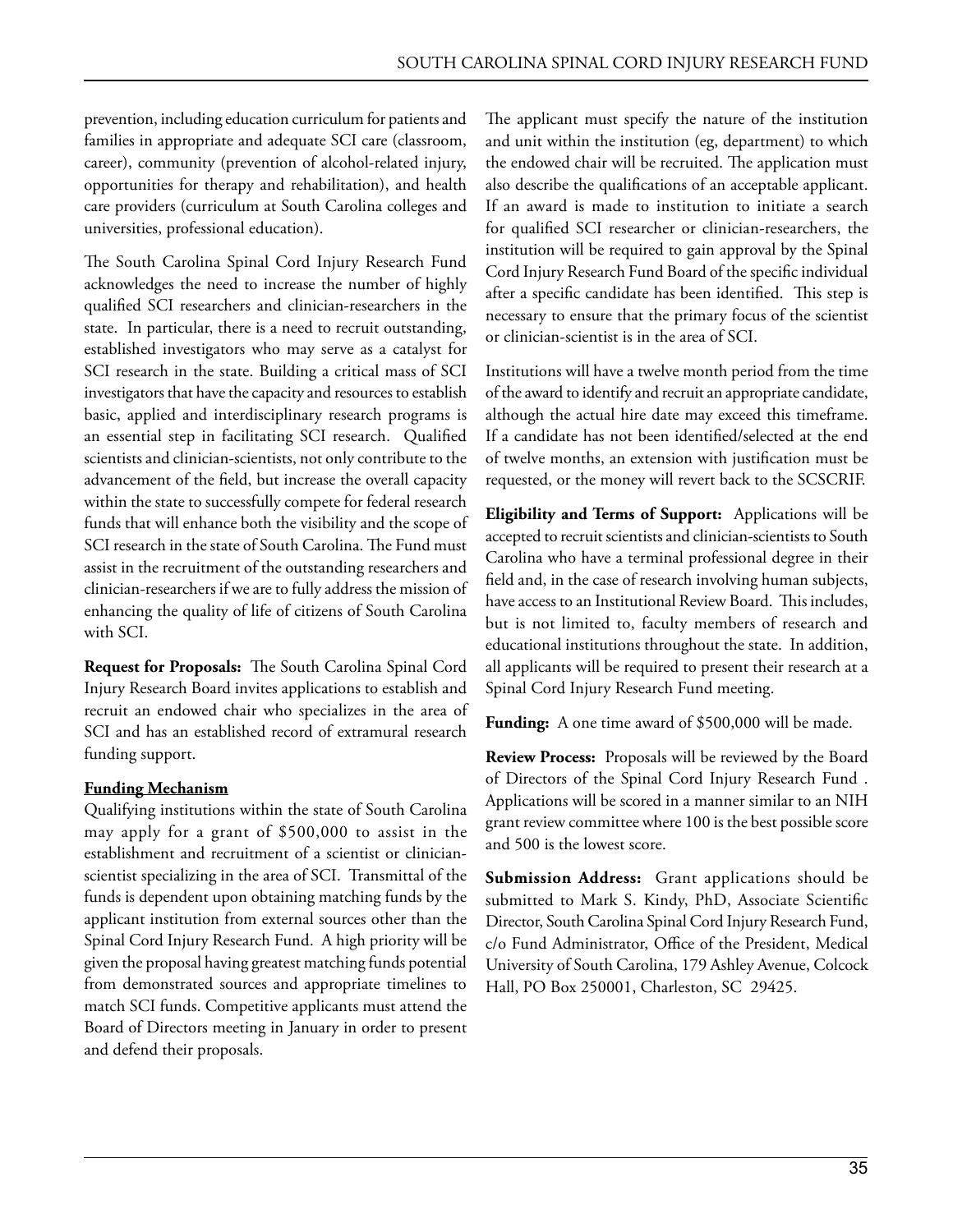**Application Format:** The proposal must not exceed 12 pages, not including the cover letter or the vita/biosketch of the recruit, if available. Specific elements of the application should include:

- XI. Face page (name, department, proposal title, abstract)
- XII. Specific aims (goals to be accomplished with the endowed chair)
- XIII. Background and rationale
- XIV. Plan of operation (how the recruitment will proceed; how the endowed chair will be used to promote SCI research)
- XV. Value to the State of South Carolina (benefit to the people of the State and/or plans for obtaining extramural funding and/or compatibility with Fund's primary objectives and initial priorities).
- XVI Institutional resources and capacity to support the research activities of the endowed chair including the availability of matching funds and an environment conducive to SCI research.
- XVII. References
- XVIII. Detailed Budget (with narrative justification)
- XIX. Biosketch if available

Please submit the original and seven copies, as well as emailing the full application in PDF format to the Scientific Director, James Krause, at krause@musc.edu

**Review Criteria: Proposals** will be reviewed by the S. C. Spinal Cord Injury Research Fund Board according to the following criteria:

- 8. Clarity of the rationale for hiring an endowed chair.
- 9. Feasibility and adequacy of recruiting an appropriate candidate
- 10. Qualifications of the candidate, if one has been identified.
- 11. Likelihood of the candidate ultimately receiving extramural support and/or benefiting the people of the State of South Carolina.
- 12. Availability of adequate facilities to conduct the proposed project and to support the career of the research candidate.
- 13. Availability of matching funds.
- 14. Relevance to the Fund's primary objectives and initial priorities as presented in the Background section of this RFP.
- 15. Appropriateness of the budget.

**Awarding of Funds:** Projects will be awarded by grant or contract based upon applicable South Carolina policies, procedures, and laws concerning the expenditure of State funds.

**For Questions or Additional Information:** Potential applicants should contact Dr. James Krause, Scientific Director or Dr. Mark S. Kindy, Associate Director, South Carolina Spinal Cord Injury Research Fund.

James S. Krause, Ph.D. Krause@musc.edu 843-792-1337

Mark S. Kindy, Ph.D. kindyms@musc.edu 843-792-0808